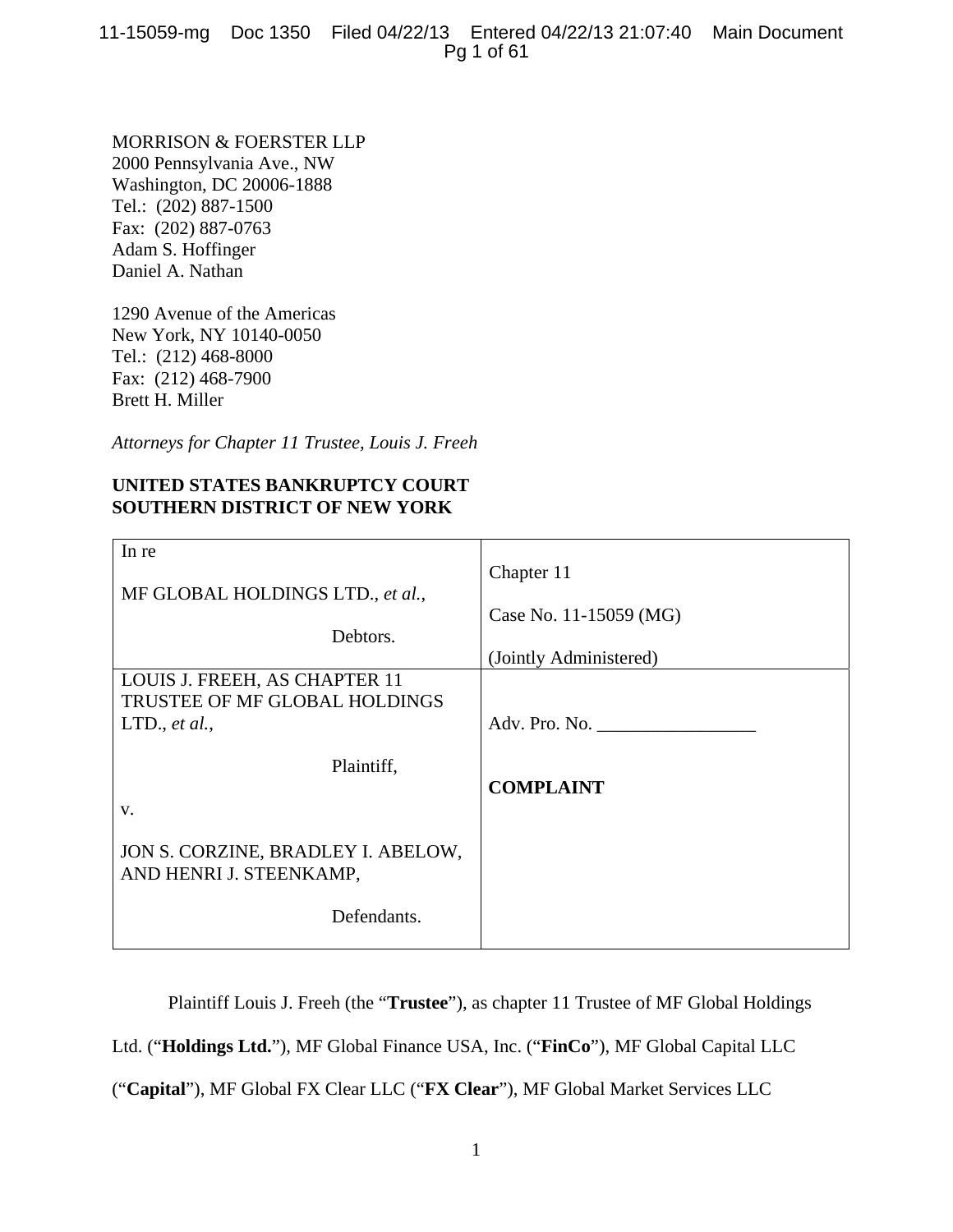## 11-15059-mg Doc 1350 Filed 04/22/13 Entered 04/22/13 21:07:40 Main Document Pg 2 of 61

("**Market Services**"), and MF Global Holdings USA Inc. (individually, "**Holdings USA**," and collectively with Holdings Ltd., FinCo, Capital, FX Clear and Market Services, the "**Debtors,**" and together with their affiliates and subsidiaries wherever located, "**MF Global**" or the "**Company**"),<sup>1</sup> by and through his counsel, Morrison & Foerster LLP, for his complaint (the "**Complaint**") against Jon S. Corzine ("**Defendant Corzine**" or "**Corzine**"), Bradley I. Abelow ("**Defendant Abelow**" or "**Abelow**"), and Henri J. Steenkamp ("**Defendant Steenkamp**" or "**Steenkamp**," and together with Corzine and Abelow, "**Defendants**"), alleges the following:

#### **SUMMARY**

1. The Trustee brings this action against Defendants for acts and omissions that culminated in the business collapse of the Company and the bankruptcies of the Debtors. As detailed herein, Defendants, in their capacities as officers, breached their fiduciary duties of care, loyalty, and oversight over the Company, and failed to act in good faith.

2. During the period when Defendants were running MF Global, they dramatically changed the Company's business plan without addressing existing systemic weaknesses that ultimately caused the plan to fail. As part of the new business plan, and in violation of his fiduciary duties to MF Global as the Chief Executive Officer ("**CEO**") of Holdings Ltd. and MF Global Inc. ("**MFGI**"), Defendant Corzine engaged in risky trading strategies that strained the Company's liquidity and could not be properly monitored by the Company's inadequate controls and procedures. Defendants Abelow and Steenkamp, Corzine's hand-picked deputies and the Company's most senior officers, breached their fiduciary duties by failing to ensure that the

<sup>&</sup>lt;sup>1</sup> The following are the U.S. subsidiaries and affiliates (along with the last four digits of each of their federal taxpayer identification numbers) that have filed petitions for relief and whose cases are being jointly administered with the case of MF Global Holdings Ltd. (1260); MF Global Finance USA, Inc. (4890); MF Global Capital LLC (2825); MF Global FX Clear LLC (3678); MF Global Market Services LLC (2193); and MF Global Holdings USA Inc. (2847).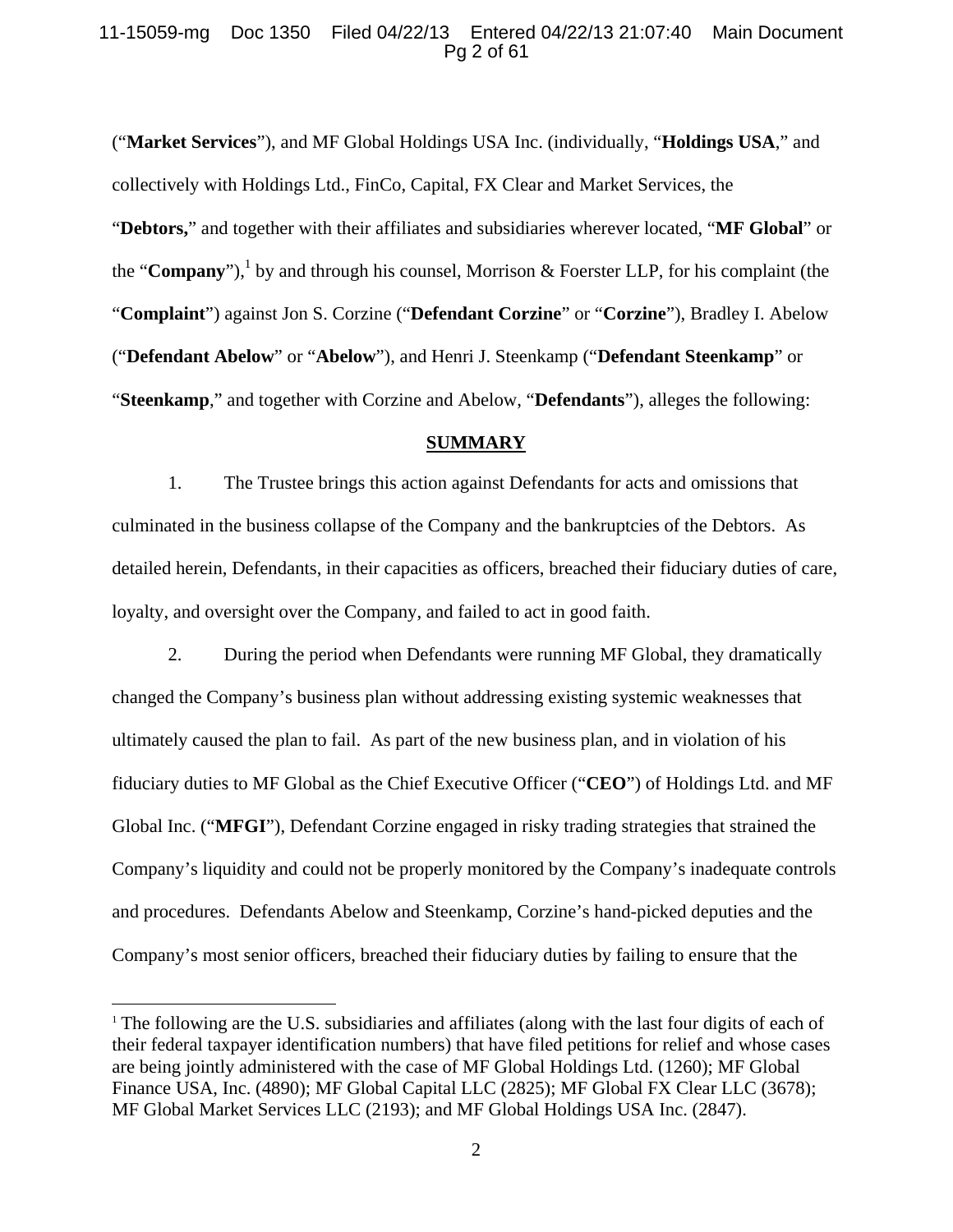## 11-15059-mg Doc 1350 Filed 04/22/13 Entered 04/22/13 21:07:40 Main Document Pg 3 of 61

Company's procedures and controls were adequate and could accommodate the Company's new business plan.

3. When Defendant Corzine joined Holdings Ltd. in March 2010, MFGI, an indirect subsidiary of Holdings Ltd. operating in the United States, was the primary operating business of the Company. MFGI had separate broker-dealer ("**B/D**") and futures commission merchant ("**FCM**") businesses. At that time, MFGI earned revenues primarily (1) through commissions earned from executing customer orders, and (2) from interest earned on customer funds and its matched repo book. The Company's dependence on interest rates for revenues, at a time when interest rates were low and steadily declining, had led to five consecutive quarters of losses and had caught the attention of the credit rating agencies.

4. In September 2010, Defendant Corzine hired Defendant Abelow to be the Chief Operating Officer ("**COO**") and Executive Vice President (and later President) of Holdings Ltd. In April 2011, Corzine promoted Defendant Steenkamp, the Company's then-Chief Accounting Officer and Global Controller, to Chief Financial Officer ("**CFO**") of Holdings Ltd.

5. When Defendants took charge of MF Global's affairs, its procedures and controls were deficient in many ways. During their time running the Company, Defendants failed to adequately improve its procedures and controls. For instance, the Company was unable to monitor or determine its liquidity accurately in real time, to forecast or stress-test its liquidity, and to track and record intra-company transfers of funds between the B/D and FCM operations of MFGI.

6. Despite his knowledge that the Company's procedures and controls were weak, Defendant Corzine quickly began converting the Company to a full-service B/D and investment bank. As part of this change in strategy and business expansion, Corzine established a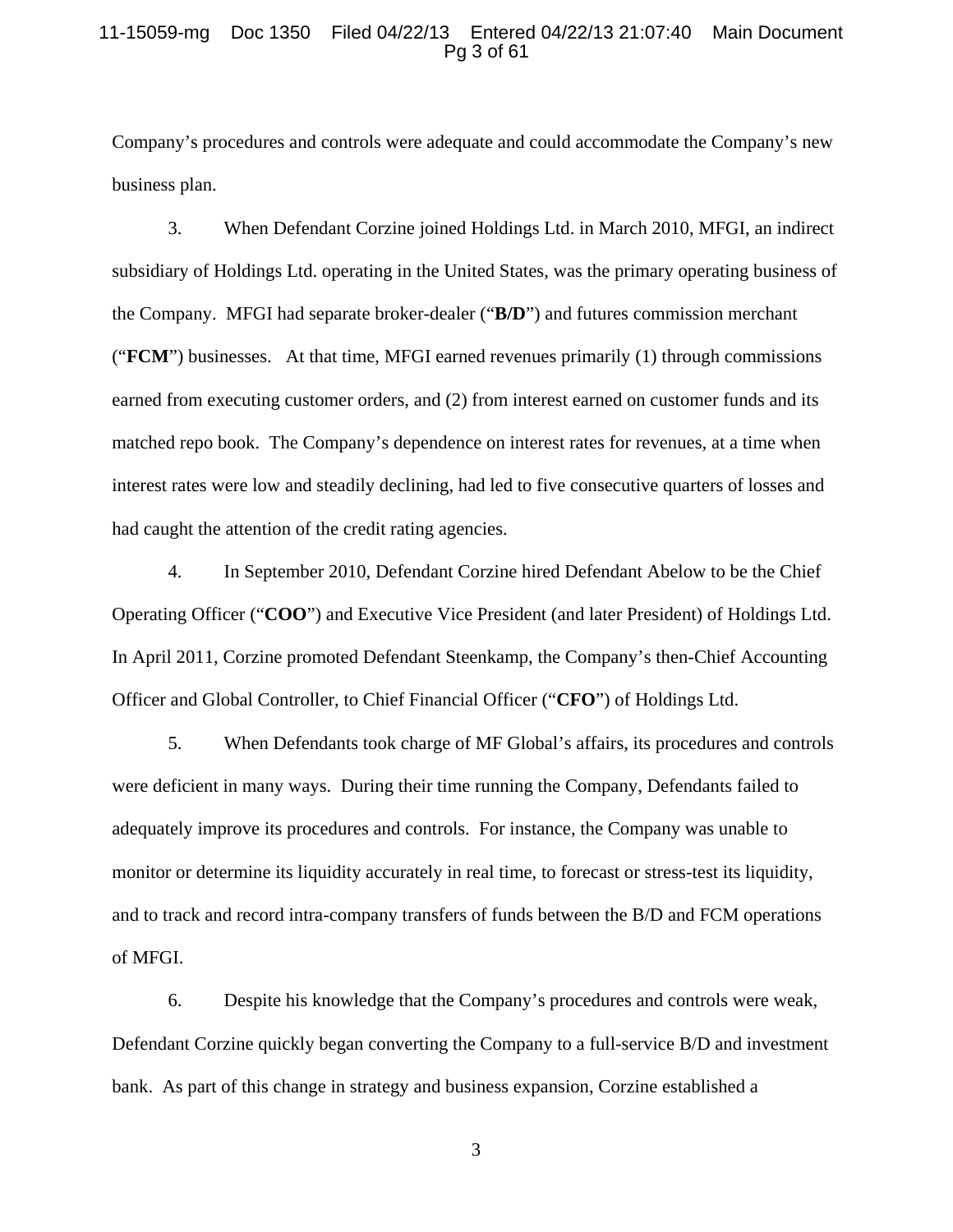## 11-15059-mg Doc 1350 Filed 04/22/13 Entered 04/22/13 21:07:40 Main Document Pg 4 of 61

proprietary trading operation that he supervised and participated in extensively. However, as Corzine changed and expanded the Company's business, Defendants failed to improve its already deficient systems to accommodate the new and additional risks of this new and larger business.

7. In response to demands from credit rating agencies, in early August 2010, Defendant Corzine represented in an earnings call that the Company would return to profitability in four to six quarters. To avoid a downgrade by the credit rating agencies and to make good on that representation while the Company was transitioning to the new business model, Corzine caused MFGI to enter into highly leveraged investments in European sovereign debt using repurchase-to-maturity financings (the "**Euro RTMs**"). The Euro RTMs allowed MFGI to book immediate income while financing sovereign debt positions through repurchase agreements, or "repos," that involved selling the securities while concurrently agreeing to repurchase them at a specified date in the future and at a specified price.

8. Defendant Corzine was responsible for all of the Company's Euro RTM trading. After he commenced that trading, Corzine continually increased the amount of such trading to a point that severely strained the Company's liquidity. Indeed, Corzine exceeded limits on such trading imposed by the Board of Directors of Holdings Ltd. (the "**Board**") on several occasions.

9. Defendant Corzine's Euro RTM strategy created significant liquidity risks for the Company that ultimately contributed to its downfall. Although the transactions were fully financed, the clearinghouses required a payment of margin in the form of cash or other acceptable collateral at the time the transaction was executed, and, as conditions changed, additional margin could be required. As Defendants knew, under stressed financial conditions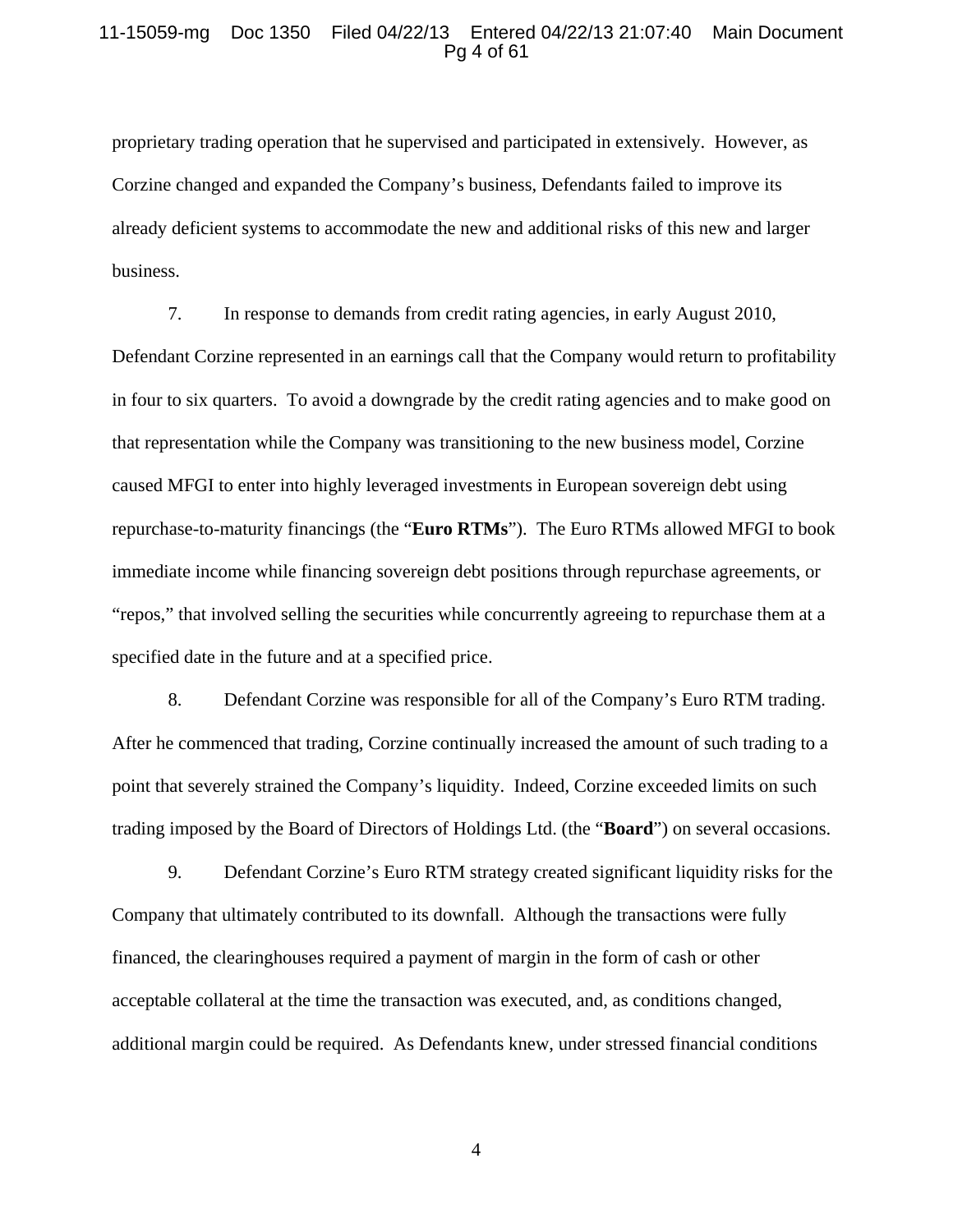#### 11-15059-mg Doc 1350 Filed 04/22/13 Entered 04/22/13 21:07:40 Main Document Pg 5 of 61

the margin demands associated with these positions could increase significantly. Ultimately, they did.

10. Despite their awareness of these risks, Defendants failed to prepare for the risks of increased margin calls on the Euro RTM positions. The Company's Euro RTM positions increased from less than \$400 million in mid-September 2010 to close to an \$8.3 billion net position at the end of August 2011. When the underlying European sovereign bonds were downgraded during the summer and fall of 2011, the clearinghouses imposed steadily increasing margin calls on MFGI. In addition, Defendant Corzine's outsized European sovereign investments caught the attention of at least one of MFGI's regulators, the Financial Industry Regulatory Authority ("**FINRA**"). FINRA required MFGI to commit additional capital during the summer of 2011, further stressing the Company's already precarious liquidity position.

11. The new proprietary trading desks established by Defendant Corzine consumed additional liquidity. For instance, from early 2011 through the summer of 2011, the Company accumulated an increasingly long list of securities that could not be financed with third party funds, requiring the Company to finance those securities with its already stretched house funds.

12. As a result of Defendants' actions, the Company's liquidity was depleted by a combination of increased margin demands from the Euro RTMs, additional capital requirements imposed by FINRA, and the addition of new proprietary trading desks that needed increasing amounts of liquidity.

13. The Company's procedures and controls for monitoring risk were lacking and in disrepair. Throughout their tenures, Defendants were repeatedly warned — in reports, meetings, emails, and in-person exchanges — of the failures and need for improvements in the Company's procedures and controls. Yet, instead of taking necessary steps to fix those problems,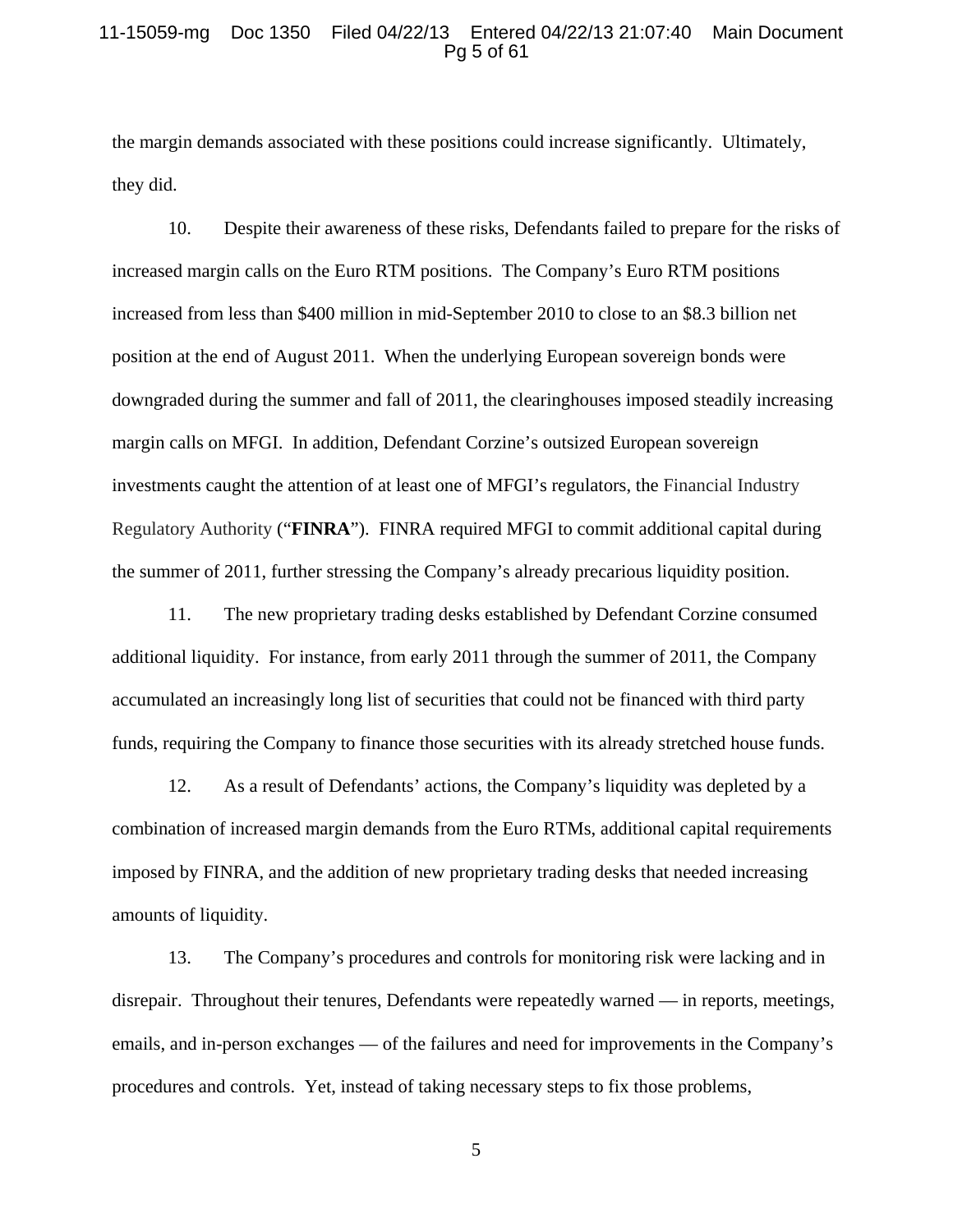#### 11-15059-mg Doc 1350 Filed 04/22/13 Entered 04/22/13 21:07:40 Main Document Pg 6 of 61

Defendants – in violation of their fiduciary duties to the Debtors and the Company – pursued an even riskier business plan, thereby straining inadequate controls and risk monitoring systems beyond their capabilities. Because Defendants failed to implement proper controls and procedures, they also had difficulty properly monitoring the Company's liquidity drain caused by its unprecedented high volume of proprietary trading and the Euro RTM strategy.

14. The Defendants never informed the Board about the Company's liquidity challenges in the Company's final months, or about any deficiencies in the Company's ability to track liquidity.

15. When FINRA's capital demand and unusually large quarterly losses were announced in the fall of 2011, the credit rating agencies downgraded the Company's debt, leading to a run on the bank by the Company's customers and trading counterparties. During the last week of its operations, the lack of control over cash and cash movements led the Company to lose track of fund transfers and to incur a substantial customer fund shortfall. For example, during that week, the Company satisfied its B/D's needs for additional liquidity by transferring customer funds from the FCM. Because of the Company's deficient systems, members of the Company's Treasury Department were not aware at the time that they were using customer funds.

16. These breaches of Defendants' fiduciary duties caused: a potential buyer of the Company to withdraw from negotiations; the commencement of the Securities Investor Protection Act ("**SIPA**") liquidation of MFGI; the chapter 11 bankruptcy cases of the Debtors; the cessation of MF Global's business operations; and the destruction of MF Global's value as a going concern.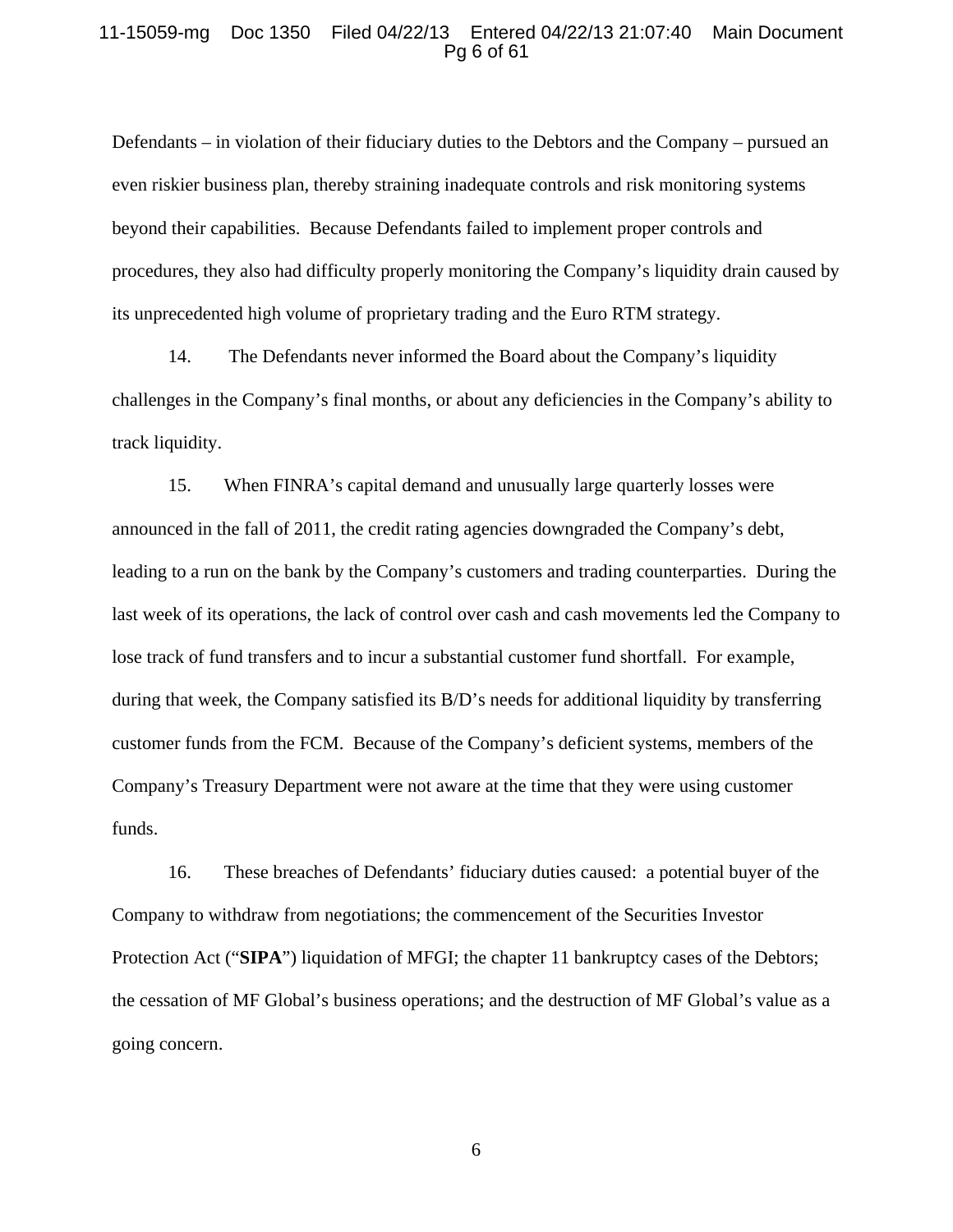#### 11-15059-mg Doc 1350 Filed 04/22/13 Entered 04/22/13 21:07:40 Main Document Pg 7 of 61

17. These events inflicted material damages on the Debtors and the Company. Between Defendant Corzine's arrival at the Company and the commencement of the bankruptcies of the Debtors, MF Global lost well in excess of a billion dollars in value, not including any shortfalls in customer funds.

#### **JURISDICTION AND VENUE**

18. On October 31, 2011, Holdings Ltd. and FinCo filed voluntary petitions for relief under chapter 11 of the United States Bankruptcy Code (the "**Bankruptcy Code**") in the United States Bankruptcy Court for the Southern District of New York (the "**Bankruptcy Court**"). On December 19, 2011, Capital, FX Clear and Market Services filed voluntary petitions in the Bankruptcy Court for relief under chapter 11 of the Bankruptcy Code. On March 2, 2012, Holdings USA filed a voluntary petition in the Bankruptcy Court for relief under chapter 11 of the Bankruptcy Code. The Debtors' cases (collectively, the "**Chapter 11 Cases**") are jointly administered pursuant to Bankruptcy Rule 1015(b) [Docket Nos. 19, 298, 528] in the Bankruptcy Court under the caption, *In re MF Global Holdings Ltd., et al.*, Case No. 11-15059 (MG).

19. This Court has jurisdiction over this adversary proceeding pursuant to 28 U.S.C. §§ 157 and 1334, and Rule 7001(1) of the Federal Rules of Bankruptcy Procedure (the "**Bankruptcy Rules**"). This adversary proceeding is a core proceeding pursuant to 28 U.S.C. §§  $157(b)(2)(A)$ , (E) and (O).

20. Venue is proper in this District pursuant to 28 U.S.C. §§ 1408 and 1409.

## **THE PARTIES**

## **Plaintiff**

21. By orders dated November 28, 2011 [Docket No. 170], December 27, 2011 [Docket No. 306], and March 8, 2012 [Docket No. 548], the Bankruptcy Court appointed Louis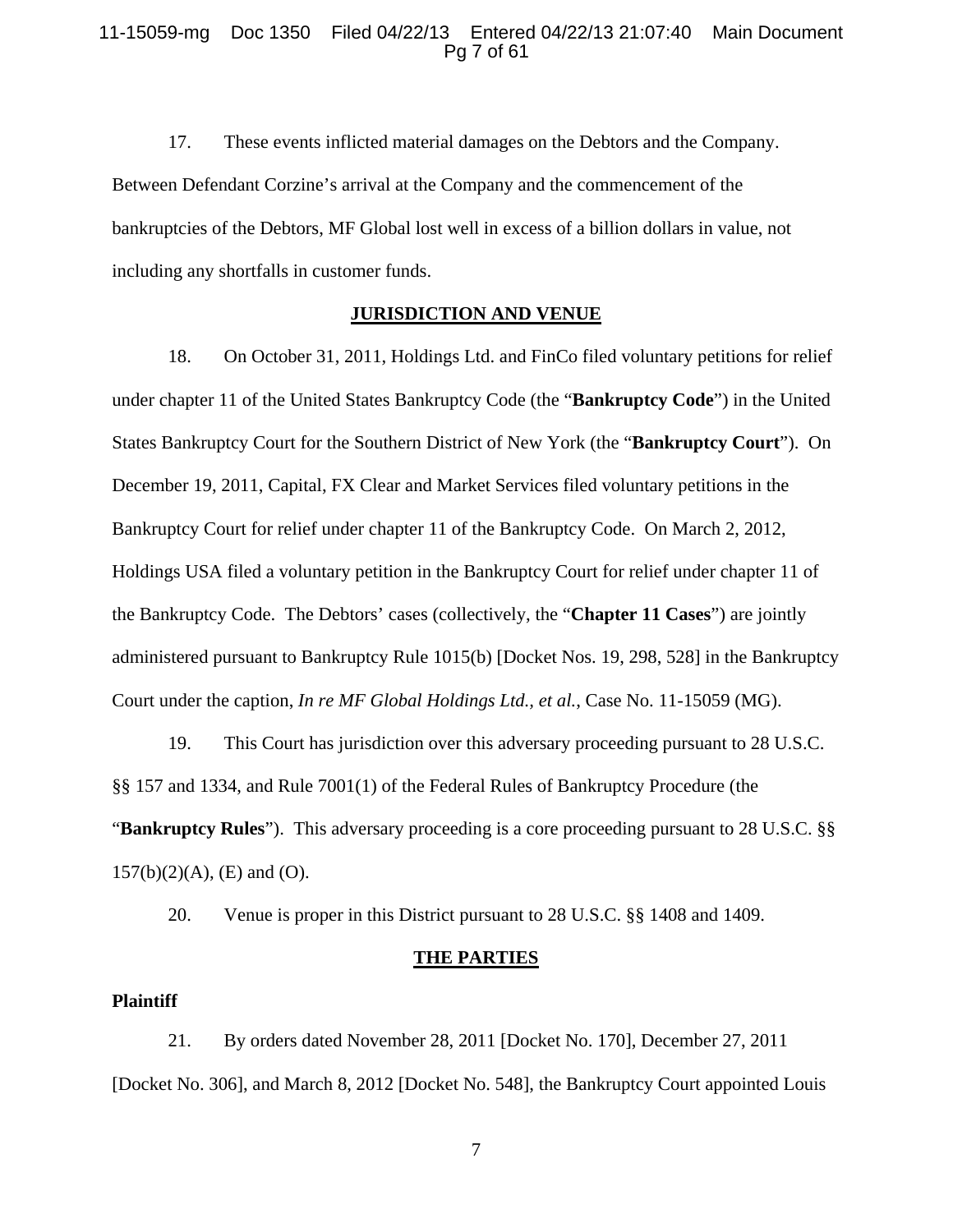## 11-15059-mg Doc 1350 Filed 04/22/13 Entered 04/22/13 21:07:40 Main Document Pg 8 of 61

J. Freeh to serve as chapter 11 Trustee for each of the Debtors. Sections  $1106(a)(3)$  and  $(a)(4)$  of

the Bankruptcy Code require the Trustee to:

. . . investigate the acts, conduct, assets, liabilities, and financial condition of the debtor, the operation of the debtor's business and the desirability of the continuance of such business, and any other matter relevant to the case or to the formulation of a plan;

. . . including any fact ascertained pertaining to fraud, dishonesty, incompetence, misconduct, mismanagement, or irregularity in the management of the affairs of the debtor, or to a cause of action available to the estate.

22. Therefore, the Trustee has a duty to investigate and, if necessary, to bring claims against the current and former officers and directors of the Company. The Trustee brings this Complaint solely in his capacity as the Trustee and not in any other capacity.

# **Defendants**

*Jon S. Corzine* 

23. Defendant Corzine served as Chairman of the Board and CEO of Holdings Ltd. and CEO and a Director of MFGI between March 23, 2010, and November 4, 2011, when he resigned. Before joining Holdings Ltd., Corzine was Chairman, Senior Partner, and Chief Financial Officer at Goldman Sachs, where he spent more than 24 years. Corzine also served as United States Senator from New Jersey between 2001 and 2006 and Governor of New Jersey from 2006 to 2010.

24. As MF Global's CEO, Defendant Corzine was ultimately responsible for the Company's administrative, back office and technology functions, including the adequacy of the Company's risk management and internal controls. ("Back office" generally refers to operations and technology units that ensure smooth settlement of transactions and maintenance of a company's technology systems, and includes record keeping, trade confirmation, and trade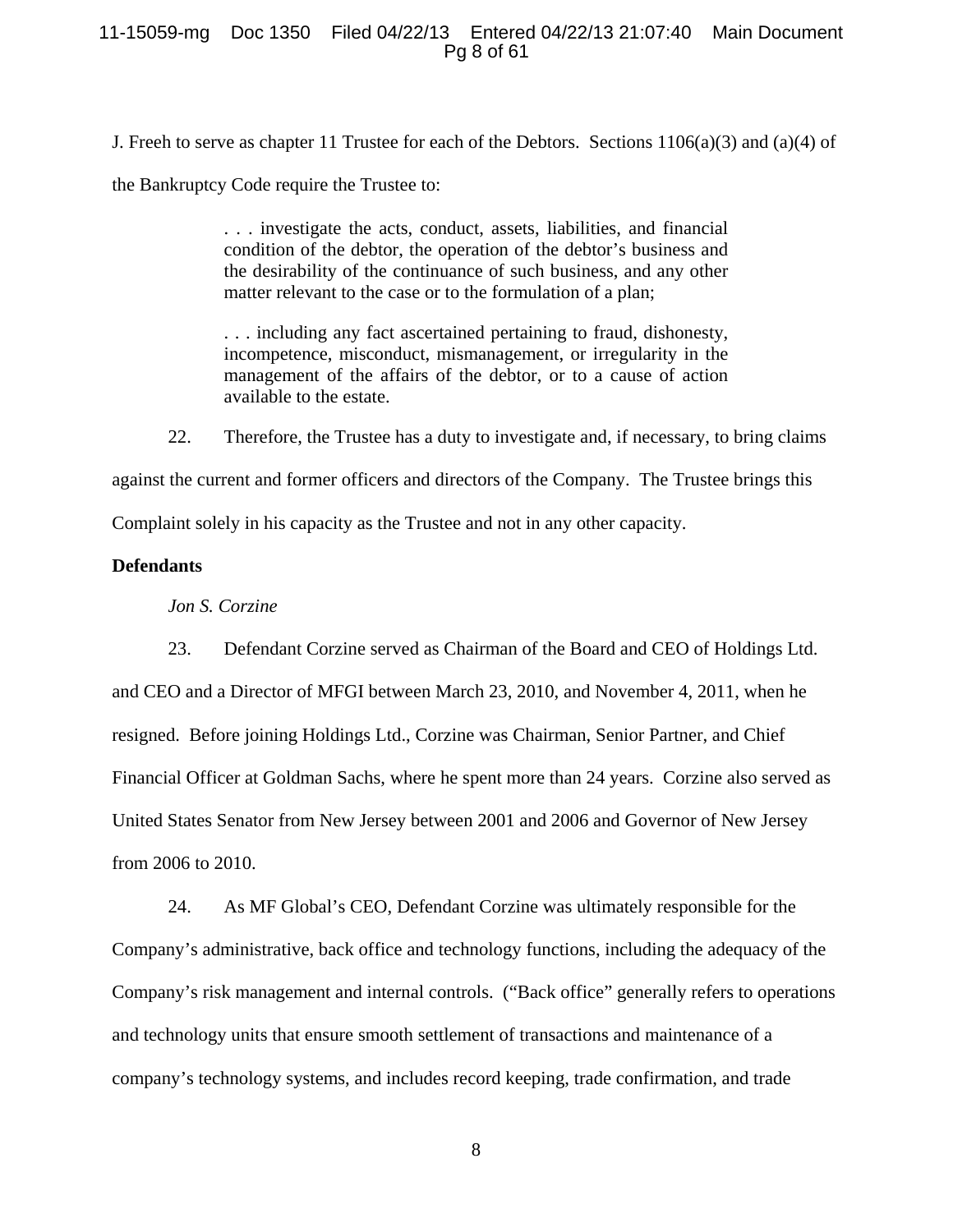## 11-15059-mg Doc 1350 Filed 04/22/13 Entered 04/22/13 21:07:40 Main Document Pg 9 of 61

settlement.) In a May 20, 2010 earnings press release, Corzine stated that he would "ensure the appropriate controls are in place" at the Company. During a June 3, 2010 investor conference, he stated that risk management is "something that I've worked on most of my life and I think that we can bring . . . the operations, the systems, [and] the technology to managing risk." As part of his duties, Corzine also stressed his commitment to improving MF Global's "client facilitation efforts" and market execution.

#### *Bradley I. Abelow*

25. Defendant Abelow joined Holdings Ltd. in September 2010 as COO and Executive Vice President, and became Holdings Ltd.'s President in March 2011. Abelow was responsible for oversight of the Company's operations, including the day-to-day execution of the Company's business strategy, and had direct responsibility for operations, including treasury operations, information technology, human resources, risk management, procurement and facilities management globally, all infrastructure-related functions. When he became President, he assumed the additional responsibility of further developing and executing the Company's new strategic direction.

26. Before joining Holdings Ltd., Abelow served as New Jersey State Treasurer and Chief of Staff to Defendant Corzine during Corzine's tenure as New Jersey's Governor. He had previously been a partner and managing director at Goldman Sachs, where he managed its operations division, and prior to that its Asia operations, technology, risk and finance functions. While at Goldman Sachs, Abelow served on the Board of Directors of The Depository Trust & Clearing Corporation.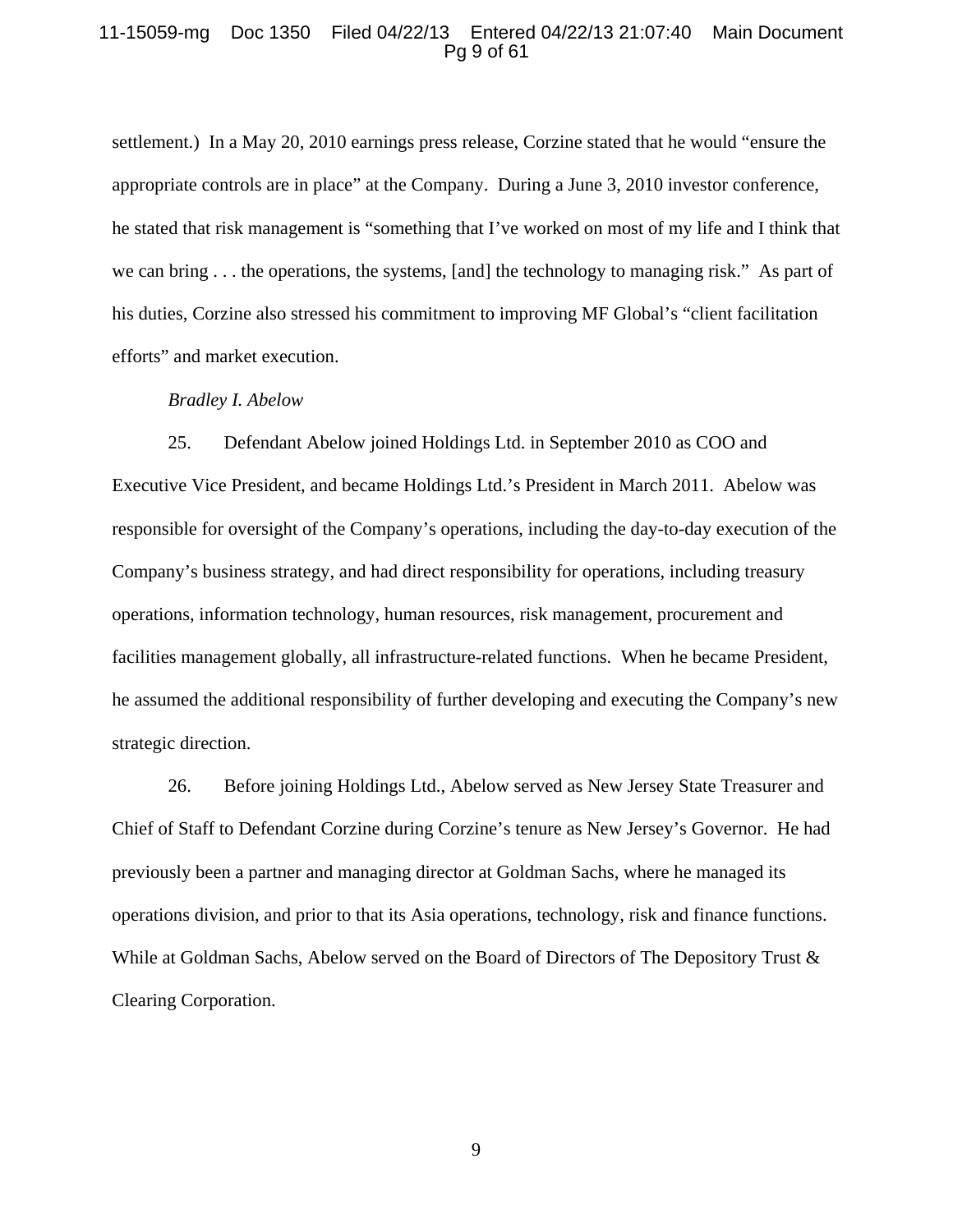## 11-15059-mg Doc 1350 Filed 04/22/13 Entered 04/22/13 21:07:40 Main Document Pg 10 of 61

#### *Henri J. Steenkamp*

27. Defendant Steenkamp served as Holdings Ltd.'s CFO starting in April 2011. Prior to that, Steenkamp was Holdings Ltd.'s Chief Accounting Officer and Global Controller for four years. Prior to joining the Company, he worked as an external auditor for PricewaterhouseCoopers LLP.

28. As the head of MF Global's financial operations, Defendant Steenkamp had authority over and responsibility for the Company's financial operations, including treasury, accounting, and all global financial control and reporting functions. These functions included monitoring liquidity, protecting customer funds, and funding MF Global's operations, including its proprietary trading.

29. Even before he became CFO, Defendant Steenkamp was responsible for giving financial presentations to the Board and designing financial messages supporting Corzine's transition to a new business model and his Euro RTM strategy.

30. At Board meetings held between May 2010 and February 2011, Steenkamp: (a) presented the 2011 proposed budget together with Corzine; (b) addressed various questions raised by Board members with respect to revenues and expenses; (c) provided updates regarding forecasted results; and (d) at Corzine's request, discussed a convertible debt offering recommended by management.

31. On January 3, 2011, three months before becoming the Company's CFO, Steenkamp drafted message points on the Euro RTMs for an upcoming Board meeting. Additionally, Steenkamp attended all but one of the Board meetings where increases in the risk limits associated with the Euro RTM portfolio were discussed.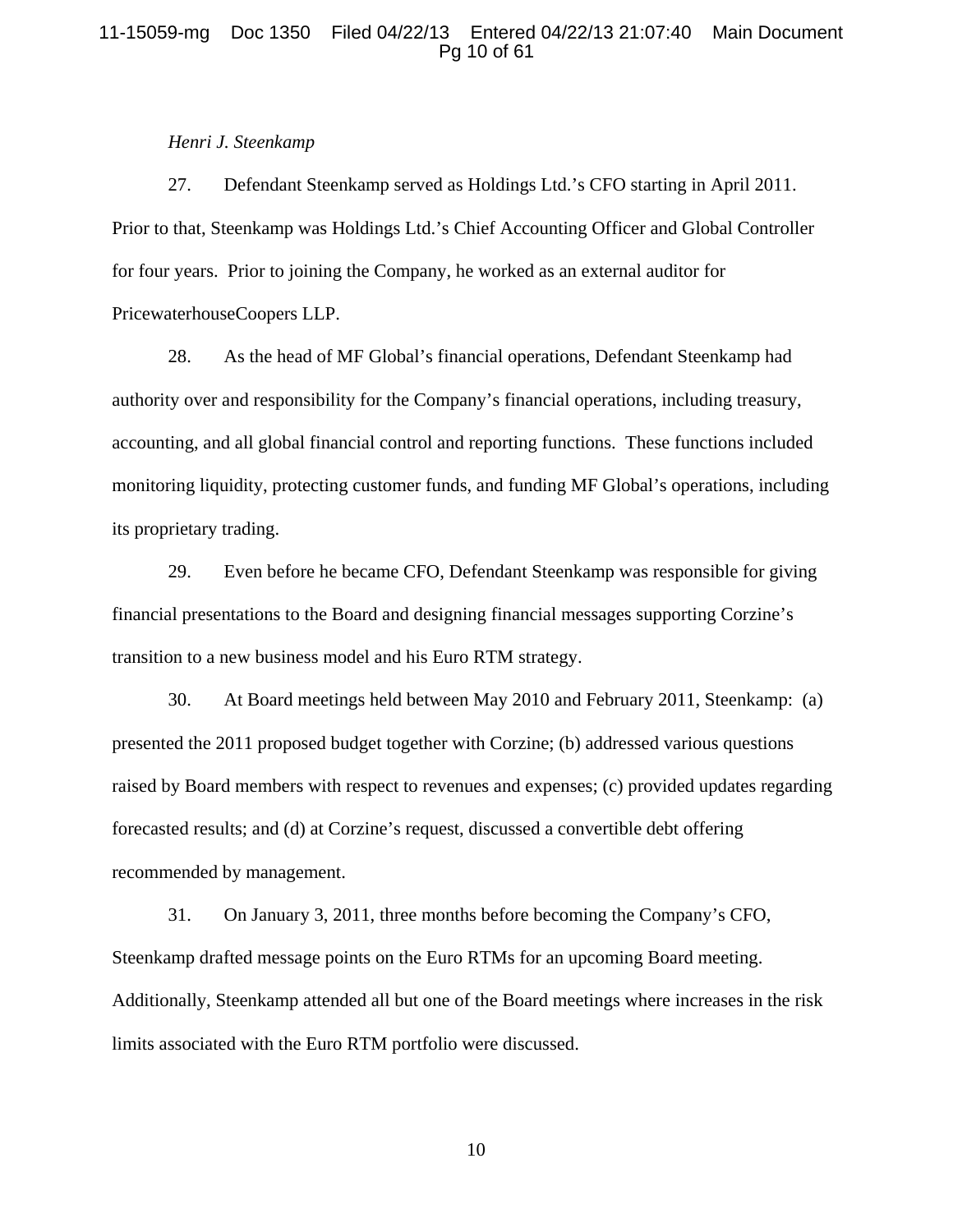#### 11-15059-mg Doc 1350 Filed 04/22/13 Entered 04/22/13 21:07:40 Main Document Pg 11 of 61

32. At the March 2, 2011 Board meeting, at which the Board resolved to nominate Steenkamp as CFO, Steenkamp addressed questions regarding the monthly management package, provided the directors with "color" with respect to the February 2011 results, and addressed strategy-related rationalization efforts, including the exiting of non-core businesses and the restructuring of under-performing products.

33. At the March 28, 2011 Board meeting, at Corzine's request, Steenkamp explained to the Board the monthly management report with respect to the February 2011 results, highlighting net revenues, key drivers, compensation ratios and earnings per share, and discussed his view that the Company was better positioned than it had been in the past to take advantage of business opportunities as they arose.

## **Holdings Ltd., MFGI, and FinCo**

34. Holdings Ltd., a Delaware limited liability company, is a holding company headquartered in the United States. In November 2005, the Company's predecessor, Man Group plc, acquired the regulated futures and commodities trading business entities of Refco, Inc. In July 2007, Man Group plc consummated an initial public offering and changed its name to MF Global Ltd. (which was later changed to MF Global Holdings Ltd., when the company changed its place of incorporation from Bermuda to Delaware). Holdings Ltd.'s common stock was traded on the New York Stock Exchange.

35. MFGI, a Delaware corporation, is one of Holdings Ltd.'s principal indirect subsidiaries and primary operating businesses. MFGI was registered with the National Futures Association as an FCM, and with FINRA as a B/D.

36. FinCo is MF Global's financing arm. It provided funding for MF Global's United States subsidiaries, including MFGI. FinCo obtained funds from a variety of sources, including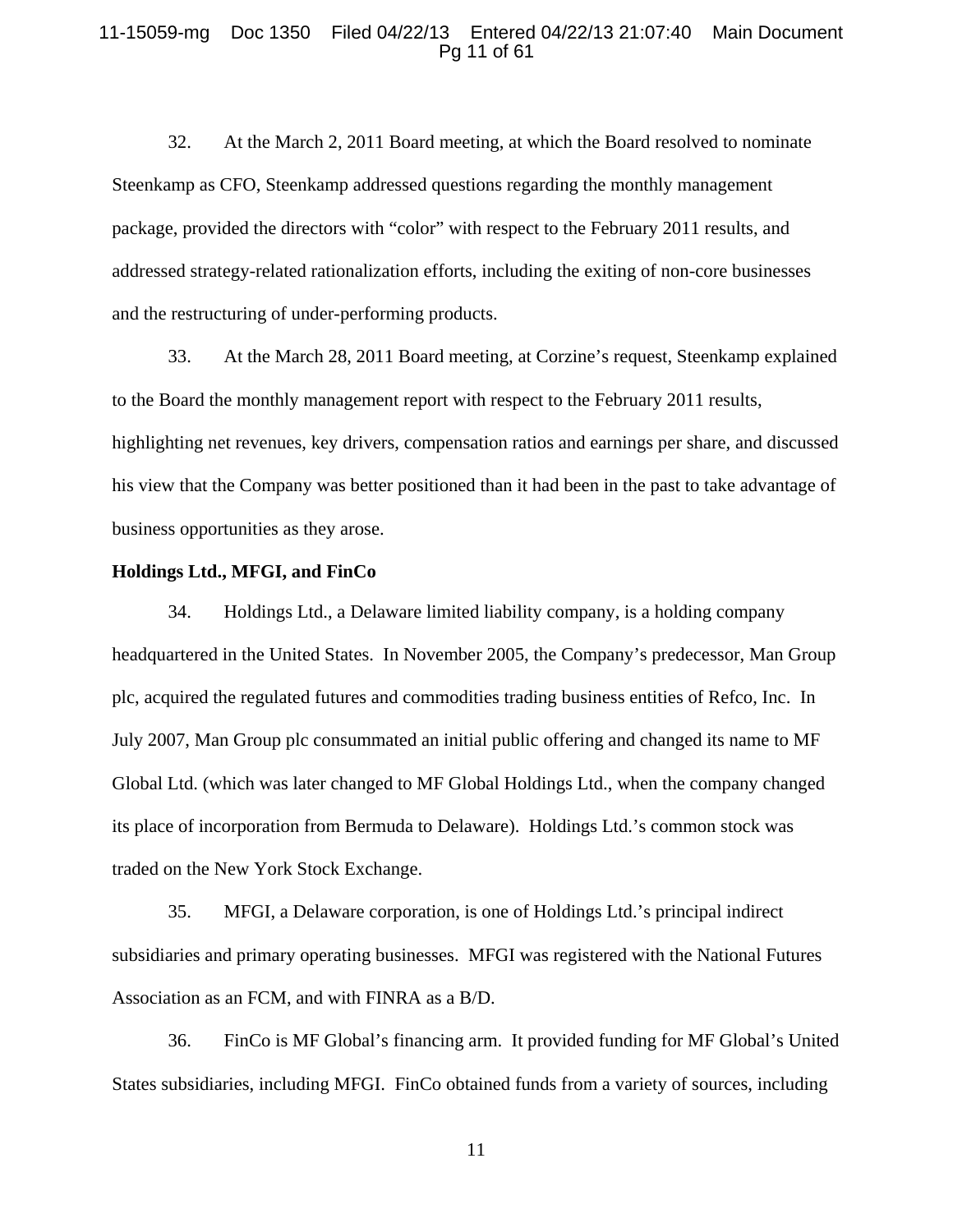## 11-15059-mg Doc 1350 Filed 04/22/13 Entered 04/22/13 21:07:40 Main Document Pg 12 of 61

the Company's revolving credit facilities and capital raises. FinCo also provided funds used by MFGI to post margin related to the Euro RTMs.

## **FACTUAL ALLEGATIONS**

#### **A. Corzine Joined the Company**

#### **i. MF Global Before Corzine Joined**

37. In February 2008, less than a year after MF Global went public, the Company suffered credit rating agency downgrades, customer withdrawals, and a \$10 million fine imposed by the FCM's primary regulator, the Commodity Futures Trading Commission ("**CFTC**"), for poor risk management practices. As part of the relief in that case, MF Global was ordered to implement the recommendations of an outside consultant that reviewed MF Global's internal controls related to compliance, risk management processes, IT infrastructure, and corporate governance.

## **ii. Corzine Changed Senior Personnel**

38. After Defendant Corzine was named CEO and Chairman of MF Global in March 2010, he surrounded himself with persons he trusted to support his business plan. He recruited and hired Defendant Abelow as COO in September 2010. Although Randy MacDonald ("**MacDonald**") was the Company's CFO, Corzine began to rely upon Defendant Steenkamp, the Company's Chief Accounting Officer. In April 2011, Corzine replaced MacDonald as CFO with Steenkamp.

39. In addition, within a year of his arrival, Defendant Corzine caused the Company to replace the Company's Chief Risk Officer ("**CRO**"), Michael Roseman ("**Roseman**"), with Michael Stockman ("**Stockman**"). According to its Enterprise Risk Policy (the "**Risk Policy**"), which documents MF Global's Enterprise Risk Management approach and framework, MF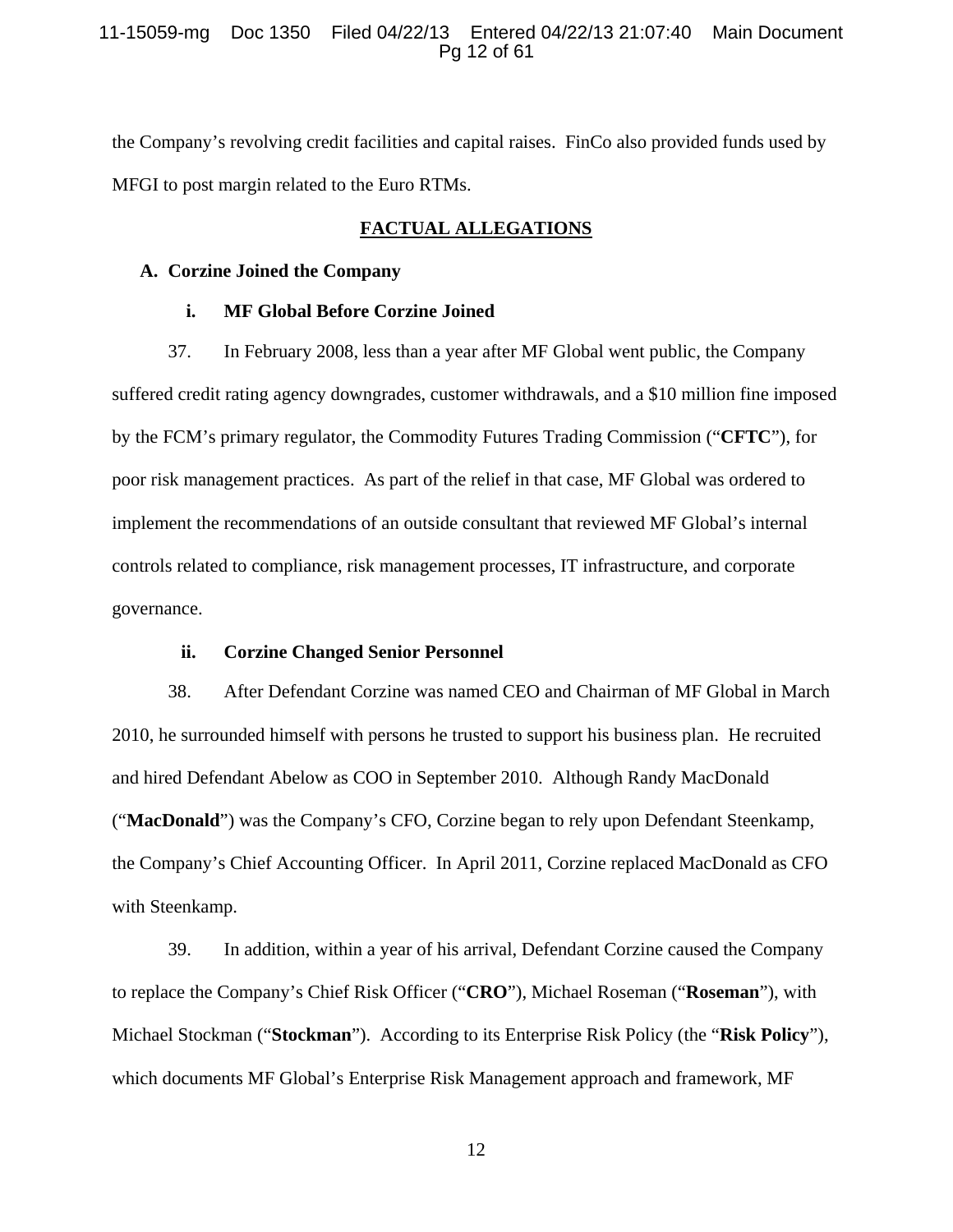## 11-15059-mg Doc 1350 Filed 04/22/13 Entered 04/22/13 21:07:40 Main Document Pg 13 of 61

Global's CRO oversaw the Company's risk matters, and had "global responsibility for controlling credit, market, operational, concentration, capital, and liquidity risks" and primary authority, delegated by the Board, for market and credit risk oversight. The Risk Policy also provided that the CRO reported to MF Global's CEO and had direct access to the Board any time that circumstances would require such access.

#### **iii. Corzine Introduced a New Business Model**

40. At the time Defendant Corzine joined MF Global, at least several members of the Company's Board had concluded that the Company needed to move in a new direction in order to earn revenues due to the prevailing low interest rate environment.

41. Not long thereafter, the credit rating agencies told the Company that it needed to generate revenue growth every quarter or it would risk being downgraded, and Defendant Corzine represented in an earnings call that the Company would return to profitability in four to six quarters.

42. Defendant Corzine identified the development and execution of principal trading — taking positions in various commodities, securities, and other instruments or products to either facilitate client trades or to attempt to earn revenues using the Company's own funds through proprietary trading — as an important part of the Company's future. In a May 2010 earnings call, Defendant Corzine publicly acknowledged the need for improved and adequate controls to accommodate the principal trading:

> As we grow these activities we will be mindful of the necessity to enhance and reconfirm our operational and control functions and to secure the talent necessary to manage attended market risks. I want to be clear. I don't anticipate increasing our current risk appetite in the near term but we will encourage facilitation desks to operate more aggressively within our existing limits.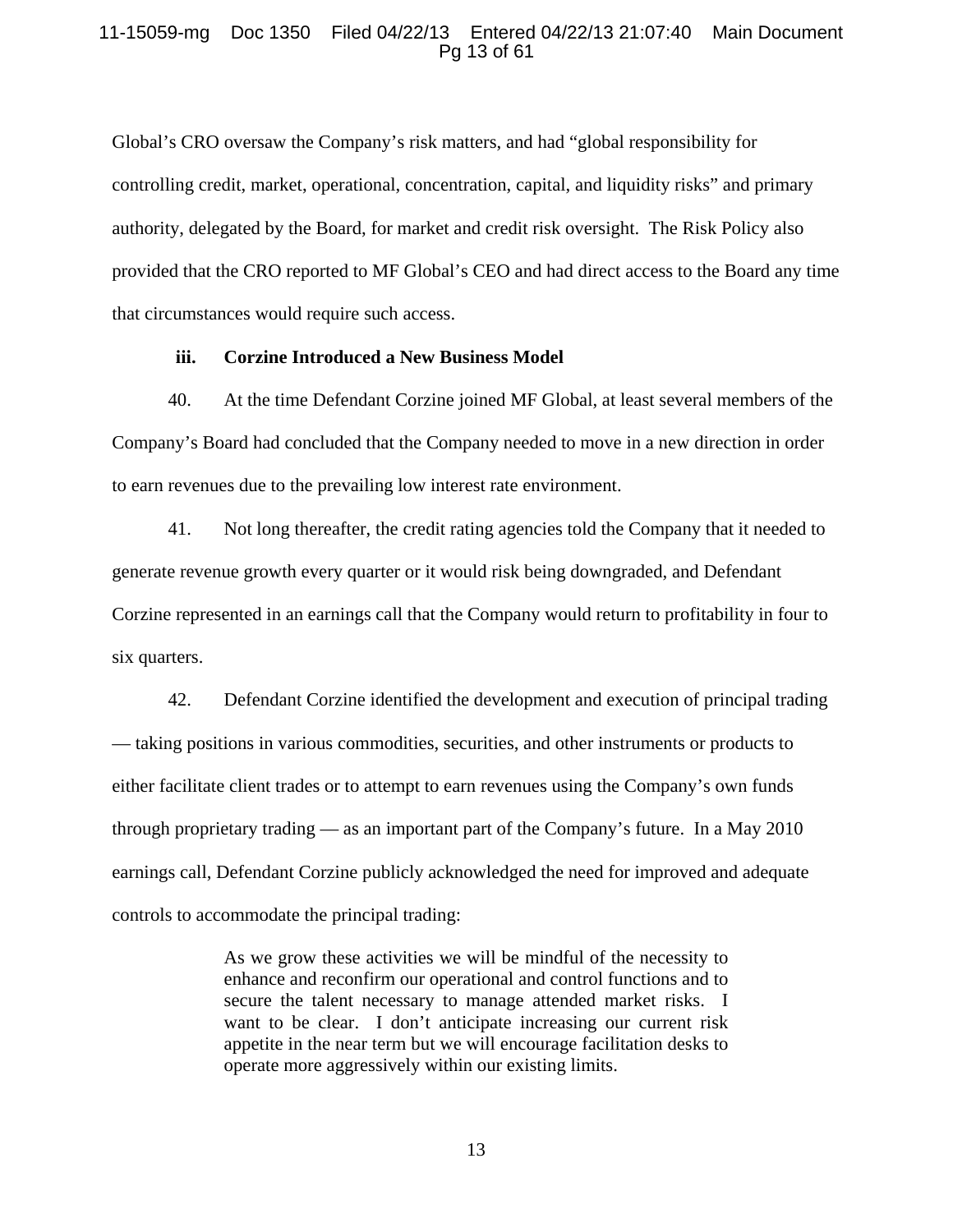### 11-15059-mg Doc 1350 Filed 04/22/13 Entered 04/22/13 21:07:40 Main Document Pg 14 of 61

43. In June 2010, Defendant Corzine established the Principal Strategies Group ("**PSG**") as a trading unit within MFGI to engage in proprietary trading. The establishment of proprietary trading operations was one step in Defendant Corzine's announced plan to diversify the Company's revenue streams, and transition the Company to a B/D and, ultimately, to an investment bank.

44. In an unusual role for a CEO, Corzine actively engaged in proprietary trading, and maintained his own trading book. As time went on, Corzine spent a considerable amount of time on the fixed income trading desk and trading in accounts under his control.

45. At the December 15, 2010 Board meeting, representatives of the Boston Consulting Group ("**BCG**"), which had been retained to advise Defendant Corzine on the Company's future business direction, endorsed his plan for MF Global to evolve from a broker to a B/D *en route* to becoming a full-service investment bank. However, the BCG consultants warned that, in order to implement that strategy, the Company needed to "[b]uild out robust risk management infrastructure, including platforms, tools, policies, and procedures for both market making and principalling," "[s]hore up" operations and information technology for reliability and scalability, and provide greater management information systems and transparency in the Finance Department through tools and systems.

46. To pursue Defendant Corzine's strategy, MF Global hired traders and mortgage brokers, obtained primary dealer status, and considered acquiring a commodity pool business as well as certain partnerships. In the end, the Company made no acquisitions, with the exception of two small companies, while it created and dramatically expanded its proprietary trading operations.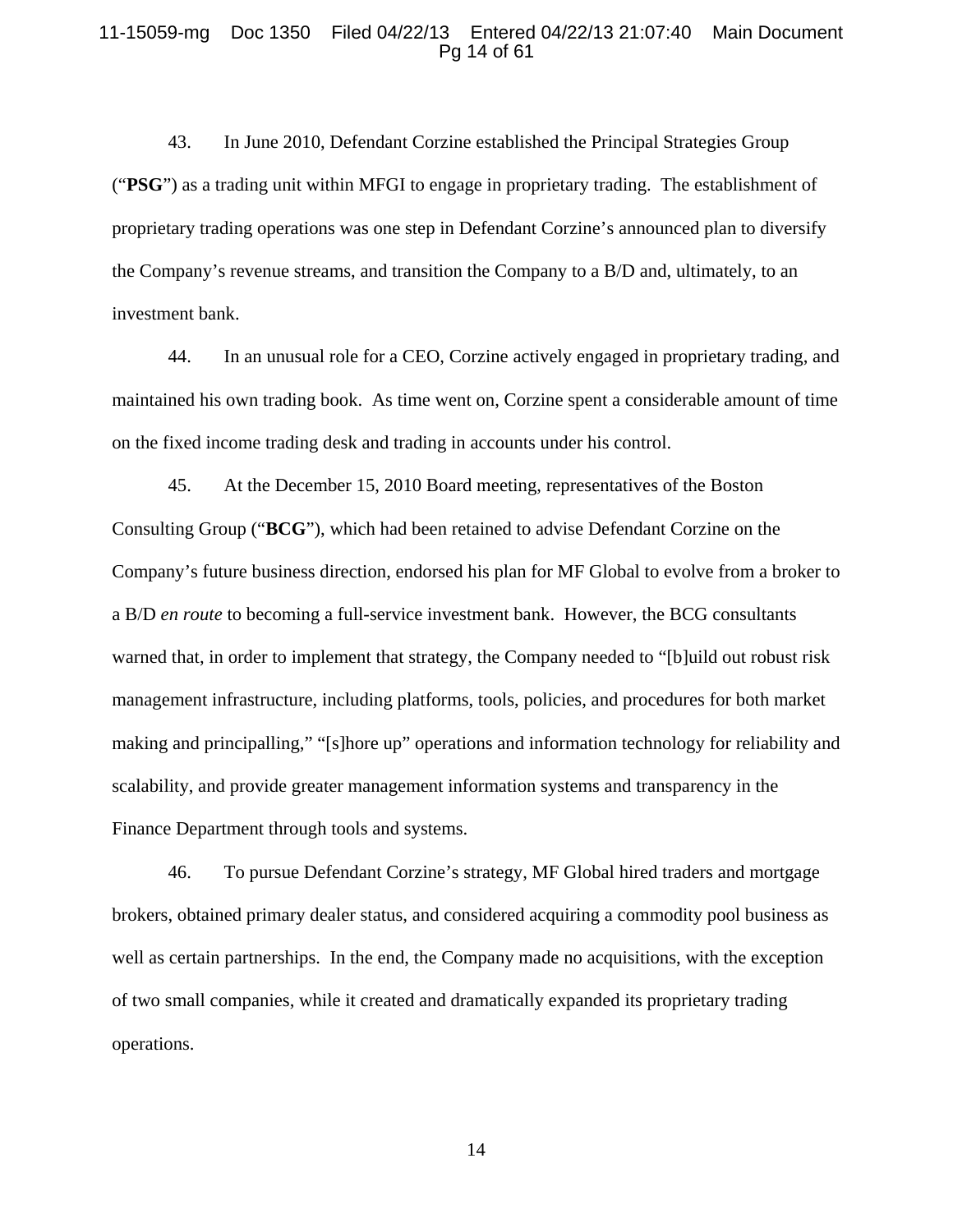#### 11-15059-mg Doc 1350 Filed 04/22/13 Entered 04/22/13 21:07:40 Main Document Pg 15 of 61

47. The new proprietary traders hired by Defendant Corzine required large amounts of daily liquidity to fund their trading. Their activities ultimately had the effect of increasing stress on the Company's liquidity. The increased scale of the Company's operations under Corzine put additional pressure on the Company's deficient controls without producing any significantly improved revenues.

#### **B. Defendants Failed to Improve MF Global's Controls**

48. Shortly before the Company's collapse, the Internal Audit Department found that there were 176 open action items previously presented to the Audit and Risk Committee of the Board that had not yet been resolved. The report forecasted that the inherent level of risk within the Company was increased by the likelihood that the Company's business growth was "outpacing [the] growth of the related support functions."

49. As discussed below, Defendants knew about the Company's liquidity and capital management risks, weak control environment, and the need to address these shortcomings in connection with the planned changes in the Company's business. Nevertheless, Defendants did little to fix these problems while implementing the major initiatives of Defendant Corzine's business plan. The deficient systems and controls surrounding the monitoring, tracking, and forecasting of liquidity and capital management contributed to the Company's demise.

## **i. Defendants Failed to Implement the Risk Policy's Requirements**

50. The Company's Risk Policy identified liquidity risk as the "[r]isk that the [Company], although solvent, either (1) does not have available sufficient liquid financial resources to enable it to meet its obligations as they fall due or (2) can secure sufficient liquid financial resources only at an excessive cost."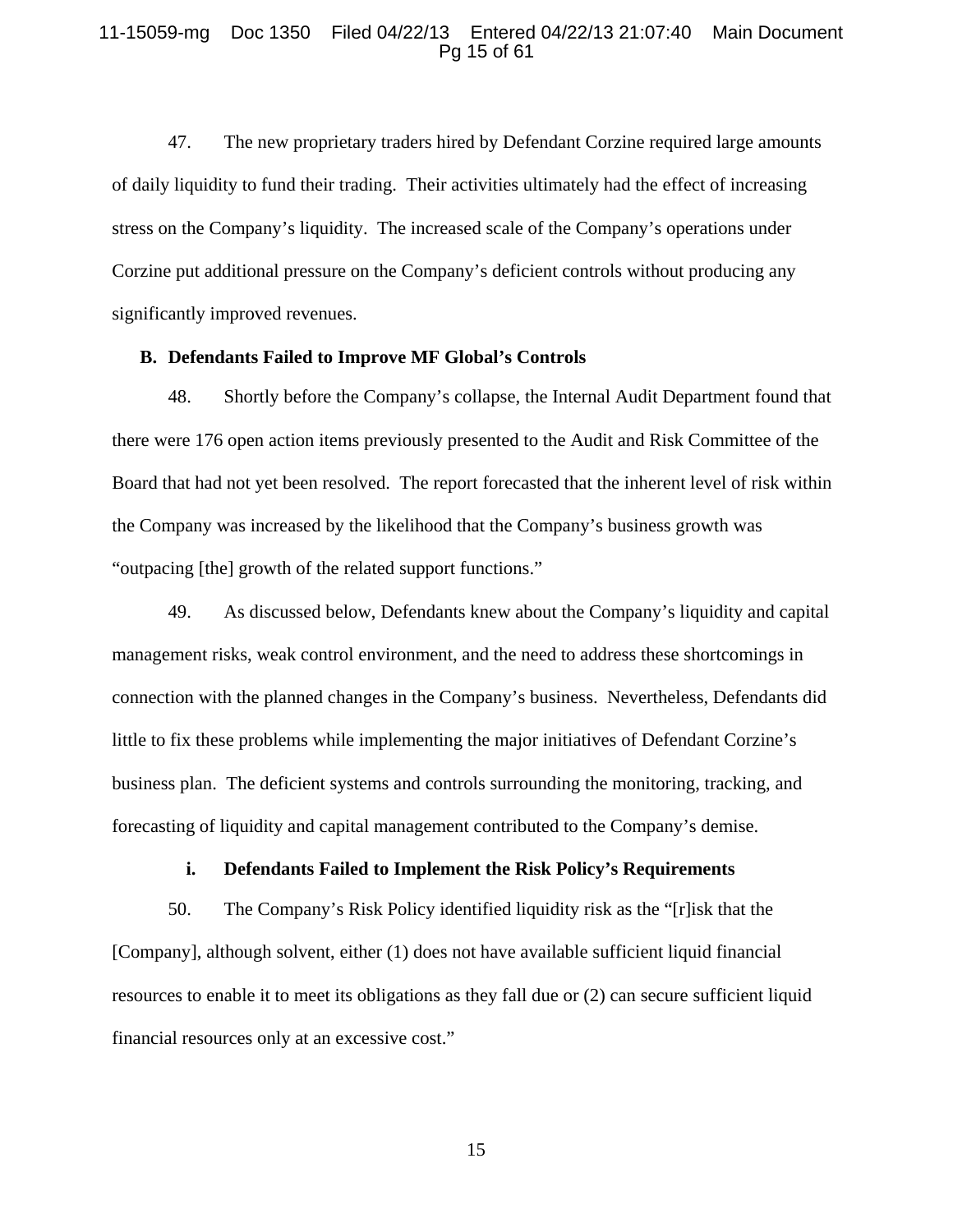## 11-15059-mg Doc 1350 Filed 04/22/13 Entered 04/22/13 21:07:40 Main Document Pg 16 of 61

51. The Risk Policy specifically called for a new position in the Risk Department,

Global Head of Capital & Liquidity Risk, to take responsibility for

independent and objective assessment of liquidity risk; reviewing liquidity scenario analyses conducted by [the] Treasury [Department], as well as risk scenarios conducted by other risk areas (*i.e.*, operational risk, credit risk, market risk) that may lead to liquidity events; monitoring liquidity against limits outlined in the Risk [Delegations of Authority]; and presenting independent liquidity-risk information and intelligence through the CRO to senior management and the Board.

However, the Defendants, in their capacities as officers of the Company, never caused the position of Global Head of Capital & Liquidity Risk to be filled.

52. The Risk Policy also called for development of a Liquidity Risk Methodology Document that would include a contingency funding plan to assess potential liquidity requirements arising from adverse market or operational situations. However, the Defendants never addressed the Company's failure to develop the Liquidity Risk Methodology Document or the contingency funding plan.

53. Under the Risk Policy, the Company's Treasurer had the responsibility to "ensure that effective liquidity forecasting and cash management processes are in place, documented and functioning across MF Global, including specific processes to identify any expected cash items that remain outstanding and appropriate action to cover any shortfall." These processes were to include "a liquidity plan that assesses the [C]ompany's liquidity requirements based on the planned volume and composition of business activity for the upcoming period," and "a detailed analysis of projected sources and uses of funds for each MF Global entity." The Treasurer, however, lacked the ability to complete the tasks assigned to him under the Risk Policy, as the Company did not have the means to conduct independent liquidity monitoring and forecasting, which were fundamental flaws and high priority risks for the Company.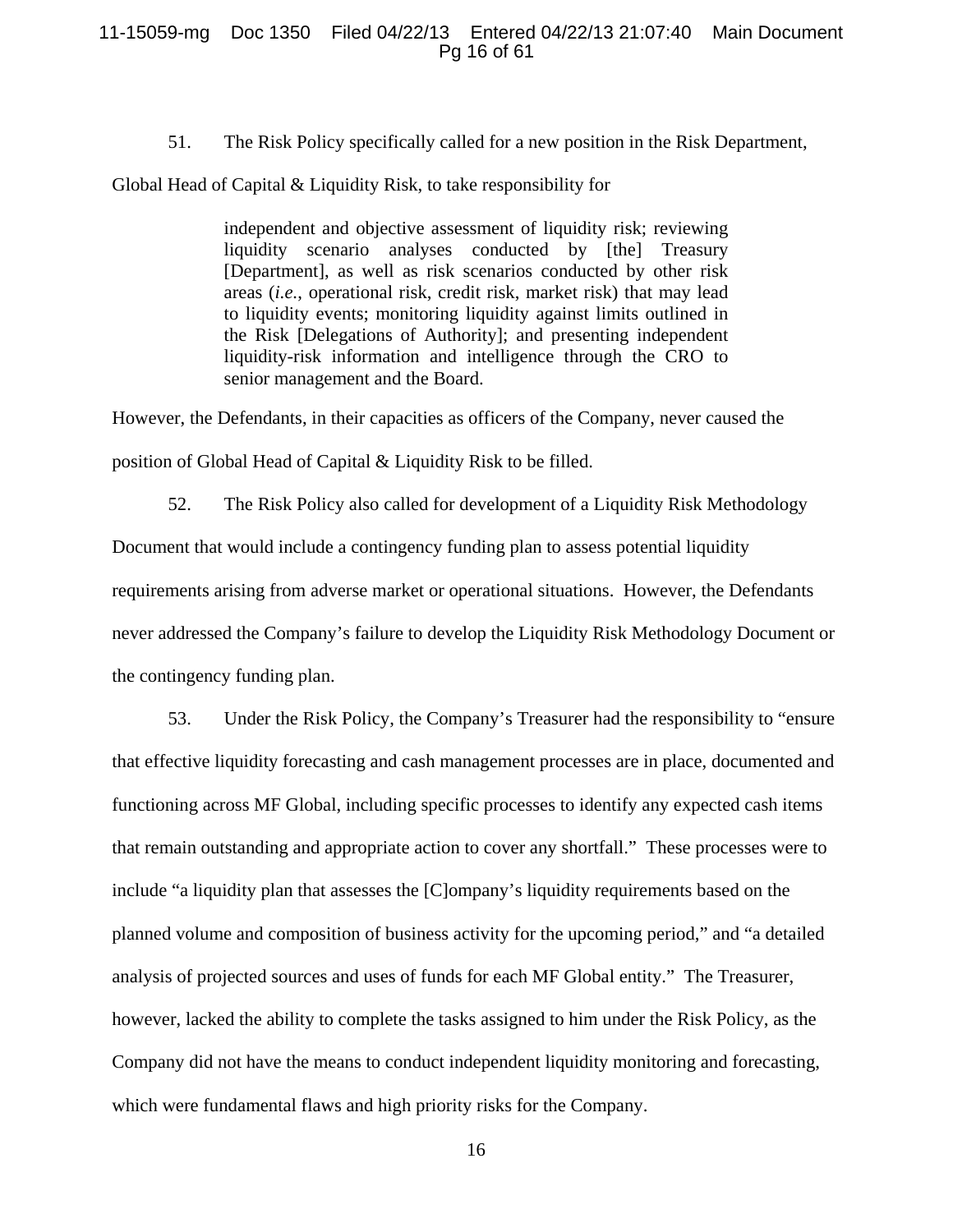## 11-15059-mg Doc 1350 Filed 04/22/13 Entered 04/22/13 21:07:40 Main Document Pg 17 of 61

#### **ii. Defendants Knew of the Gaps in Procedures**

54. Defendants were aware of the Company's failures to implement many important components of an appropriate system of liquidity and capital controls architecture, but did not adequately respond to the clear notice they received of these weaknesses.

55. A May 2010 report issued by the Company's Internal Audit Department addressed to Corzine and others concerning corporate governance found that MF Global's risk limitation and monitoring policy lacked key limits significant to the operation of a B/D. An October 2010 Internal Audit report on Market and Credit Risk Management to Corzine, Abelow and others identified "High Risk" areas arising from the lack of controls over risk reporting, and alerted that market risk policies had not been updated to reflect MF Global's then-current operating environment.

56. The Risk Department prepared an analysis of gaps between the documented and approved Risk Policy and current practices which the Risk Department presented at the May 26, 2010 meeting of the Audit and Risk Committee attended by Defendants Corzine and Steenkamp (the "**Gap Analysis**"). The Gap Analysis showed dozens of gaps between the Company's written risk-control policies as described in the Risk Policy and the Company's actual risk control practices, including the following weaknesses classified as "high" priority risks:

- a. The Company had not developed liquidity risk scenario analyses and stress tests; and
- b. The Treasurer lacked the appropriate personnel and technology to conduct independent liquidity monitoring and forecasting or economic capital risk analysis. The Gap Analysis stated that the Treasurer "[c]annot produce accurate forecasts because underlying data is inadequate."

57. The Gap Analysis also identified the following weaknesses, among others, as having a "moderate" priority level of risk: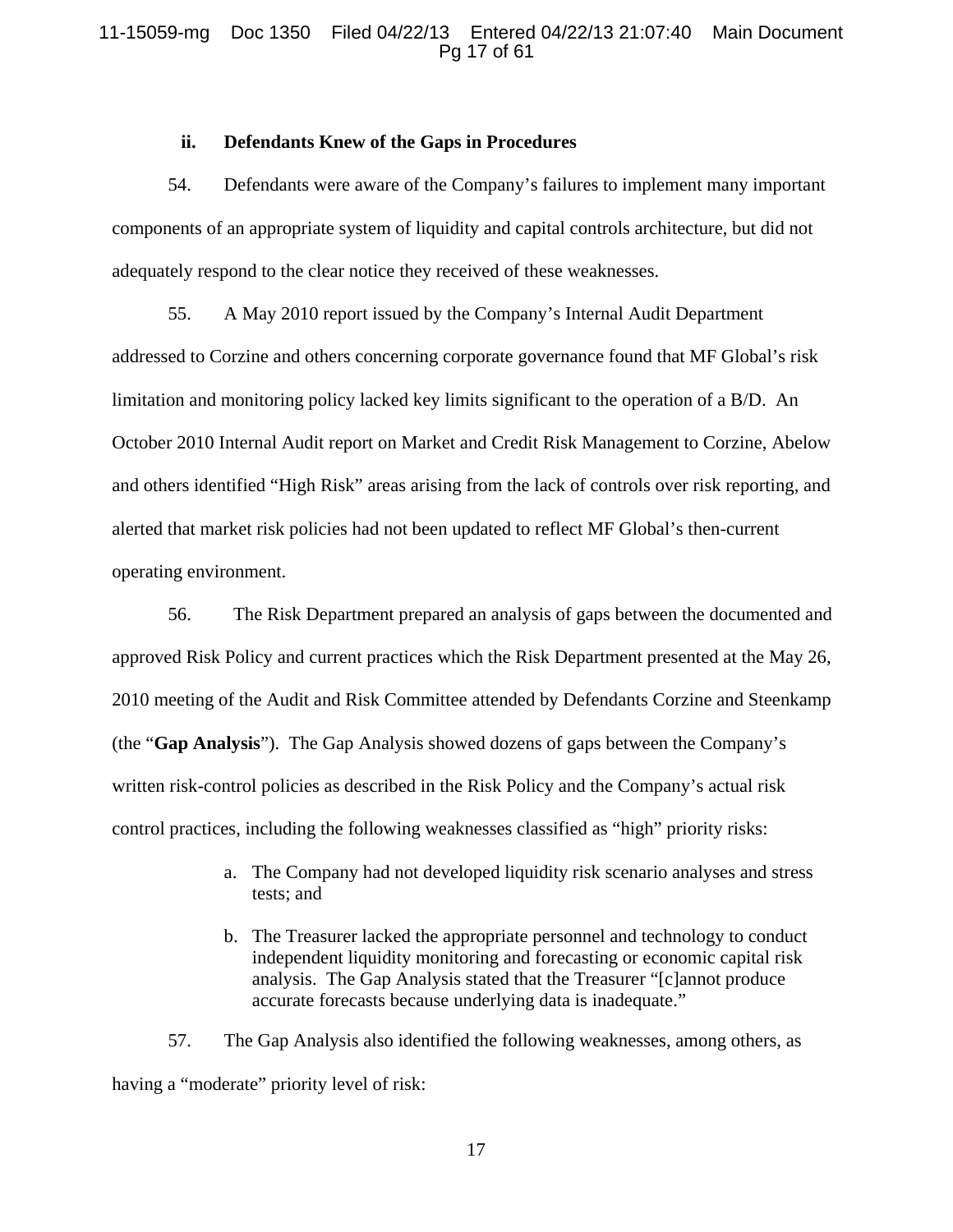# 11-15059-mg Doc 1350 Filed 04/22/13 Entered 04/22/13 21:07:40 Main Document Pg 18 of 61

- a. The Company's failure to hire someone to fill the important role of Global Head of Capital & Liquidity Risk; and
- b. The Company's failure to develop the Liquidity Risk Methodology Document, which was supposed to document the Company's contingency funding plan.
- 58. In October 2010, a status update on the numerous gaps between the Company's

policies and practices identified almost a half year earlier (the "**Gap Analysis Update**") showed that very few of the control gaps had been remedied and that the Risk Department considered some of the problems to have grown more serious. The Risk Department presented the Gap Analysis Update at a meeting of the Audit and Risk Committee attended by Defendants. Among other things, the Gap Analysis Update reported:

- a. Out of 32 gaps previously identified, only two had been resolved, and all but one of the high priority risk gaps persisted;
- b. Certain high priority risk areas, such as the need for liquidity risk scenario analyses, stress tests, and metrics to gauge return on risk-adjusted capital, remained "under development;" and
- c. The gaps in economic capital risk measurement, liquidity risk scenarios and operational risk profile had been elevated to "critical" priority status.

# **iii. Defendants Knew of Deficiencies in Liquidity Controls and Procedures**

59. More than a year after the Risk Department alerted Defendants to control

deficiencies in the Gap Analysis, in June 2011, the Internal Audit Department also alerted

Defendants to limitations in the Company's ability to track liquidity. According to the June 2011

Global Liquidity and Capital Management Internal Audit Report (the **"June 2011 Internal** 

**Audit Report"**), "[e]xisting liquidity monitoring and forecasting is manual and limited.

Reporting capabilities to evaluate liquidity needs for transactions that are booked but not yet

settled have not been fully developed." The report further found that "[e]xisting performance of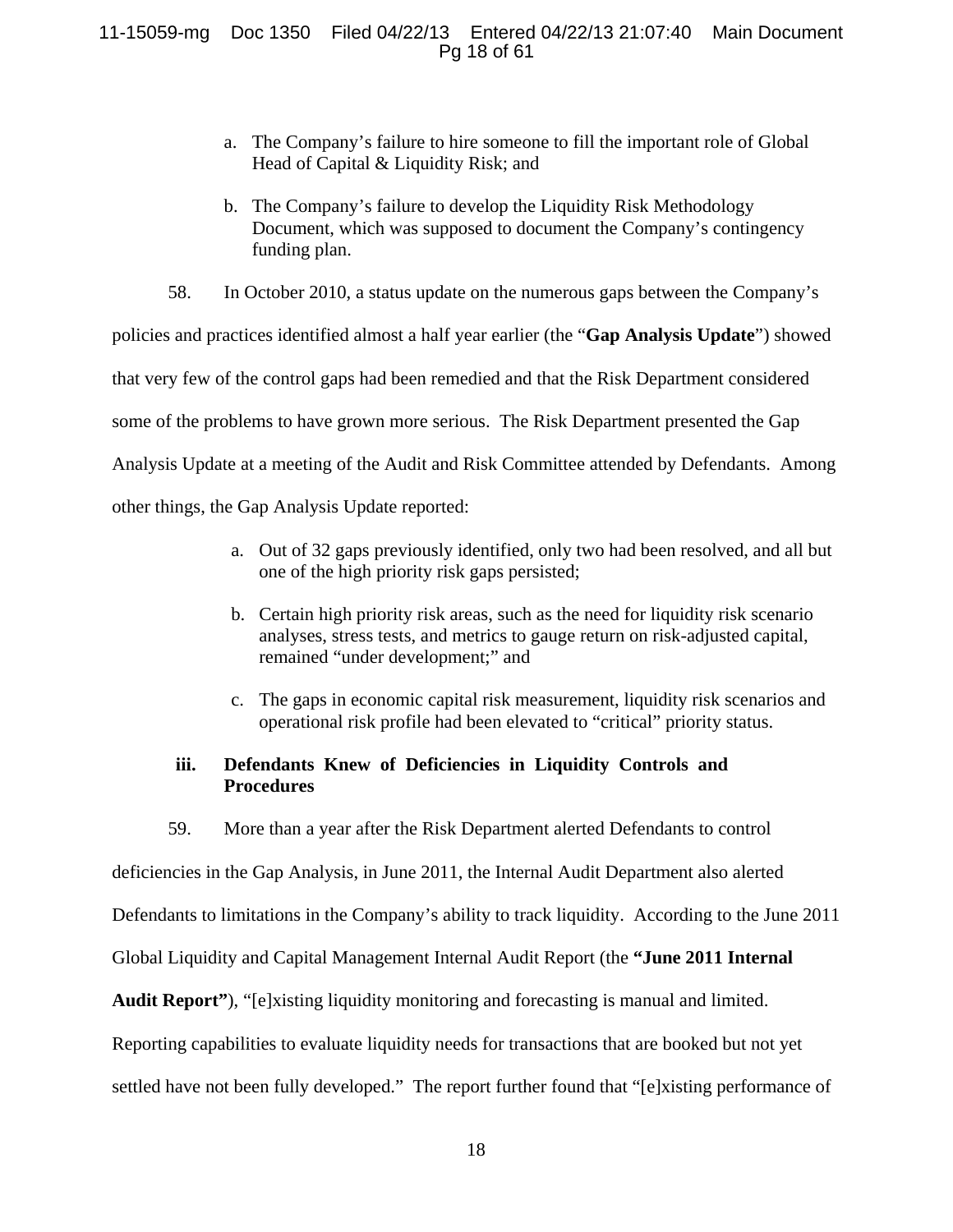## 11-15059-mg Doc 1350 Filed 04/22/13 Entered 04/22/13 21:07:40 Main Document Pg 19 of 61

formal stress testing and scenario analysis is not adequate to fully assess liquidity and capital needs." The June 2011 Internal Audit Report also warned that:

> The complexity of capital and liquidity demands have increased with the addition of principal trading across the [Company's] customer facing desks, [PSG], and other previously approved new businesses. These additional stresses further emphasize the need for a more formal and consistent approach to liquidity and capital management.

60. The June 2011 Internal Audit Report also identified a "key man" risk in connection with liquidity reporting, monitoring and forecasting tools, specifically noting that "[t]he lack of formal reporting, monitoring and forecasting creates an unnecessarily high reliance on key employees and increases the risk exposure should these staff members leave the [Company]." The Internal Audit Department's concern was based on the Company's reliance on the expertise and experience of a single employee in the Treasury Department, the Assistant Treasurer Edith O'Brien ("**O'Brien**").

61. The June 2011 Internal Audit Report designated Defendants Steenkamp, Abelow and other officers reporting to them as responsible for resolving the identified issues, many of which they never resolved.

62. Defendants were aware that the Company lacked a formalized process for approving new business initiatives, including determining the availability of funding for such initiatives. Defendants also were aware that the Company needed a method of managing and responding to capital requests from the individual trading desks. As of October 2011, the month of the Company's collapse, Defendants had not established such a method or process, and requests continued to be handled informally.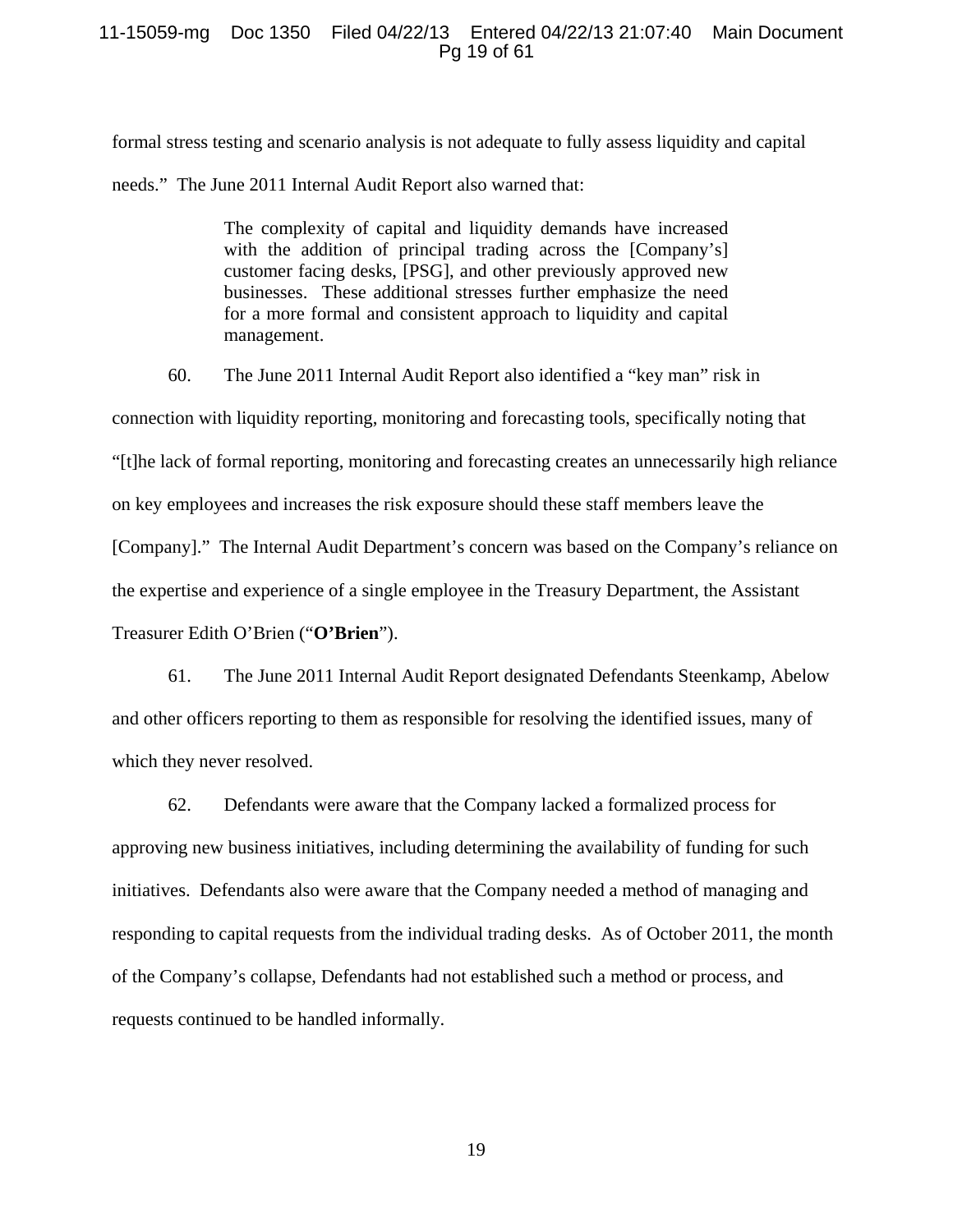## 11-15059-mg Doc 1350 Filed 04/22/13 Entered 04/22/13 21:07:40 Main Document Pg 20 of 61

# **iv. Defendants Knew of Treasury Department Deficiencies, including the Use of Ad Hoc Liquidity Monitoring Tools**

63. As Defendant Corzine orchestrated the expansion of MF Global's proprietary trading, the Company also failed to integrate or upgrade its various technology systems and platforms for monitoring treasury operations, liquidity risk, and financial regulatory functions. According to a Finance Department officer, the Treasury Department's systems were a "hodgepodge of systems and processes without a design." The Treasury Department's systems for managing funding and cash flows produced inaccurate books and records, and the Finance Department often had to make manual corrections in order to ensure that the Company's books and records were accurate.

64. In November 2010, the CFO of MFGI, Christine Serwinski ("**Serwinski**") reported to Defendant Steenkamp her concerns about the shortcomings in the Treasury Department's systems ("**November 2010 Report**"). Serwinski reported problems with FinCo Treasury's back office bookkeeping system, which recorded intercompany lending and client margin financing transactions. These reported problems included an increase in the number and dollar amount of bank reconciling items since July 2010, resulting in increased manual journal entries and accounting adjustments, delays in the close process, and incorrect posting of items. In the November 2010 Report, Serwinski stated that attempts to address these items and other issues around the accurate and timely reporting of the FinCo balances have been "to no avail," and that "[a]t this point, confidence in the ability to accurately and timely report balances is declining."

65. In the November 2010 Report, Serwinski also informed Steenkamp of the circumstances of an October 2010 \$25 million wire from MFGI's house account to MF Global Holdings Hong Kong Ltd., which resulted in MFGI overstating its excess net capital, and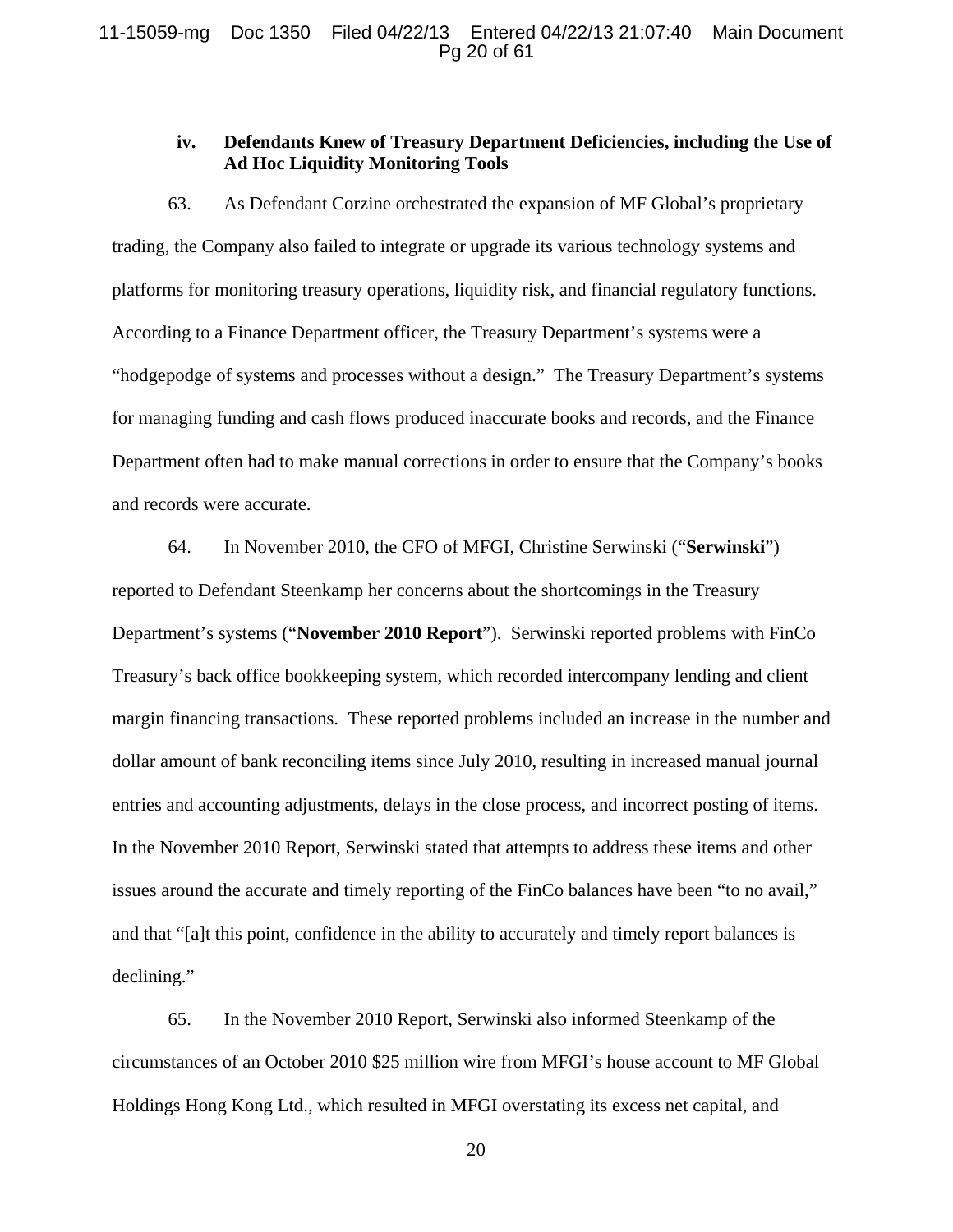#### 11-15059-mg Doc 1350 Filed 04/22/13 Entered 04/22/13 21:07:40 Main Document Pg 21 of 61

crossing the internal global capital thresholds. Despite several email exchanges and discussions, the Finance Department was not able to confirm the exact nature of the transaction.

66. Defendant Corzine was also aware that the Treasury Department lacked the necessary systems and technology to conduct accurate liquidity monitoring and forecasting across its global operations as early as May 2010, when the Gap Analysis was delivered to the Board. Company management, however, did not begin to discuss hiring a vendor to develop an integrated global treasury system until July 2011, and did not schedule its vendor selection and implementation phase until February 2012.

67. In the absence of an automated global treasury system, Treasury Department officials manually tracked the movement of money among the Company's legal entities. They determined and reported the B/D's liquidity through an ad hoc daily snapshot, which included the sources and uses of that liquidity. A Treasury Department official started compiling this snapshot, known as the "liquidity dashboard," towards the end of 2010 at Defendant Corzine's request. The liquidity dashboard was distributed daily to senior management, including Defendants, and provided a very simplistic and, as Defendants knew, sometimes inaccurate view of the cash available to the B/D. For example, the liquidity dashboard treated different types of capital similarly, without explaining that certain types of capital (working capital as opposed to regulatory capital) are less available for certain business uses than other types, potentially resulting in a misleading report. In addition, the liquidity dashboard considered certain funds held by the FCM to be an available source of liquidity, even though there are strict rules about what the FCM could do with these funds. Therefore, these funds might not be available to the B/D.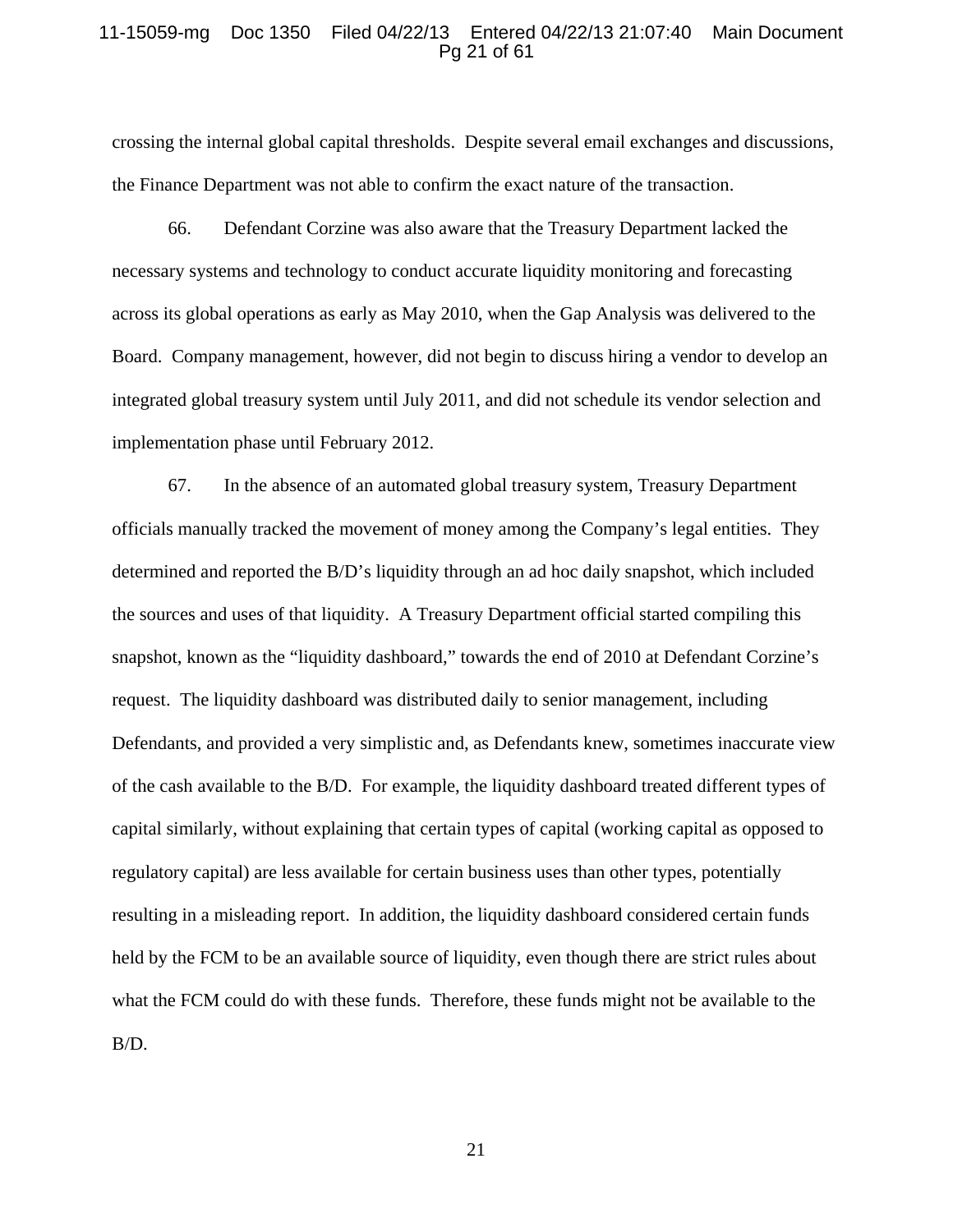#### 11-15059-mg Doc 1350 Filed 04/22/13 Entered 04/22/13 21:07:40 Main Document Pg 22 of 61

68. Senior officers, including Defendant Corzine, relied upon the liquidity dashboard as the only source of "real time" information about the Company's liquidity, even though they knew that the figures in it were estimates and not always timely or accurate. Indeed, as discussed above, the June 2011 Internal Audit Report criticized the Company's reliance on "ad hoc tools" and the professional expertise of key personnel to manage liquidity.

69. Apart from the limitations of the liquidity dashboard, MF Global had continuing problems monitoring, gathering, and internally reporting accurate financial data. For example, the Finance Department could not produce a high-level overview of cash flows for a defined period because the Finance Department did not have the systems needed to generate such a report.

70. As discussed below, MFGI's B/D began to rely on funding from MFGI's FCM to finance its business. However, intraday transfers between the FCM and the B/D were recorded through nothing more formal than email communications and manual data entry systems.

71. The Treasury Department also lacked a tool to monitor the Company's leverage more frequently than at the end of each quarter despite the fact that leverage was one of the measures on which the credit ratings agencies and analysts focused in assessing the Company's performance.

72. These problems were exacerbated in the weeks preceding the Company's collapse, when the Company was unable to properly record and track the financial data that might have helped avoid the ultimate customer fund shortfall.

# **v. Defendants Knew that the Company's Regulatory Reporting Controls were Inadequate**

73. The Financial Regulatory Group, a division within the Finance Department, was responsible for ensuring that MFGI complied with all of the regulatory requirements applicable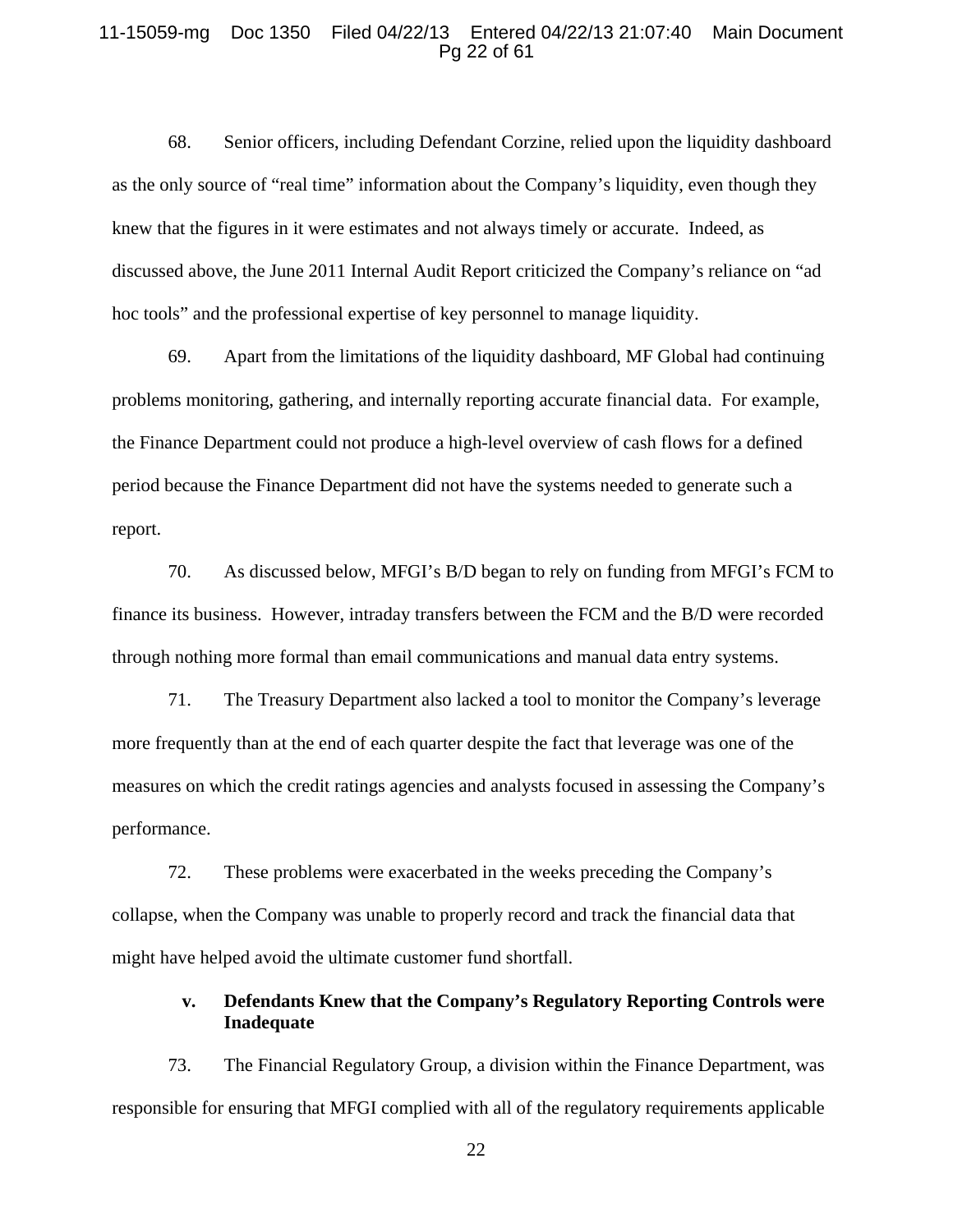#### 11-15059-mg Doc 1350 Filed 04/22/13 Entered 04/22/13 21:07:40 Main Document Pg 23 of 61

to a B/D and an FCM. In preparing the required regulatory reports for the Company, the Financial Regulatory Group relied heavily on end-user computing tools ("**EUCs**"), including Excel spreadsheets and databases, to perform many of their reporting and reconciliation duties.

74. In May 2011, the Internal Audit Department alerted Defendants that the Regulatory Reporting team lacked controls over the ability to modify and access key EUCs. The Internal Audit Department reported that without adequate controls, EUCs "may not maintain the integrity of the data and therefore there is an increased chance that decisions may be made on inaccurate information or that monitoring reports may be incomplete." Defendants never fixed the manual cash processing issues that confronted the Finance Department.

75. The May 2011 Internal Audit report also put Defendants on notice of serious control deficiencies in the preparation of the regulatory reports, specifically with regard to the process of gathering information.

76. All the Defendants received the May 2011 Internal Audit report, which designated Defendant Steenkamp as the person responsible for all the issues identified. Despite their awareness of these issues, Defendants never took the necessary steps to remedy the situation before the Company's collapse in October 2011.

#### **vi. Defendants Knew that the Company's Back Office Systems Were Flawed**

77. MF Global used a variety of back office systems, rather than one global system for the clearing and settlement of trades. The Company's various back office operations platforms were antiquated and showed only limited position and account information, thereby impeding the effective monitoring and forecasting of Company liquidity. A July 2011 Internal Audit report faulted one of the systems for a "[l]ack of appropriate controls relating to the highly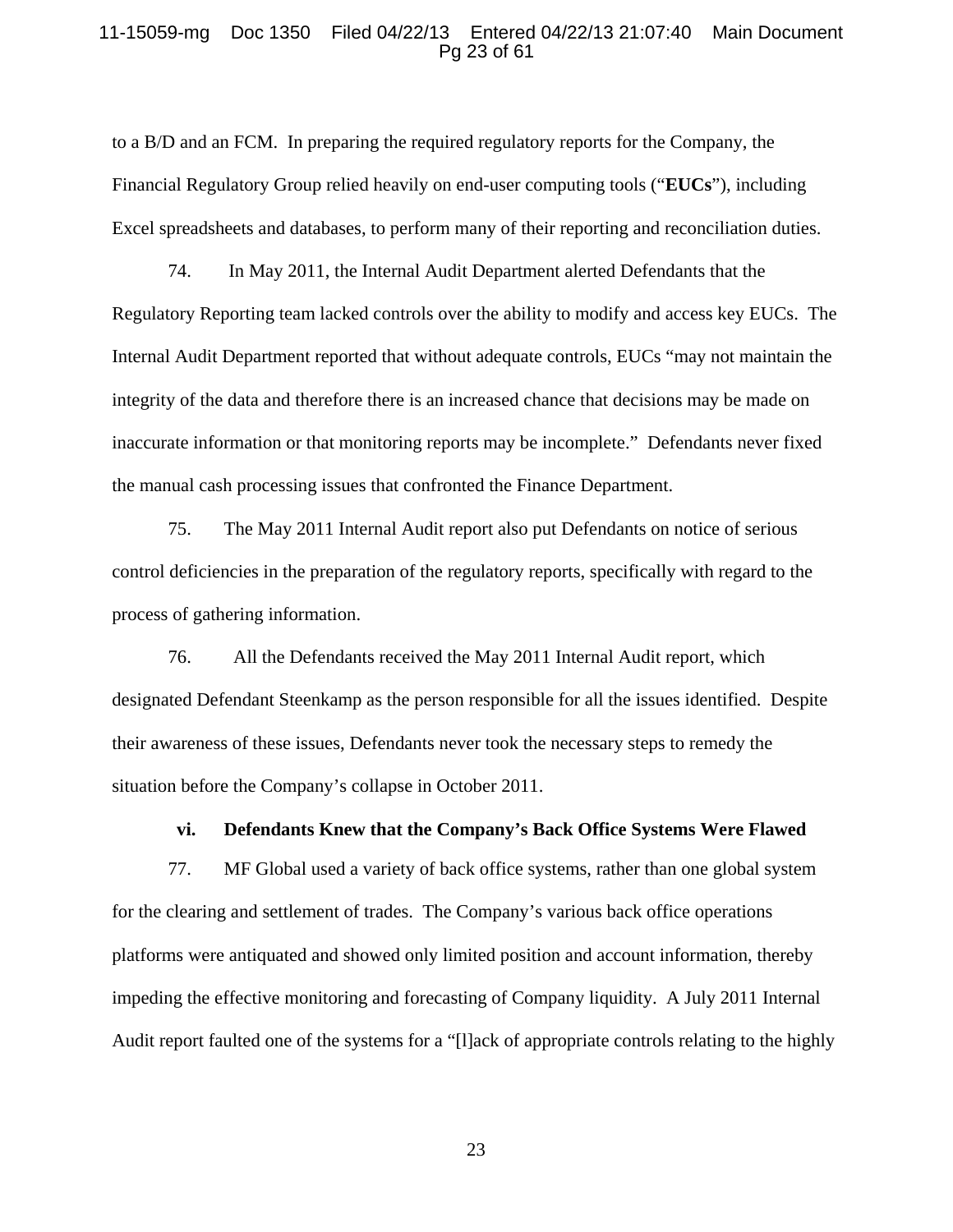#### 11-15059-mg Doc 1350 Filed 04/22/13 Entered 04/22/13 21:07:40 Main Document Pg 24 of 61

manual processes associated with [mortgage-backed securities/to-be-announced mortgagebacked securities ("**TBA**")] trade matching, allocations and settlement of open TBAs."

78. Fail reports generated by the systems, which indicated trades reaching the settlement date, but which had not yet settled, were defective in that they: (1) showed false positives in the system (they reported trades that had not reached their settlement date); and (2) did not provide adequate descriptions of the reasons trades failed.

79. These system deficiencies required operations personnel to engage in a manual process of generating the records necessary to clear and settle transactions, such as through exchanging a continuous stream of emails. The manual nature of this process made clearing and settlement significantly more difficult during October 2011 when literally hundreds of transactions had to be handled through this process.

80. As the Company struggled to meet its financial obligations in the wake of ratings downgrades in October 2011, the limited systems used by back office staff exacerbated these problems. No plan to fix or replace the Company's back office systems with a single adequate system was implemented by October 2011.

## **C. Defendants' Strategy Exposed the Company to Excessive Risks**

#### **i. Corzine Used the Euro RTM Strategy as a Revenue-Generating Bridge**

81. Not long after he arrived at the Company, Defendant Corzine met with MF Global's senior traders to discuss ways to improve the Company's profitability, address pressures from the credit rating agencies to generate revenues, and fund the new trading desks and product groups Corzine believed to be necessary to develop the Company into an investment bank.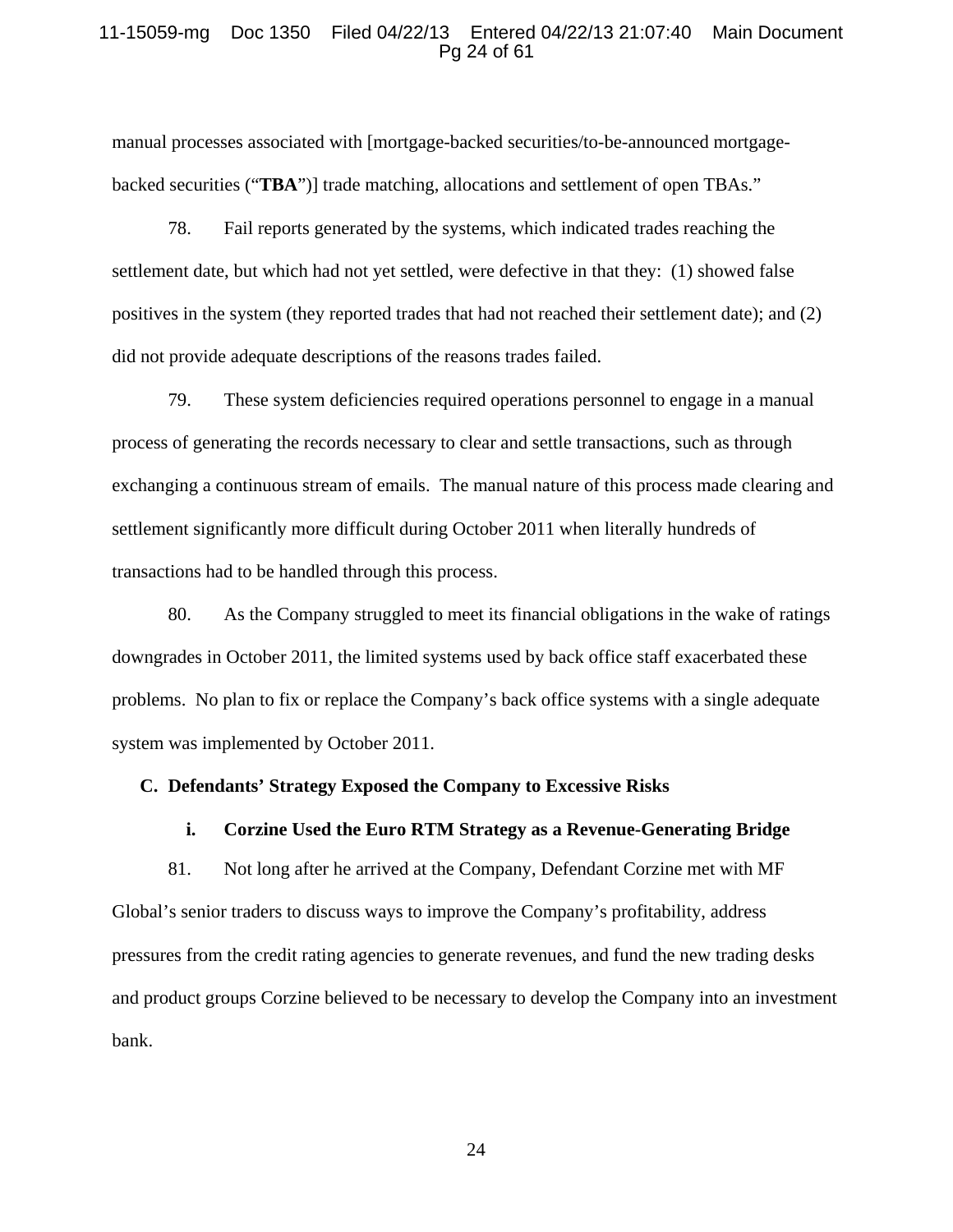#### 11-15059-mg Doc 1350 Filed 04/22/13 Entered 04/22/13 21:07:40 Main Document Pg 25 of 61

82. As a result of these discussions, Defendant Corzine decided that the Company would trade in the sovereign debt of European countries by using RTMs to purchase European sovereign debt.

83. Defendant Corzine portrayed the European sovereign investments as a way to "bridge" the Company's revenues while MF Global was transitioning from a broker making money on interest rates and commissions to a B/D and investment bank that generated revenue through other means.

84. The Euro RTM strategy was Defendant Corzine's idea and a prime focus of his attention. Corzine caused MFGI to enter into the Euro RTM trades. On a regular basis, Corzine received information on potential profit opportunities for certain country positions from the fixed income traders at MF Global's United Kingdom affiliate, MF Global UK ("**MFG UK**"). Corzine then communicated directly with one of the Company's proprietary traders or the MFG UK fixed income trading desk regarding the Euro RTM trades and instructed them when to enter and exit various positions. Other than this limited involvement by the fixed income traders and the proprietary trader, Corzine was the sole person involved with the Euro RTM trading.

85. Although a "repo" typically is accounted for on a balance sheet as a collateralized financing and increases balance sheet leverage, a repo-to-maturity is accounted for as a sale. In accordance with the treatment of sales mandated by Generally Accepted Accounting Principles ("**GAAP**"), the European sovereign securities were removed, or "derecognized," from the Company's balance sheet, and the gain on the Euro RTMs was recognized as of the date the transaction was entered into, leading to the recognition of revenues at the outset of the transaction. The Company's revenues on these transactions consisted of the difference between the price of the securities and the cost of financing their purchase.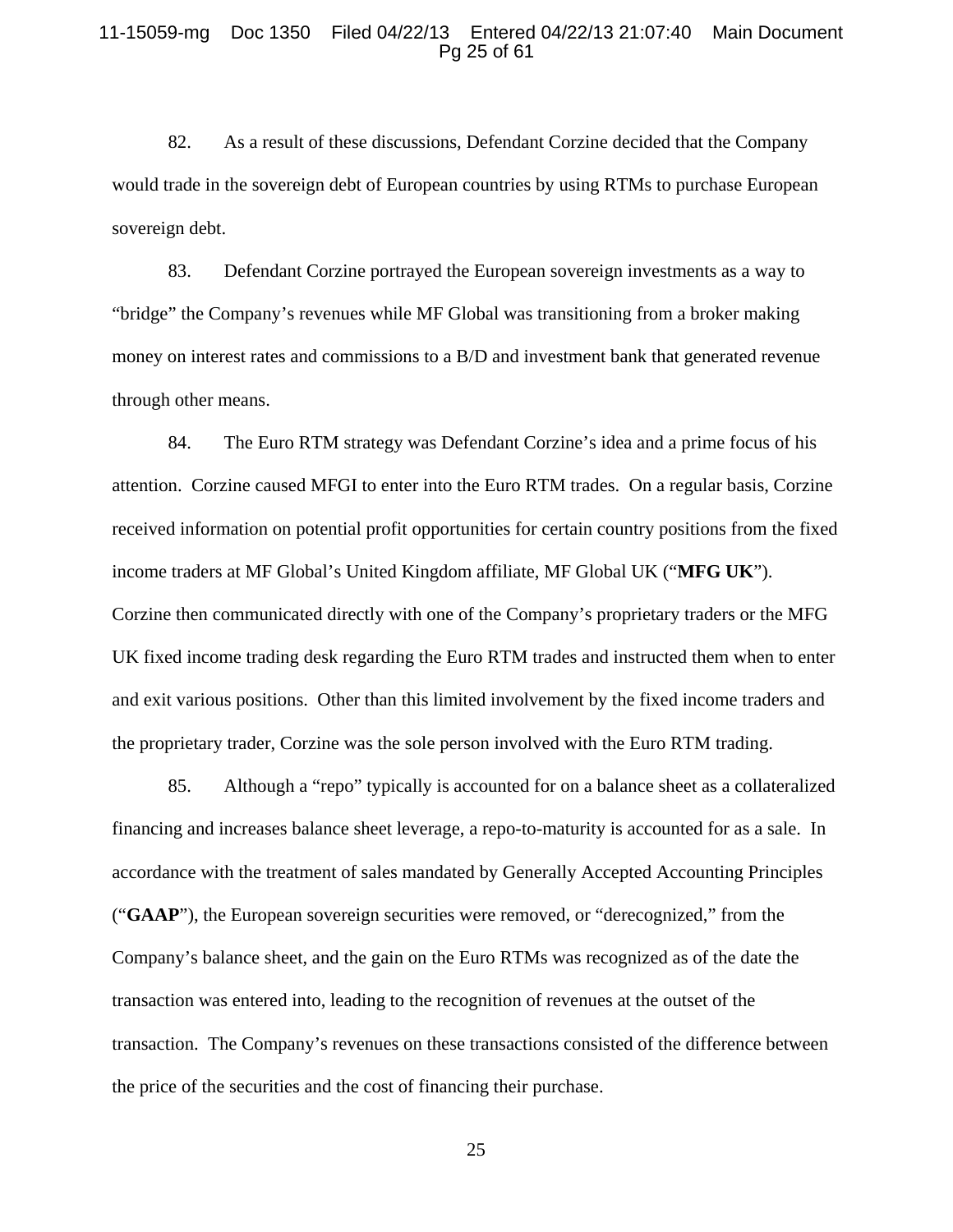## 11-15059-mg Doc 1350 Filed 04/22/13 Entered 04/22/13 21:07:40 Main Document Pg 26 of 61

86. An analysis of the Company's income (and losses) over the relevant time period indicates that Defendants relied heavily on the Euro RTM income to report improved earnings. For example, for the quarter ending March 31, 2011, the Euro RTM income allowed the Company to cut its net loss from approximately \$92 million to approximately \$46 million. For the quarter ending December 31, 2010, the Euro RTM income allowed the Company to cut its net loss from approximately \$29 million to approximately \$5 million. For the quarter ending September 30, 2010, the Euro RTM income cut the Company's net loss from approximately \$54 million to approximately \$39 million. For the quarter ending June 30, 2011, the Euro RTM income allowed the Company to report net income of \$13 million, instead of a net loss of more than \$23 million.

87. Defendants' strategy of meeting earnings targets by relying on the Euro RTM revenues was inherently unsustainable over the long term because each new revenue-producing position required the posting of initial margin, which tied up liquidity for the duration of the investment and introduced the possibility of future margin calls (variation margin, and potentially more initial margin).

88. During several fiscal quarters between 2010 and 2011, Defendant Corzine placed Euro RTM trades at or near the end of the quarter in order to generate revenue for that quarter and prop up the Company's apparent financial health. For example, in the last four days of the quarter ending March 31, 2011, the Company placed Euro RTM trades worth approximately €1.85 billion, or approximately \$2.62 billion. Of that amount, on March 31, 2011 alone, the Company placed several large Euro RTM trades worth approximately  $\epsilon$ 725 million, or approximately \$1.03 billion.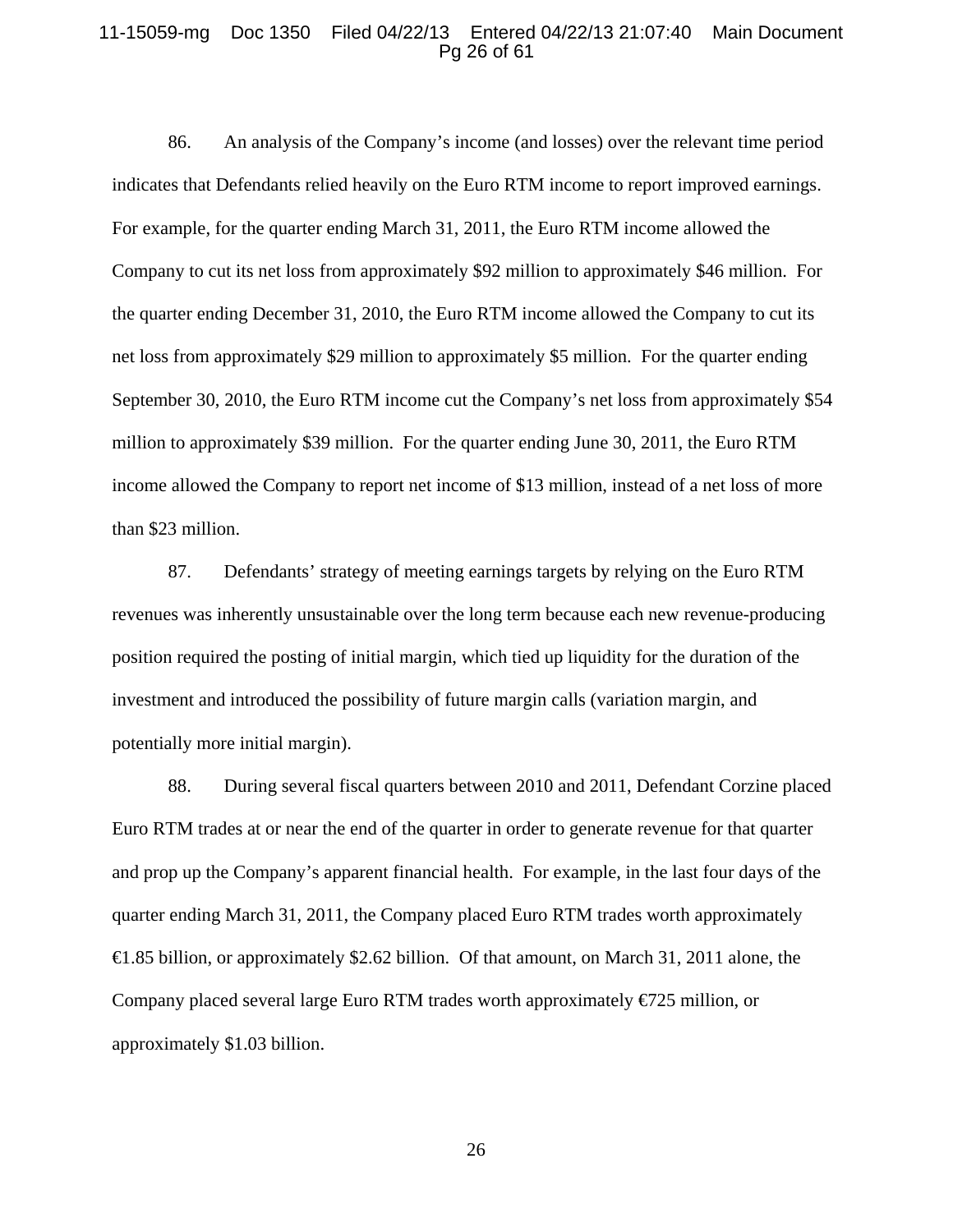#### 11-15059-mg Doc 1350 Filed 04/22/13 Entered 04/22/13 21:07:40 Main Document Pg 27 of 61

89. At the time MFGI began acquiring the European sovereign debt positions through its agent MFG UK, each of the sovereign debt issuances was rated as investment grade. Accordingly, MFGI was required to post only a small initial margin payment for these trades as low as five percent of the face amount of the securities to be financed — which allowed the Company to build a highly leveraged portfolio with little up-front cost.

90. Once it entered the Euro RTM positions, MFGI faced the risk that the clearinghouses or counterparties that financed the purchase of the Euro RTMs would demand additional margin. Additional margin could be demanded in numerous situations: (1) increased initial margin could be required by the clearinghouses if they determined that the Company had become less creditworthy; (2) increased initial margin could also be required by the clearinghouses if the clearinghouses determined that the risk inherent in the underlying security had increased; and (3) variation margin could be required based on the decline in market value of the underlying security. To meet these increased funding needs, MFGI turned to FinCo for cash. Accordingly, financing the acquisition of securities through the use of repos had the potential to create a significant liquidity risk for MFGI and the Company as a whole.

91. Because MF Global was at risk of a downgrade at the time it entered the Euro RTMs, the margins associated with these investments had the potential to reach extraordinary levels. The rules of the Company's frequent clearinghouse for the Euro RTM transactions, LCH.Clearnet ("**LCH**"), provided that initial margin would be increased in connection with changes to a company's credit rating according to a formula: the initial margin would be multiplied by 110% for a company downgraded to an average rating of below BBB-, and 200% for those downgraded to BB+. Any downgrade below BB+ could lead to the clearinghouse requiring the company to exit the clearinghouse and terminate its open accounts.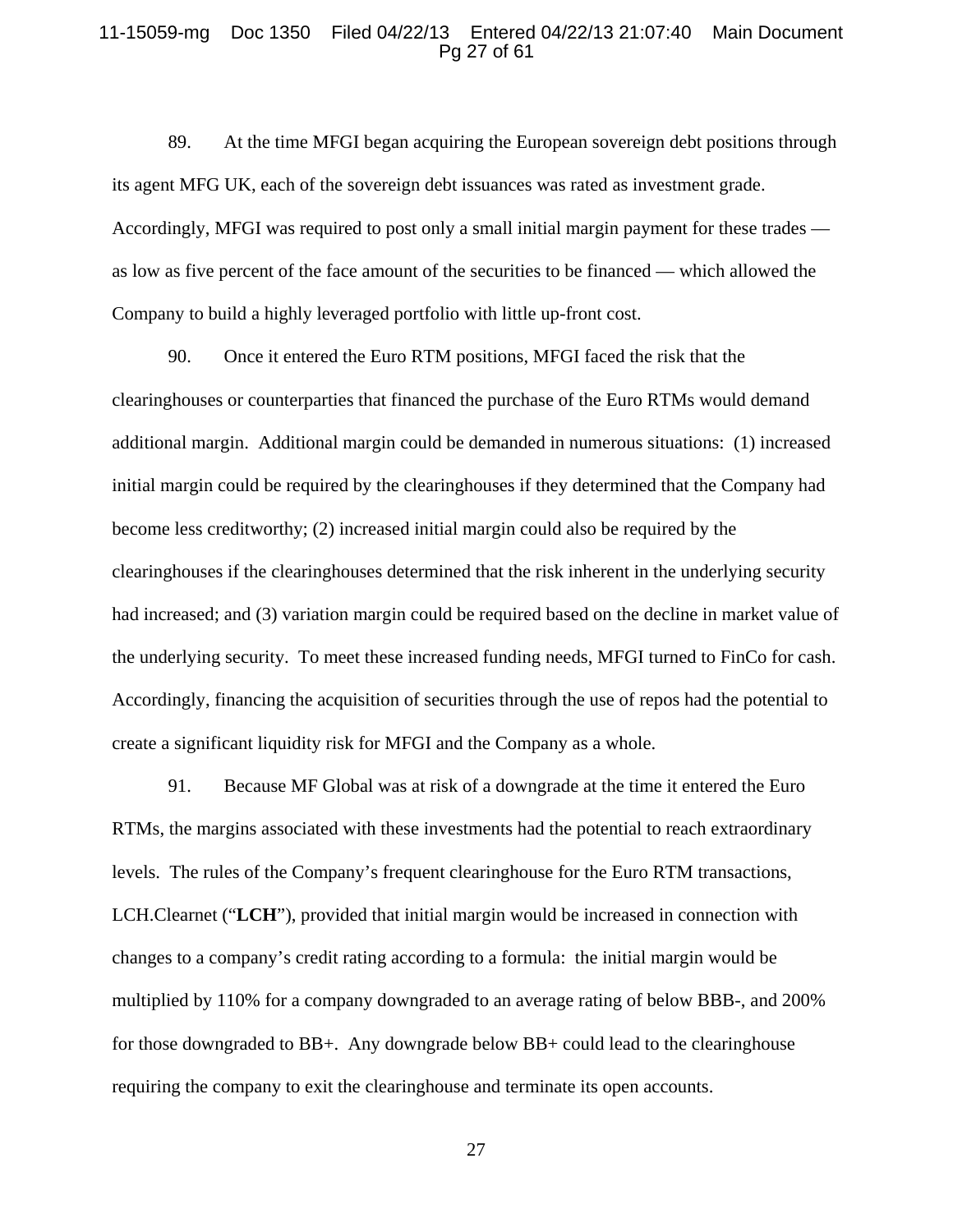### 11-15059-mg Doc 1350 Filed 04/22/13 Entered 04/22/13 21:07:40 Main Document Pg 28 of 61

92. The capital used to finance the margin on Euro RTM positions was essentially trapped, because MFGI could not unwind these trades before maturity without sustaining an unfavorable GAAP earnings treatment.

93. For its short-term liquidity needs, MF Global relied on two separate revolving credit facilities: (1) a \$1.2 billion unsecured committed revolving credit facility ("**RCF**"**)** for which Holdings Ltd. and FinCo were the borrowers; and (2) a \$300 million secured committed RCF for which MFGI was the borrower. However, the RCFs were intended to serve only as backstops for extraordinary situations, "a liquidity pool and not a component of [the Company's] long-term capital structure," as Defendant Corzine stated in a February 3, 2011 earnings conference call. They were not intended to serve as a permanent source of liquidity.

#### **ii. Corzine Rapidly Accelerated His Euro RTM Strategy**

94. Between September 2010 and June 2011, Defendant Corzine made frequent requests to the Board to increase the "risk limits," that is, the maximum size of the position that the Company could take in European sovereign positions, including Euro RTMs. Thus, Corzine rapidly escalated the size of the Company's positions and frequently brushed up against — and occasionally exceeded — those limits.

95. All three Defendants attended most Board meetings discussed herein, and were fully aware of all liquidity stress projections and Treasury and Finance Department liquidity updates provided to the Board during this period of time.

96. Defendant Corzine first began trading in European sovereign debt through RTM transactions in September 2010, the first time the Company had ever done so. By the late summer or early fall of 2011, the Euro RTM portfolio had grown to a gross figure of \$11.7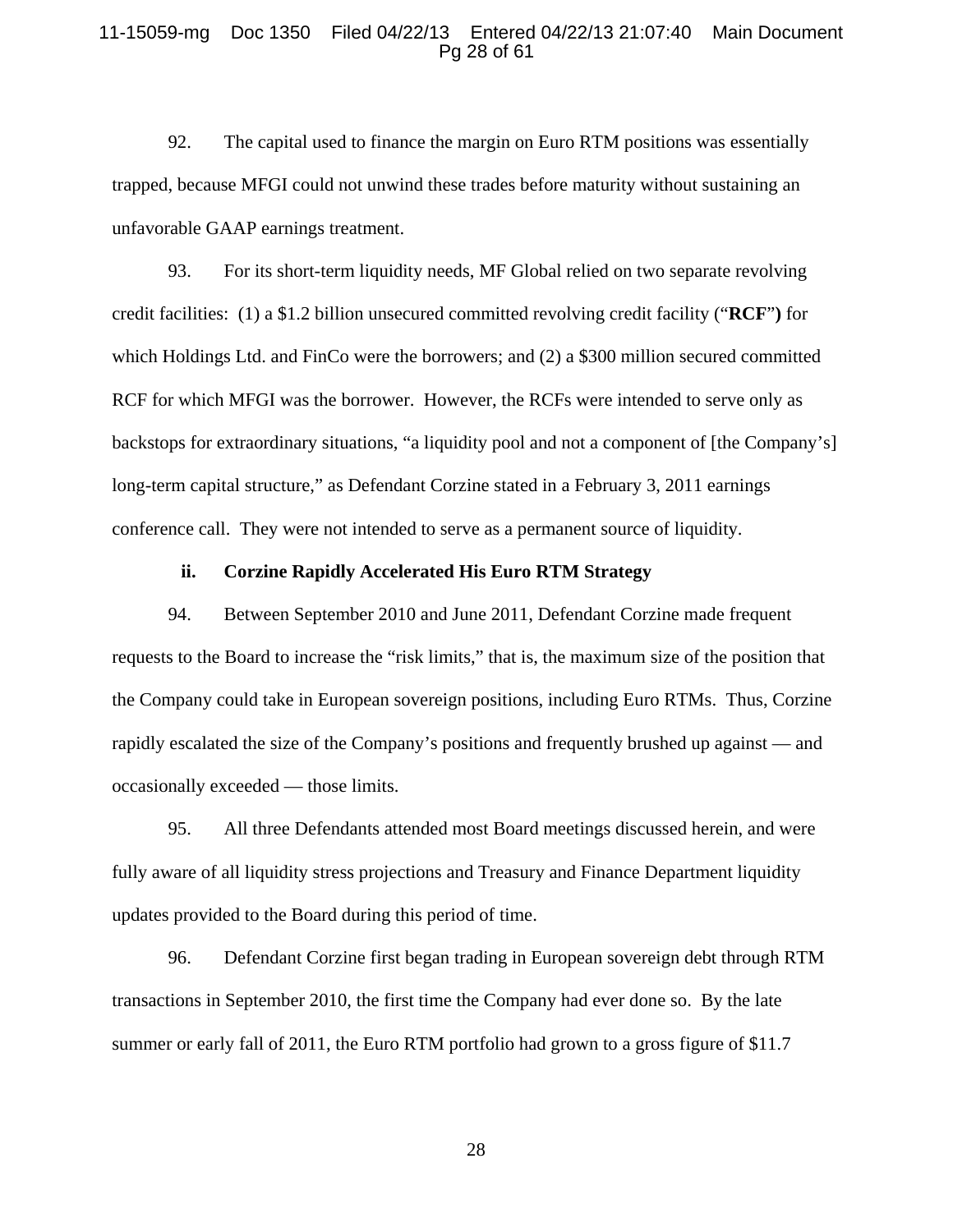## 11-15059-mg Doc 1350 Filed 04/22/13 Entered 04/22/13 21:07:40 Main Document Pg 29 of 61

billion, with approximately \$3.5 billion in hedges, thus accounting for a net position of \$8.2 billion.

97. As the Company's European sovereign positions and limits, which were less than \$500 million in March 2010, approached \$1.5 to \$2 billion in mid-September 2010, Roseman, the Company's CRO, recommended to Corzine that the level of such trading be brought before the Board due to his concerns about the liquidity and capital risks associated with these positions. Roseman met with Corzine to express his concerns, and they both agreed to consult the Board.

98. The Board first approved an increase in the European sovereign risk limit (which included Euro RTM positions) to \$4.5 billion at its September 22, 2010 Executive Committee meeting.

99. Less than two months after this risk limit increase, on November 8, 2010, Defendant Corzine requested and received from the Executive Committee an additional increase in the European sovereign risk limit to \$4.75 billion. In addition to approving the increase, the Executive Committee restricted additional new purchases of Irish and Portuguese debt to  $\epsilon 200$ million (these particular limits were set in euro currency at that time) without further approval of the Board.

100. The Euro RTM investments began to generate liquidity demands shortly after the Company commenced the trading strategy. In November 2010, the LCH raised the initial margins required on Irish bonds three times from 7% to 15%, then to 30%, and then to 45%, which required the Company to provide additional margin. Around this time, and based partly on the LCH's decision, Roseman estimated potential margin calls associated with the Euro RTM investments of \$524 million.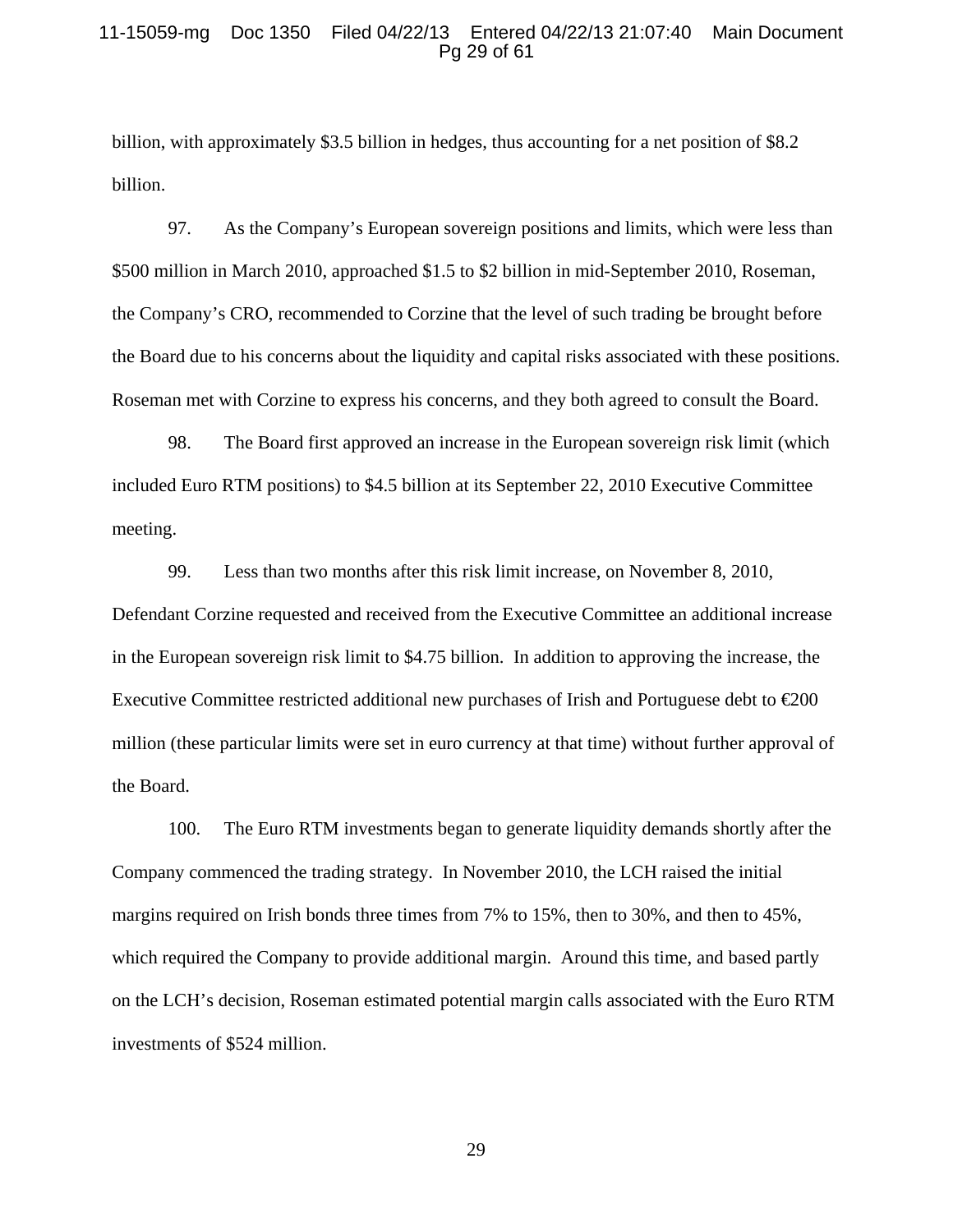#### 11-15059-mg Doc 1350 Filed 04/22/13 Entered 04/22/13 21:07:40 Main Document Pg 30 of 61

101. The liquidity demands and risks of the Euro RTM portfolio were exacerbated when Defendant Corzine lengthened the maturities of the investments. The maturities of the positions that Corzine put on at the beginning of the Euro RTM investments in September 2010 did not exceed twelve months, but, beginning in December 2010, the maturities lengthened up to twenty-one months, at the same time that the amount of these transactions increased. Thus, the Euro RTMs steadily increased the amount of liquidity tied up, and the amount of time liquidity was tied up.

102. The Defendants assured the Board that the Company had sufficient liquidity, including its RCFs and other credit lines, to manage even the worst-case scenario. At one Board meeting, Defendant Corzine disagreed with Roseman's risk scenarios, claiming that the Risk Department's worst-case liquidity stress scenario was not realistic.

103. In November 2010, Defendant Corzine informed Roseman that he would no longer report directly to him, but would report instead to Defendant Abelow, the Company's COO. Roseman disagreed with the change in the reporting line, viewing it as disempowering the CRO and demoting both the position and the Risk Department as a whole. Roseman expressed his objections to this reporting change to Corzine.

104. At the end of January 2011, Roseman was notified that he was being replaced by a new CRO, Stockman, effective immediately. When Stockman became the Company's CRO, he also reported directly to the COO, Defendant Abelow.

105. At the January 27, 2011 meeting of the Audit and Risk Committee, the Board and Defendant Corzine agreed that no additional Euro RTM transactions would be placed unless Corzine sought the Board's approval on additional positions. This action reflected increased concerns among the Board members about the Company's Euro RTM exposure.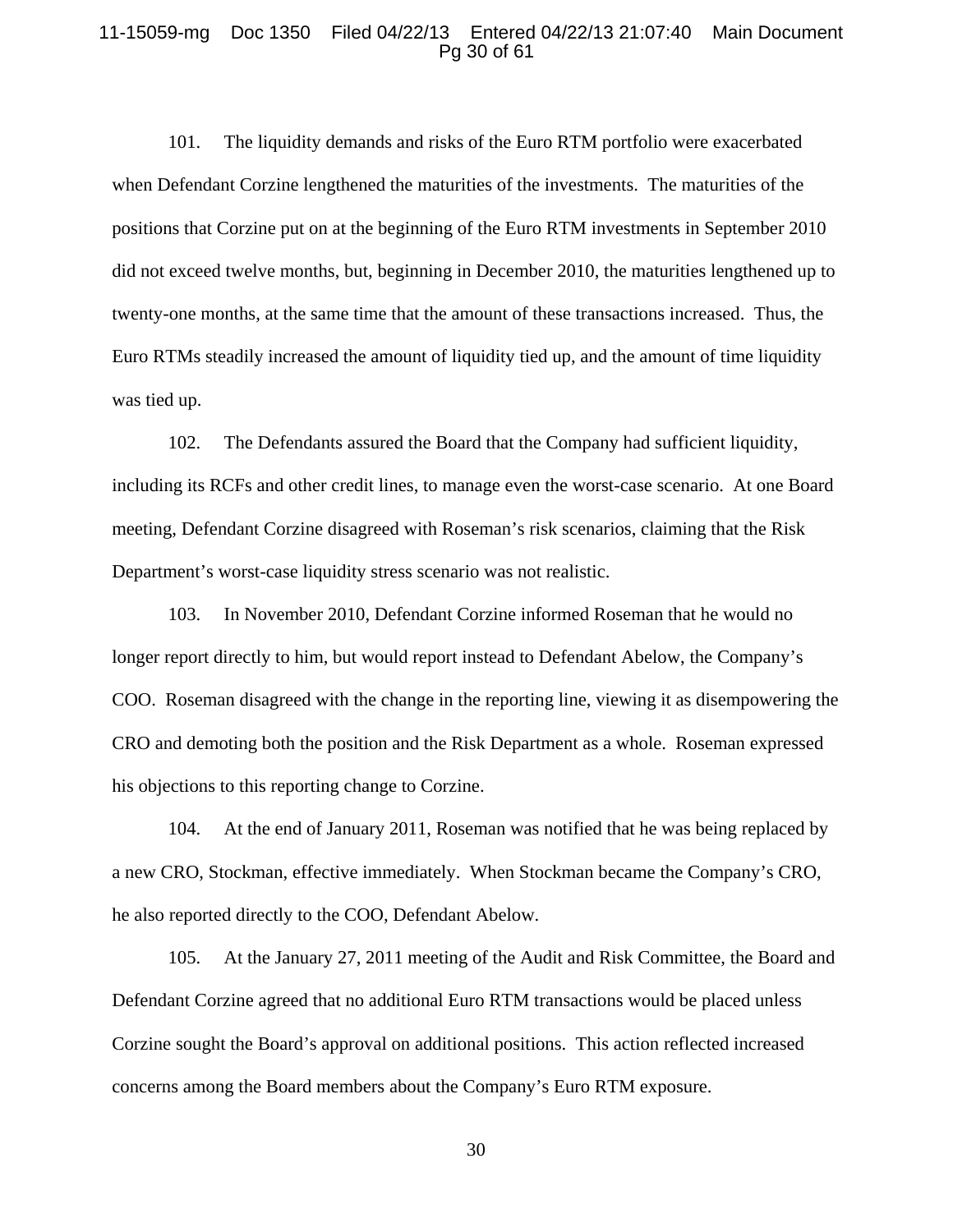### 11-15059-mg Doc 1350 Filed 04/22/13 Entered 04/22/13 21:07:40 Main Document Pg 31 of 61

106. Very soon after he joined the Company, Stockman was asked by Defendants Corzine and Abelow to prepare a request for consideration at the Board's March 2, 2011 meeting to increase the European sovereign risk limit from \$4.75 billion to \$5 billion and to request a temporary increase to \$5.8 billion until March 31, 2011. Stockman supported the overall risk limit increases proposed at the March 2, 2011 Board meeting. Stockman's liquidity scenarios projected potential margin calls of between approximately \$297 and \$761 million, while the total margin funding posted for the portfolio at the time was approximately \$105 million. Stockman also concluded that an approximate 15% increase to projected margin needs outlined under two risk scenarios developed by the Risk Department at this time had to be applied to account for the temporary growth of the portfolio to \$5.8 billion until March 31, 2011. Based on the assurances he received from the Finance and Treasury Departments, Stockman believed that the Company had sufficient liquidity to cover those scenarios.

107. The Board approved the requested permanent and temporary risk limit increases, but directed that management seek advance approval from the Board or the Executive Committee if it wanted to exceed the new limits set or significantly add to the positions beyond the scheduled maturity dates of existing positions.

108. Only three weeks after the March 2, 2011 Board meeting, during a March 23, 2011 meeting of the Executive Committee, Defendant Corzine again sought to expand the risk limits, requesting an extension of the temporary increase in the overall limit of \$5.8 billion through September 30, 2011. On March 18, 2011, Stockman expressed to Abelow his discomfort at the frequency of Corzine's risk limit increase requests.

109. The Executive Committee approved Defendant Corzine's request to extend the temporary \$5.8 billion limit until September 2011, at which time the limit was scheduled to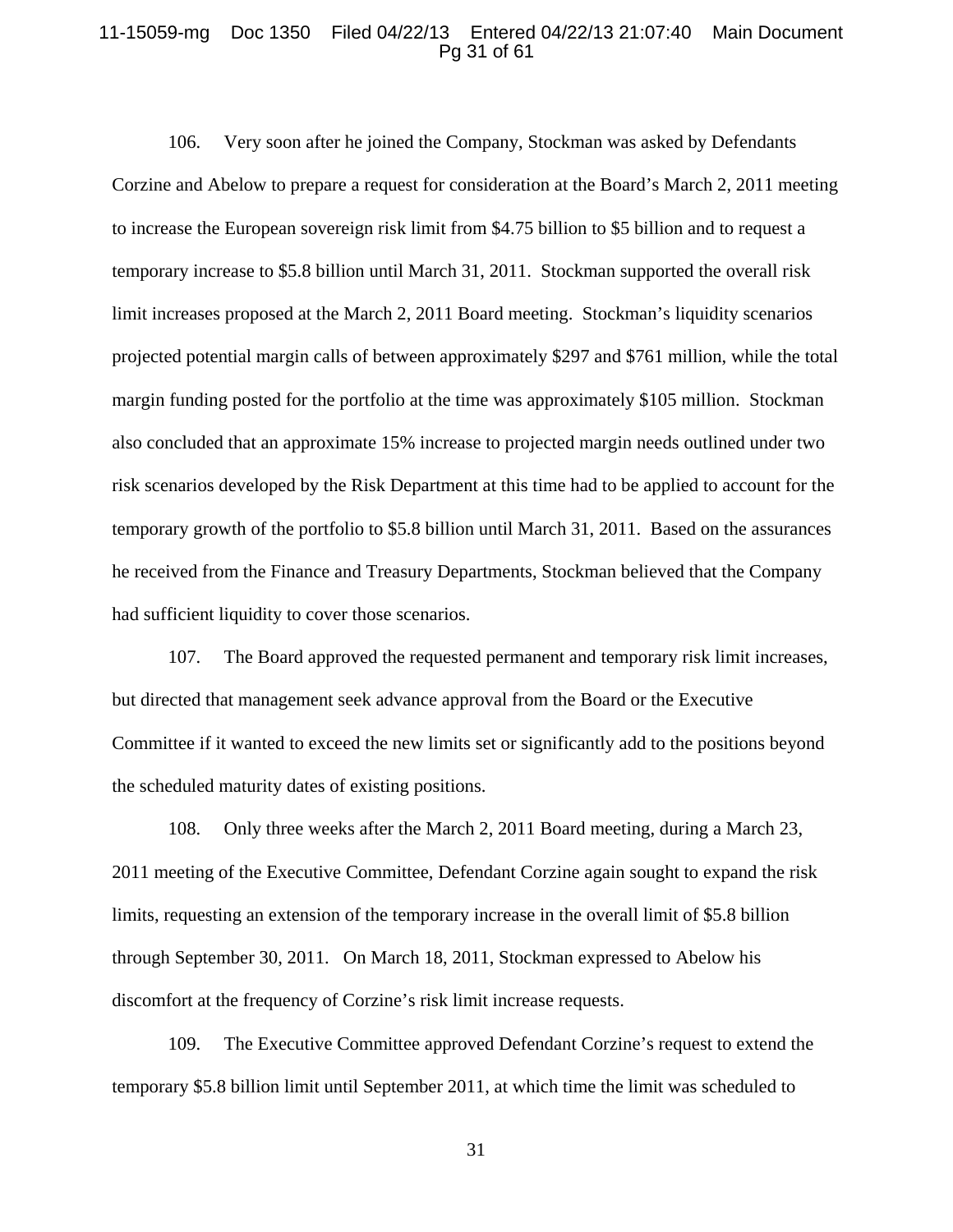#### 11-15059-mg Doc 1350 Filed 04/22/13 Entered 04/22/13 21:07:40 Main Document Pg 32 of 61

revert to \$5 billion, provided that the maturities of the positions did not extend beyond December 2012. The Executive Committee also approved an increase in the Italian sovereign limit within the overall Euro sovereign limit — from \$1.8 to \$3.1 billion; at the March 2 Board meeting, the Italian limit already had been increased from \$1.5 to \$1.8 billion. In March 2011, Corzine placed \$2.94 billion in Italian sovereign RTM trades.

110. On March 31, 2011, only eight days after the March 23 Executive Committee meeting, Defendant Corzine again sought the Board's approval to increase the Belgian limit from \$500 million to \$1 billion. This request was above and beyond the \$5.8 billion limit only recently established for Ireland, Portugal, Spain, and Italy.

#### **iii. The Euro RTM Strategy Created Increasing Liquidity Demands**

111. Stockman highlighted the potential increases in margin demands resulting from the Euro RTM strategy during his presentation at the May 11, 2011 Board meeting. Stockman indicated a total margin funding need between March 1 and May 5, 2011 of \$167 million — up from \$105 million — and noted that the LCH had increased the initial margin, or "haircut," for Portugal to 45%, or \$500 million. MF Global only was able to avoid posting this increased margin by transferring the positions to another clearinghouse, Eurex.

112. Starting at the end of May 2011, Defendant Corzine caused the Company to enter into short Euro RTM positions (called "reverse repos-to-maturity," or "**RRTMs**") in order to reduce the Company's net Euro RTM positions and the margin demands on these positions. Corzine also took gross long positions in excess of the net risk limits set by the Board. These gross long Euro RTM positions ultimately reached \$12.5 billion in or about the end of July 2011.

113. Defendant Corzine called an off-cycle telephonic meeting of the Board for June 6, 2011, to request yet another increase in the European sovereign risk limit. At the June 6 Board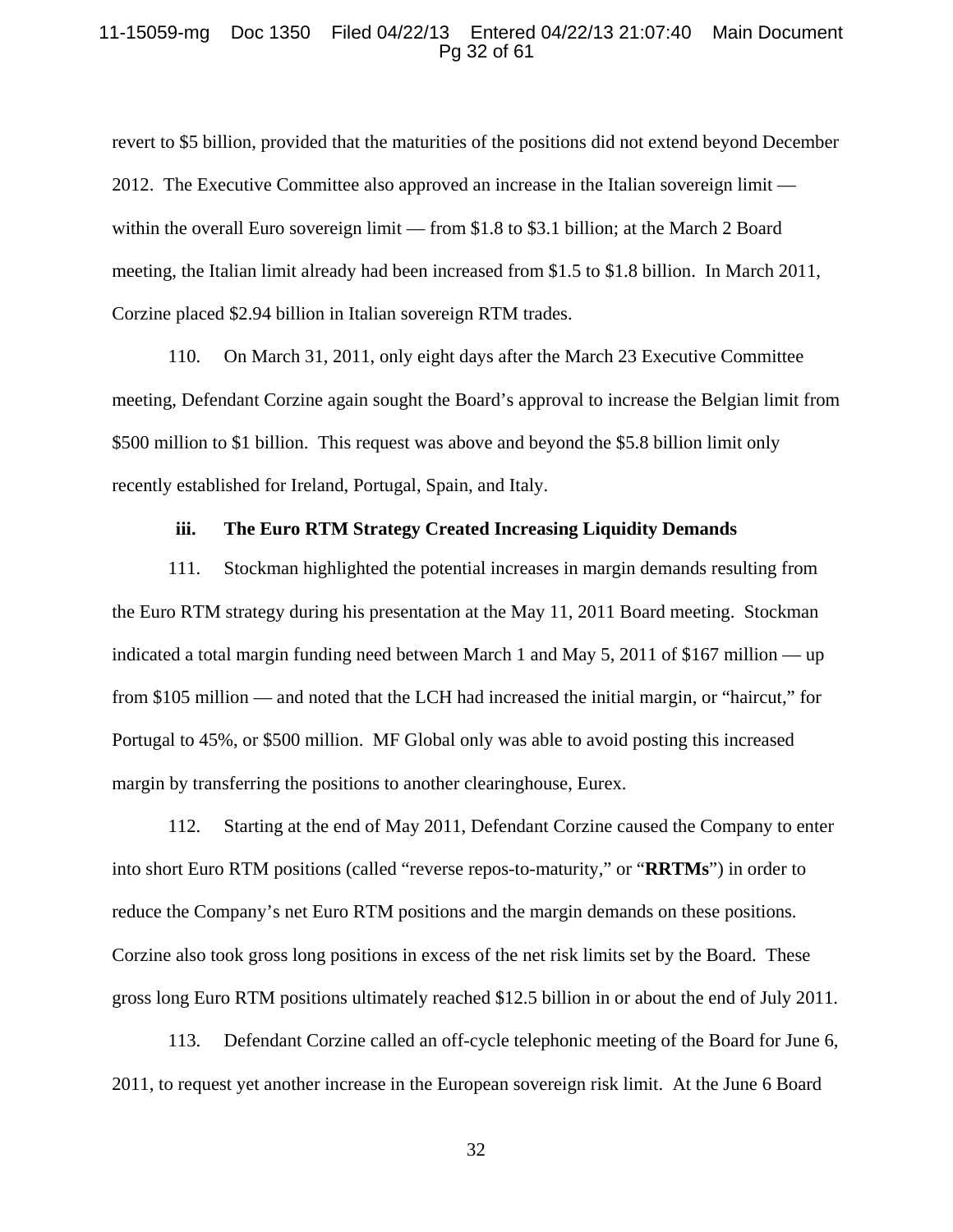#### 11-15059-mg Doc 1350 Filed 04/22/13 Entered 04/22/13 21:07:40 Main Document Pg 33 of 61

meeting, Corzine recommended that the Euro RTM portfolio be remodeled into three tiers: Tier 1 encompassed Belgium, Spain, and Italy, the countries with higher credit ratings; Tier 2 encompassed Ireland and Portugal; and Tier 3 encompassed Greece. Corzine also requested an overall \$1 billion risk limit increase, made up of a \$700 million increase for Tier 1 and a \$300 million increase for Tier 2.

114. While the Board approved an increase in the Tier 1 limit of \$1 billion, \$300 million more than the \$700 million requested by Defendant Corzine, the Board approved an increase of only \$200 million for the less favorable investments in Tier 2, \$100 million less than the \$300 million requested by Corzine. The Board did not approve Corzine's requested limit increase for Portugal. The overall limit was thus increased to \$8.5 billion. The Board also set a maturity limit for Tier 1 countries of December 31, 2012, and a maturity limit for Portugal and Ireland investments of June 30, 2012.

115. At the time of the June 6, 2011 Board meeting, the initial and variation margin requirements for the Company's Euro RTM positions amounted to approximately \$200 million, with an anticipated additional \$50 million required for positions added after the limit increases. Under the Risk Department's risk scenarios, potential funding requirements increased substantially as a result of the proposed limits, to as high as \$1 billion.

116. During the June 6 Board meeting, all Defendants addressed questions from the Board about the proposed European sovereign risk limit increases. Defendant Steenkamp indicated that the Company would have the ability to finance even the most severe stress scenario presented by the Risk Department. A little more than four months later, after the portfolio continued to increase in size, the Company was no longer able to satisfy the liquidity needs presented by the stress scenarios.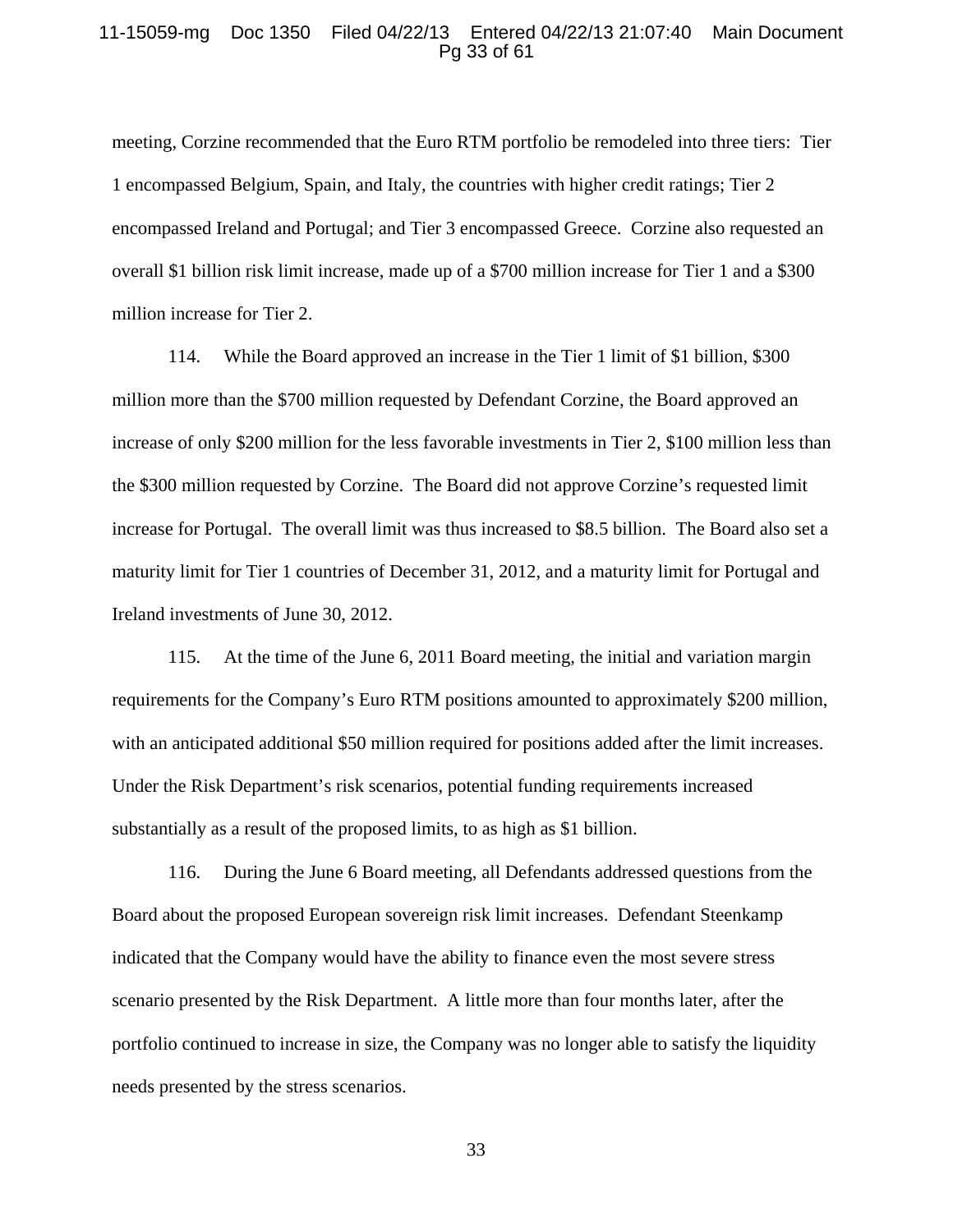## 11-15059-mg Doc 1350 Filed 04/22/13 Entered 04/22/13 21:07:40 Main Document Pg 34 of 61

117. On or about June 6, 2011, Defendants also were aware that the Company's long positions had a much longer duration than the offsetting short positions, the RRTMs. This presented the risk of increased margin demands and pressure on the Company's liquidity because, when the short hedges matured, they would no longer offset the margin demands on the long positions. In a June 6, 2011 email, Defendant Steenkamp explained to Defendants Corzine and Abelow, among others, the impact on these hedges of a downgrade in the Company's rating to below investment grade:

> [T]here could be an impact on the reverse RTM netting trades as these are to different maturities than the original RTMs. The potential issue is whether some counterparties will choose not to roll over transactions or the trading counterpart can't trade with us due to our rating. If this were to happen, then [MFGI] could lose its netting benefit on these reverses and thus be subject to higher margins, thereby increasing liquidity needs for the [B/D].

118. In the same email, Defendant Steenkamp also stated that if the Company was unable to roll netting trades for certain Irish and Portuguese positions, then the Company might need an additional \$313 million in liquidity, which could require a drawdown on the Company's RCFs.

119. In the summer and fall of 2011, the value of MF Global's Euro RTM positions deteriorated when the European sovereigns were downgraded. As a result, the Company received several large margin calls requiring the Company to post additional variation margin. These margin calls included the following:

- a. On July 14, 2011, a \$150 million margin call on Portuguese positions;
- b. On September 6, 2011, a \$33 million margin call on Italian positions;
- c. On September 13, 2011, a \$28 million call on Italian positions; and
- d. On September 20, 2011, a \$20 million margin call on Italian and Portuguese positions.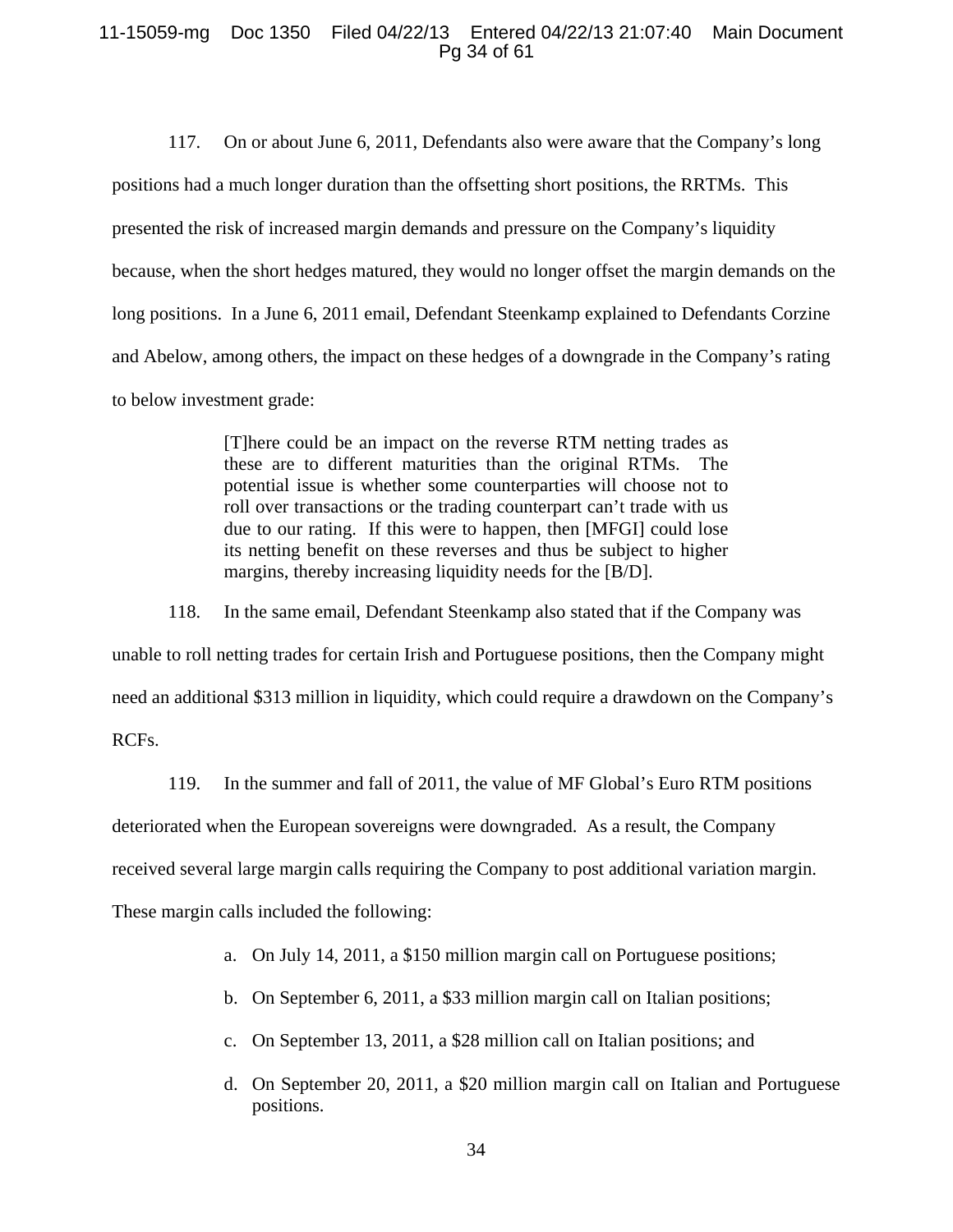# 11-15059-mg Doc 1350 Filed 04/22/13 Entered 04/22/13 21:07:40 Main Document Pg 35 of 61

120. Between September 29 and October 3, 2011, Societe Generale, a European bank, stopped providing financing for the Company's Euro RTM portfolio. To cover a \$440 million financing shortfall, the Company drew on the unsecured RCF.

121. In late October 2011, the clearinghouses on the opposite side of MF Global's

Euro RTM trades required even more margin after the Company's credit rating was downgraded.

122. Overall, margin requirements increased dramatically between March and August 2011.

- a. On March 2, 2011, the total funding requirement for the Euro RTM portfolio was approximately \$105 million;
- b. By May 5, 2011, the funding requirement jumped to \$167 million;
- c. Only one month later, by June 6, 2011, the funding need increased to \$200 million with an anticipated additional \$50 million associated with the increase in risk limits sought by Corzine from the Board of Directors;
- d. By July 17, 2011, the funding requirement for the Euro RTM portfolio reached \$450 million;
- e. On July 20, 2011, the funding requirement was \$480 million;
- f. By July 29, 2011, the funding requirement reached \$592 million; and
- g. At the August 11, 2011 meeting of the Board of Directors, Stockman reported a \$500 million funding requirement, a more than a threefold increase since May 5, 2011, and almost a fivefold increase since March 2, 2011.
- 123. In the same time period between March and August 2011, analyses conducted by

the Risk Department indicated similarly escalating potential margin exposure under various

stress scenarios. For instance:

a. On March 2, 2011, Stockman projected potential margin calls between \$297 and \$761 million, with 15% additional margin projections for the temporary increase of the portfolio to \$5.8 billion;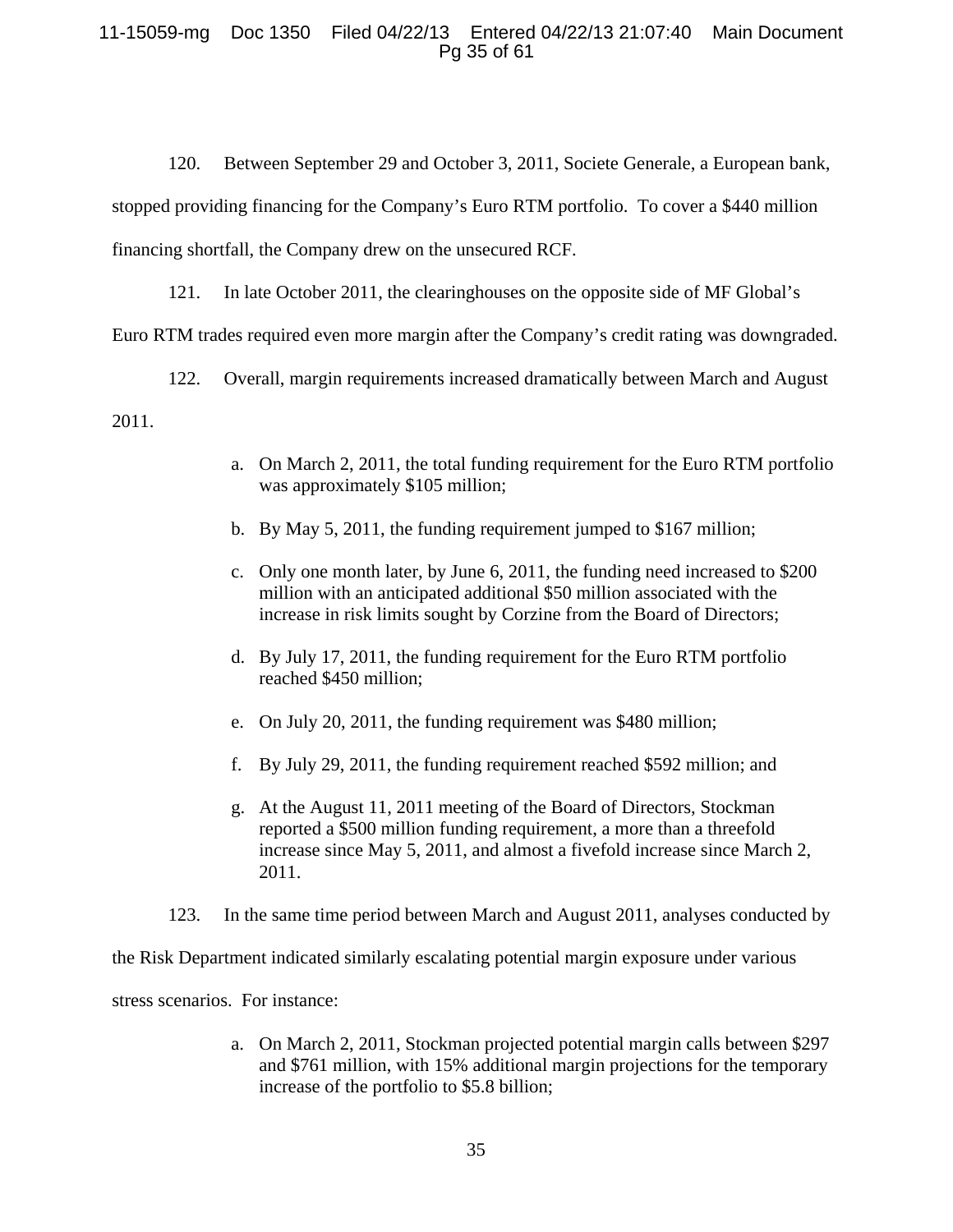11-15059-mg Doc 1350 Filed 04/22/13 Entered 04/22/13 21:07:40 Main Document Pg 36 of 61

- b. By May 5, 2011, the projected margin demands associated with one of the two stress scenarios developed by the Risk Department had increased by \$34 million;
- c. By June 6, 2011, potential funding needs had grown from \$331 million to \$500 million, and from \$664 million to \$1 billion under the two stress scenarios;
- d. By July 13, 2011, Risk Department scenarios showed potential funding requirements for the Euro RTM positions of between \$988 million and \$1.6 billion, exceeding, for the first time, the limits of the Company's unsecured RCF;
- e. By July 21, 2011, the projected margin funding requirements under the various stress scenarios developed by the Risk Department were between \$1.1 billion and \$1.8 billion, a substantial increase from the previous week, exceeding the combined limits of both of the Company's RCFs;
- f. On August 11, 2011, potential funding exposure on the portfolio ranged between \$746 million and \$1.43 billion under two of the Risk Department's stress scenarios; and
- g. Between May 5 and August 8, 2011, potential funding needs associated with the Euro RTM portfolio had doubled under the two stress scenarios from \$331 million to \$746 million, and from \$665 million to \$1.43 billion, respectively.
- 124. Through the Euro RTM investments, Defendant Corzine exceeded the Board-

approved limits for European sovereign investments on a number of occasions, including the

following:

- a. On October 1, 2010, the Company breached the Irish and Spanish limits. The Irish breach amounted to \$79 million, or 16% of the country limit. This was shortly after the Executive Committee approved limit increases at the September 22, 2010 meeting;
- b. At the end of November 2010, the Company breached the Italian limit by \$50 million;
- c. On March 31, 2011, the Company breached the overall European portfolio limit by \$184 million; and
- d. In April and May of 2011, the Company breached the Italian limit by about \$400 million, and the Spanish limit by approximately \$200 million.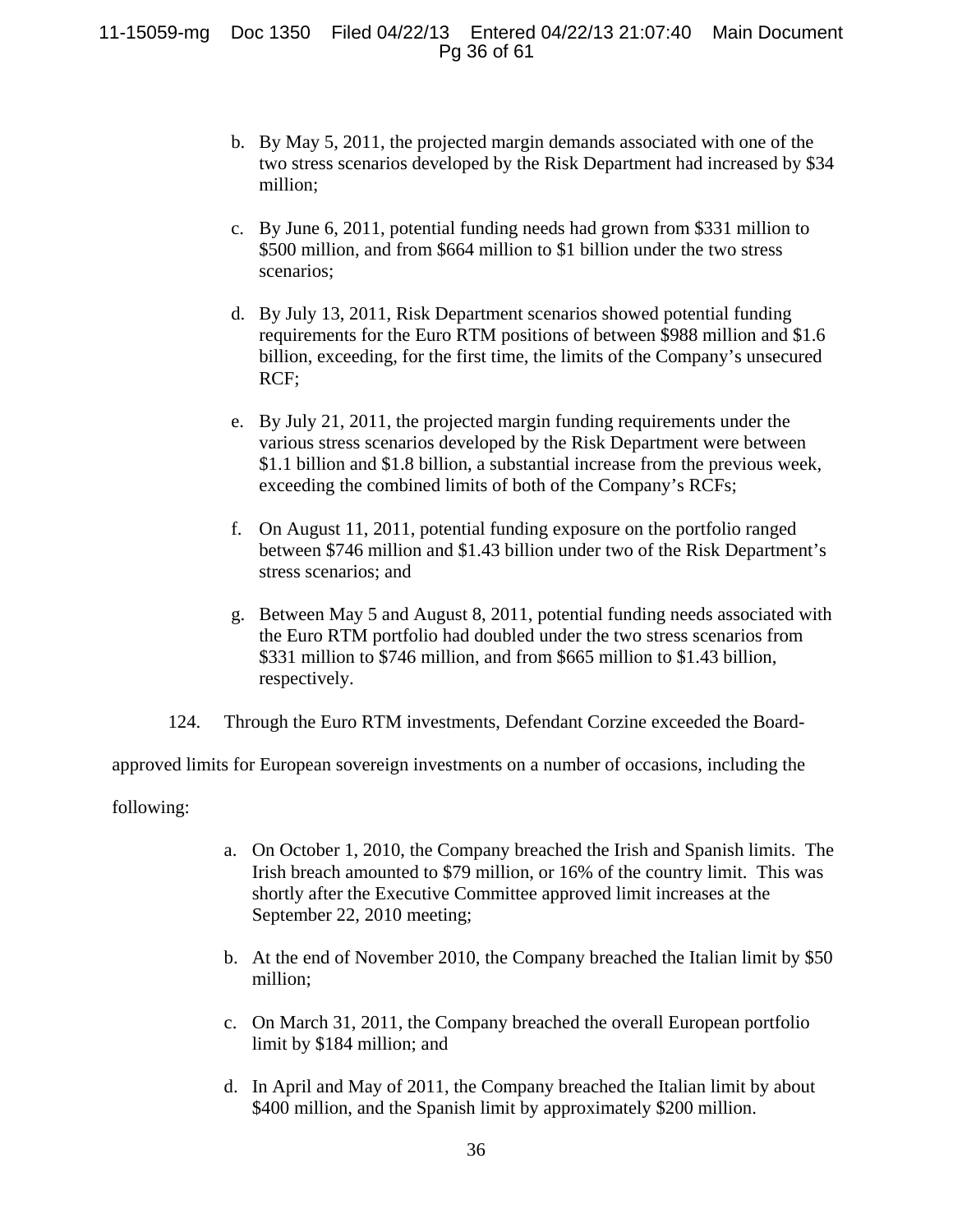## 11-15059-mg Doc 1350 Filed 04/22/13 Entered 04/22/13 21:07:40 Main Document Pg 37 of 61

125. Defendant Corzine also exceeded the gross risk limits — the combination of long and short positions — set by the Risk Department. For instance, on February 3, 2011, the Company breached the Spanish gross limit of \$1.75 billion by approximately 10%.

## **iv. Defendants Disregarded the CRO's Recommendations and Warnings Concerning the Euro RTM Strategy**

126. As the European credit market further deteriorated over the summer of 2011,

Stockman began to believe that it would be prudent for the Company to mitigate the increased risks associated with its European sovereign debt trading position, and to consider entering into hedging transactions to reduce the Company's exposure. Stockman convened two meetings, on July 13 and 21, 2011, with Defendants Corzine, Abelow (who attended only the second of those meetings), and Steenkamp, and other Company managers, to discuss the risks and exposures of the Euro RTMs, stress scenarios, and the possibility of hedging the positions.

127. During those meetings, Stockman highlighted a number of risks associated with the Euro RTM positions, including the risk of being unable to extend or replace maturing short positions in Italian or Spanish bonds, the need to rectify breaches of the risk limits, and the need to engage in additional hedging and risk-reducing strategies.

128. At those meetings, Defendant Corzine challenged Stockman's analysis, and declared the Risk Department's scenarios unrealistic because they did not take into account mitigating actions that might be taken, such as unwinding the positions in response to increasing margin requirements (which likely would have resulted in a loss).

129. At the time of the July 13, 2011 meeting, stress scenarios created by the Risk Department showed potential funding requirements for the Euro RTM positions of between \$988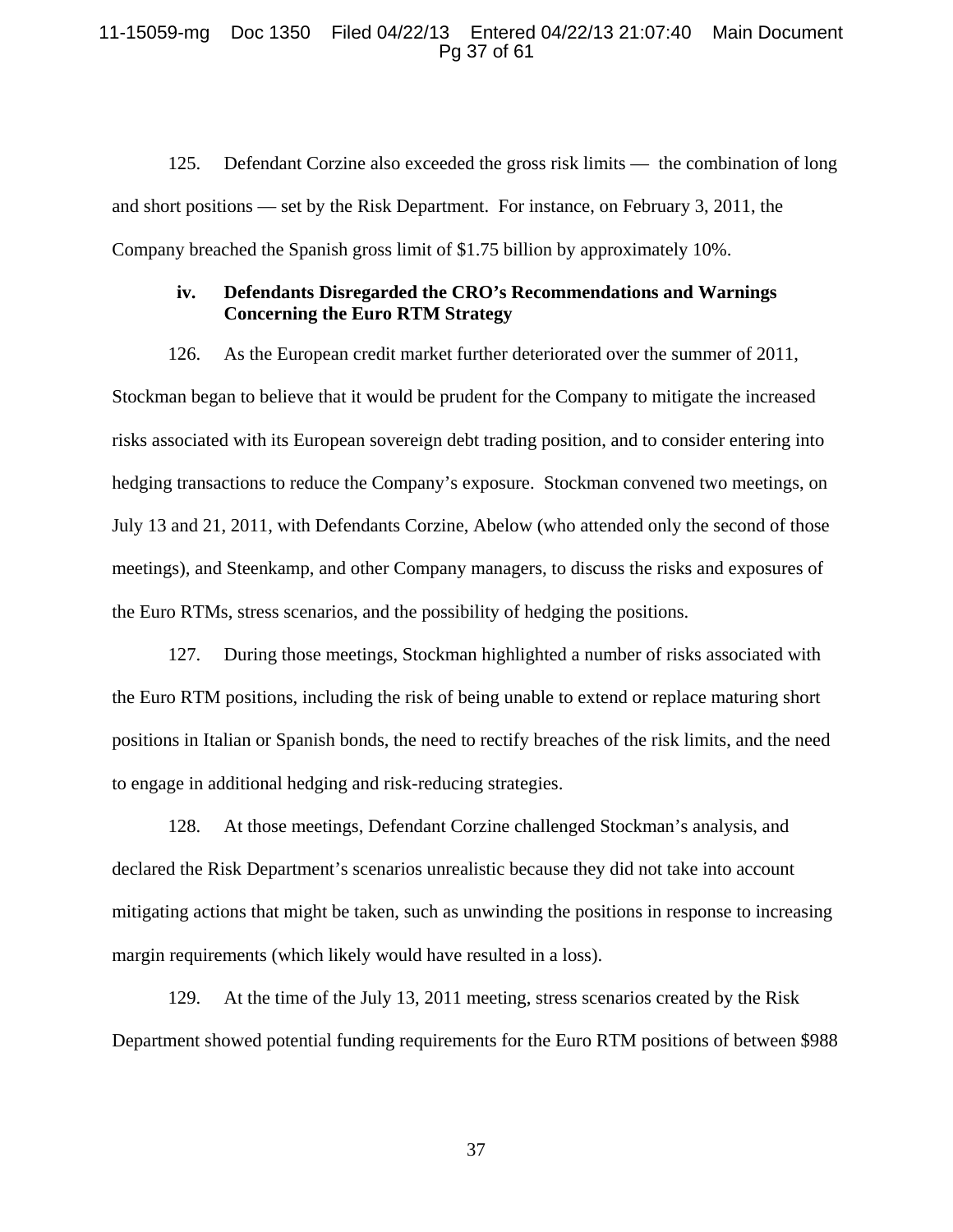#### 11-15059-mg Doc 1350 Filed 04/22/13 Entered 04/22/13 21:07:40 Main Document Pg 38 of 61

million and \$1.6 billion. These potential funding requirements had increased from between \$542 million and \$1.1 billion under prior Risk Department stress scenarios.

130. Following the July 13, 2011 meeting, Stockman recommended longer-dated hedging of the Italian and Spanish bonds and a reduction in the Company's approximately \$3 billion concentration in Italian bonds set to mature on December 31, 2012. Stockman also reiterated that margin calls remained the main risk associated with these positions.

131. In a July 17, 2011 email to all three Defendants, Stockman recommended that the trading desk and the Treasury and Finance Departments develop contingency plans in the event of significantly increased margins on the Euro RTM positions. Stockman also stated in the email that the funding requirement for the portfolio as of the July 13 meeting had been \$450 million. Contrary to the CRO's advice, Defendants failed to engage in relevant contingency planning until it was too late.

132. During the July 21, 2011 meeting, the second called by Stockman, he reported Euro RTM funding requirements of \$480 million, a \$30 million increase in a span of eight days. Stockman also revised his assessment of the projected margin funding requirements under the various stress scenarios to between \$1.1 billion and \$1.8 billion, a substantial increase from his assessment of eight days earlier. Stockman warned that MFGI might be unable to replace RRTMs that were maturing and that, if MFGI no longer had the RRTM positions, it faced the risk of initial margins increasing from \$248 million on each maturity date to a peak of \$860 million on September 28, 2011.

133. Despite Stockman's warnings throughout the summer of 2011, and despite Defendants' acute awareness of the increased liquidity risks posed by the Euro RTM strategy, Defendants failed to reduce the Company's exposure through hedging or otherwise.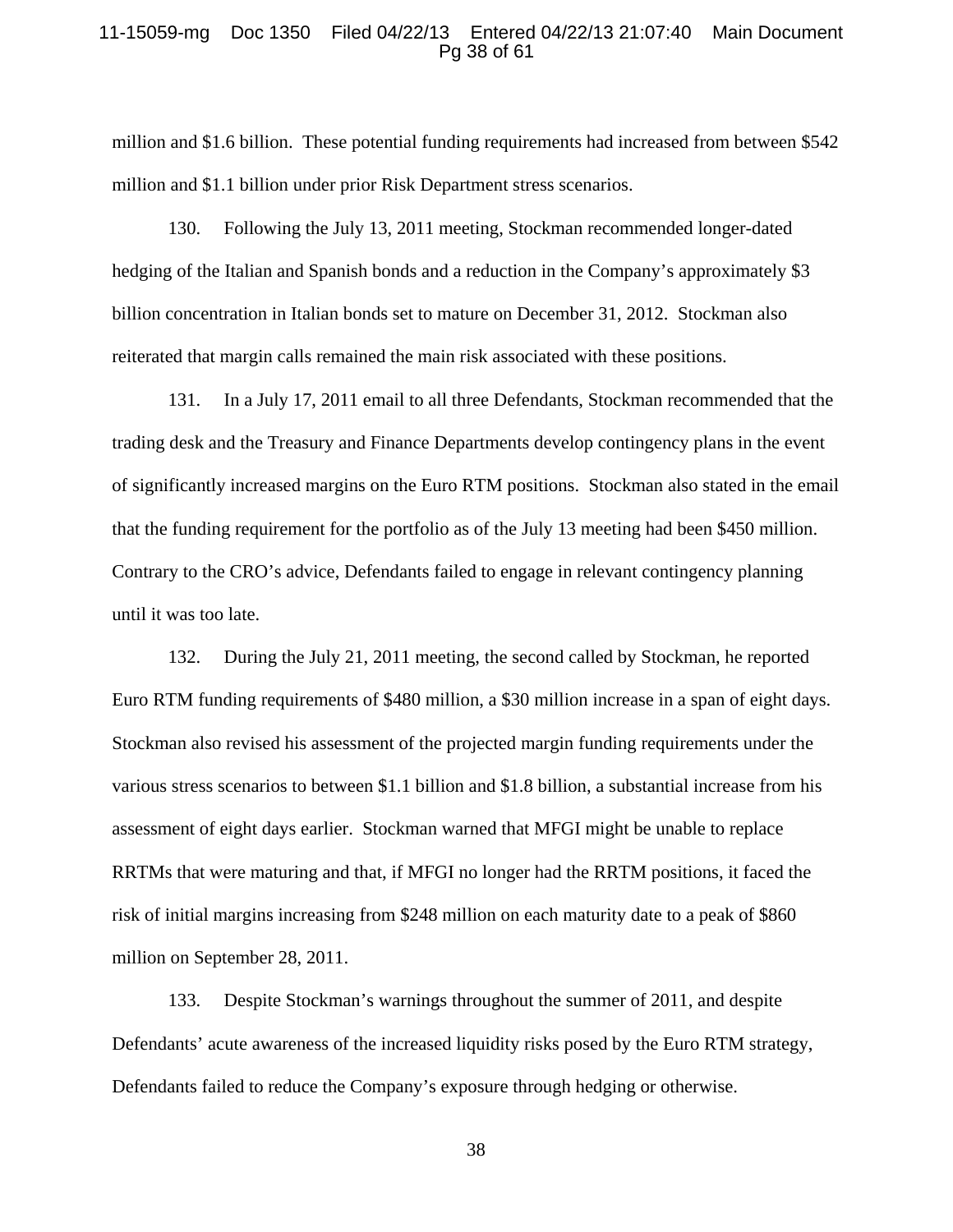#### 11-15059-mg Doc 1350 Filed 04/22/13 Entered 04/22/13 21:07:40 Main Document Pg 39 of 61

134. Instead of reducing the Company's risks in the face of these warnings, Defendants further increased the Company's exposure. On July 29, 2011, after the two meetings with Stockman, and after Stockman again told Defendant Corzine about the need to increase hedging, the Company purchased an additional \$200 million of Italian bonds, a position which the Company did not hedge.

135. The following day, July 30, 2011, Stockman sent an email to Defendant Corzine, copying Defendant Abelow, stating that he had noticed the additional \$200 million Italian bond purchase and that he was "not currently supportive of buying more sovereigns." At the time, the Risk Department's updated stress scenarios showed incremental liquidity needs for these positions of \$250 million and \$1 billion, in addition to the already posted margin of \$600 million.

136. Stockman recommended to Defendants Corzine and Abelow that the Company stop buying more Euro RTMs until it could assess how to proactively manage initial margins. Stockman continued to advocate setting long-dated hedges to reduce sovereign and funding risk.

137. On August 3, 2011, Defendant Abelow requested information from the Risk Department about one of the liquidity stress scenarios for the Euro RTM portfolio. In response, Stockman told Defendant Abelow that the Company now projected a \$1.6 billion potential funding requirement, \$1 billion more than previously projected under one of the stress scenarios. Stockman said that, if the Company could not find counterparties for its RRTM margin netting transactions for Italian and Spanish bonds, the Company could be required to provide an additional \$250 million, for a total funding need closer to \$2 billion.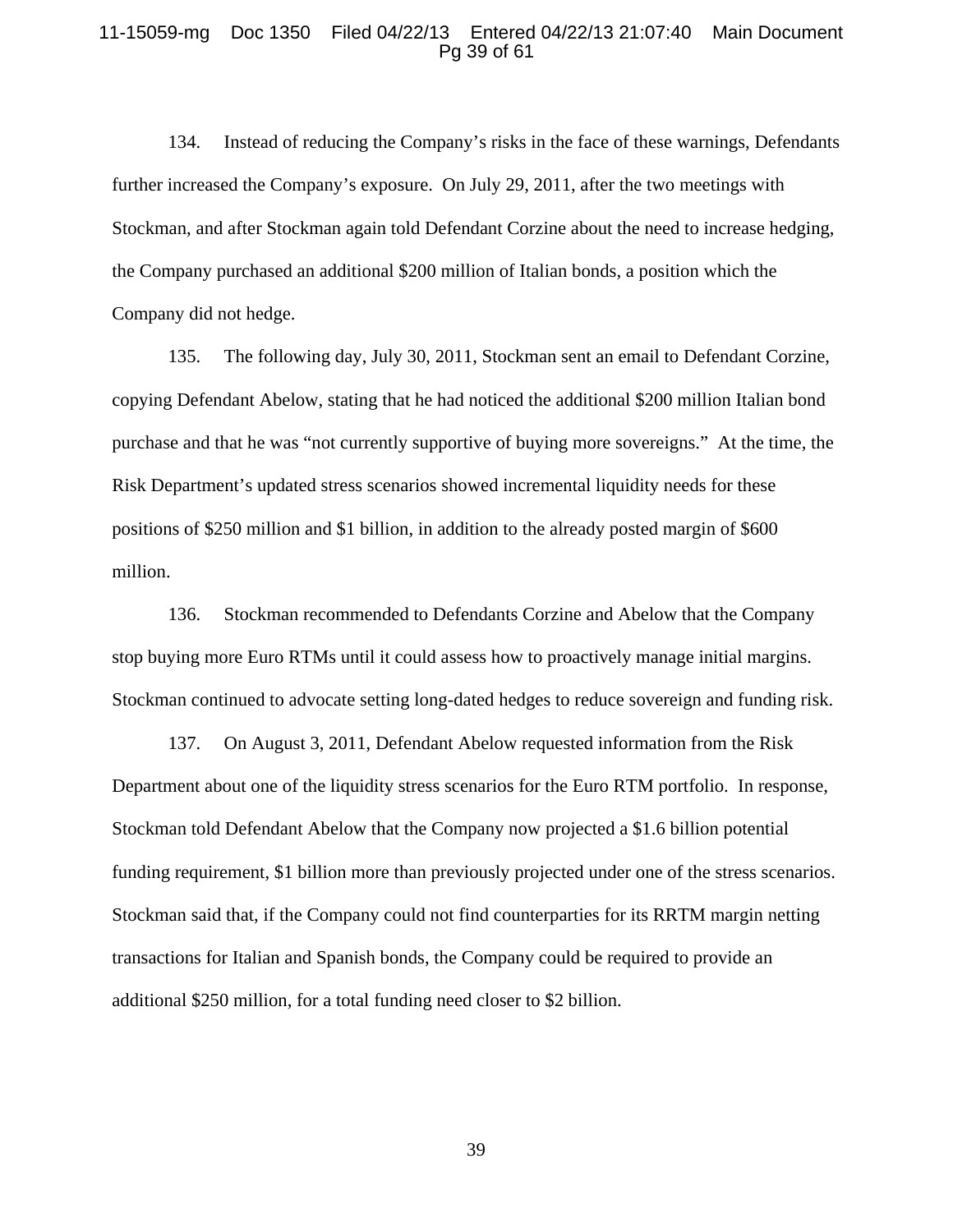## 11-15059-mg Doc 1350 Filed 04/22/13 Entered 04/22/13 21:07:40 Main Document Pg 40 of 61

#### **v. The Board Halted Further Euro RTM Trading**

138. At an August 11 Board meeting, the Board halted further growth of the Euro RTM portfolio, and expressly prohibited Defendant Corzine from using previously-approved but unutilized risk limits. At that meeting, attended by Defendants, management again claimed that the Company had a strong liquidity position and sufficient liquidity through its RCF and other sources to manage even the most severe liquidity stress scenarios presented by Stockman.

139. As of the August 11, 2011 Board meeting, the Risk Department's stress scenarios forecasted a potential \$1.43 billion funding requirement. This amount was in excess of the total liquidity available under the Company's secured and unsecured RCFs. Moreover, as of that date, the total funding need under the stress scenarios had more than doubled from scenarios presented in May 2011.

140. At all times between December 2010 and October 2011, while the Company's European sovereign risk limits were increased, Defendant Abelow was the direct supervisor of the CRO and was substantively involved in European sovereign risk limit discussions. Stockman kept Defendant Abelow informed about various market developments, Board member inquiries and interactions, liquidity risk scenarios, and interactions with Defendant Corzine regarding the Euro RTM strategy. Also, as the Risk Department developed stress scenarios for the Euro RTM portfolio, Defendant Abelow regularly met with Stockman to discuss the stress scenarios. Defendant Abelow also was aware of Stockman's hedging advice in or about July 2011.

141. According to the Company's own analysis, as of September 30, 2011, the Company's Euro RTM holdings constituted 460% of the Company's equity and 13.9% of its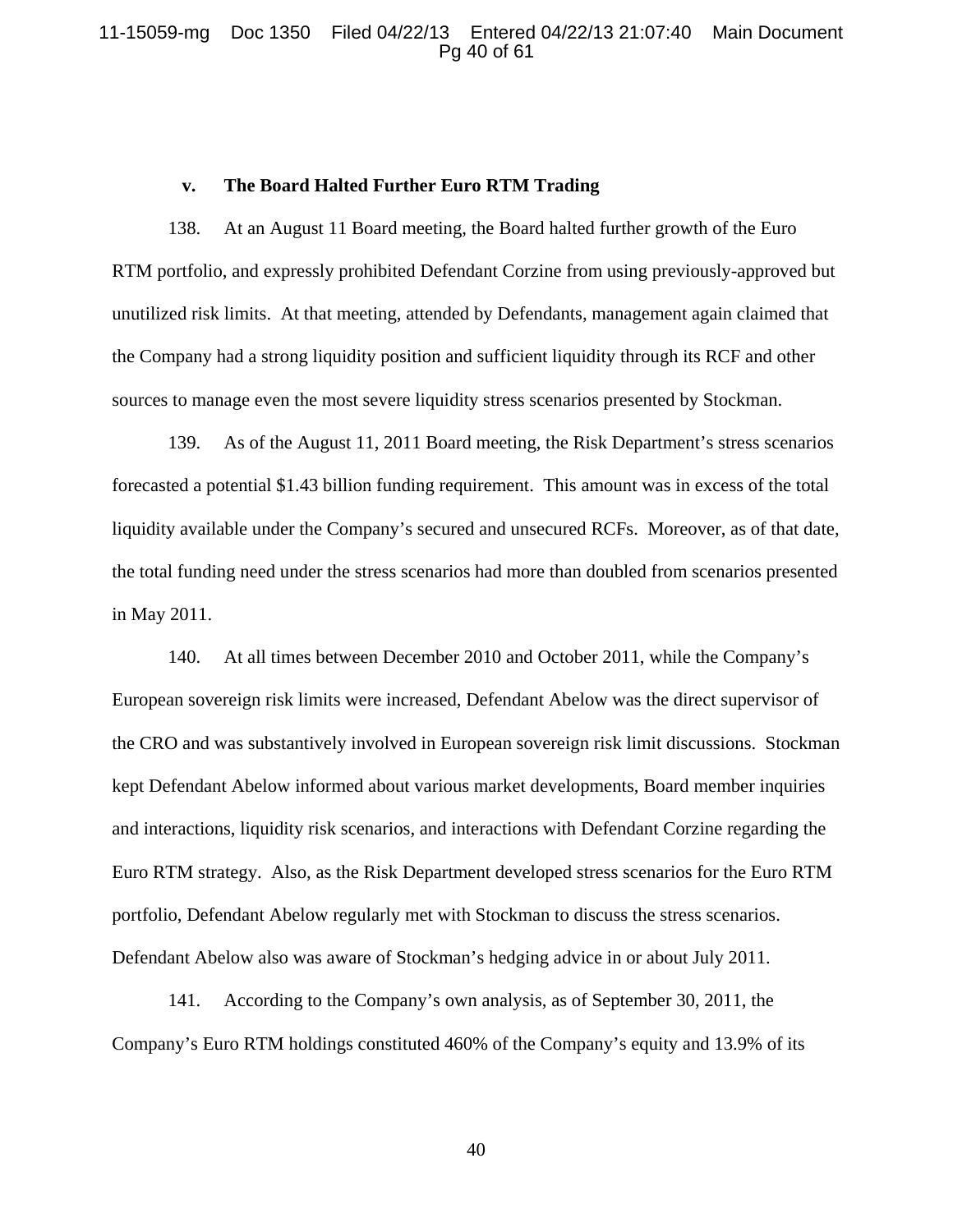## 11-15059-mg Doc 1350 Filed 04/22/13 Entered 04/22/13 21:07:40 Main Document Pg 41 of 61

quarter-end assets, levels that were greatly disproportionate to the levels of other larger and better-capitalized institutions.

#### **D. Other Actions by Defendants That Caused the Company's Collapse**

# **i. The HTM Portfolio and "Box" Securities Challenged the Company's Ability to Properly Manage Its Liquidity**

142. Before its collapse in October 2011, the Company was deluged by increasing margin demands resulting from the Company's Euro RTM positions and additional capital charges required of MFGI by regulatory agencies. The Company's ability to safely manage its liquidity was further threatened by the addition of new trading desks that dealt in securities that were difficult to finance, and increased risk-taking in its hold-to-maturity ("**HTM**") portfolio.

143. The level of securities held that could not be financed, referred to as securities held in "the box," dramatically increased in the three months preceding the Company's collapse in October 2011. Defendants Steenkamp and Corzine held frequent discussions with other members of management regarding the box securities. During these discussions, Defendant Corzine focused on optimizing liquidity, that is, trying to find ways to maintain the positions, rather than reducing the Company's positions in these securities because of the growing pressure the box securities were putting on the Company's liquidity.

144. Defendant Corzine also caused the Company to increase its risk-taking by investing in certain corporate securities in the HTM portfolio, which held the potential to provide a better rate of return while also increasing the funding risk for the HTM portfolio. When the corporate securities in the HTM portfolio were downgraded and became ineligible for investment of customer funds, the Company needed to find adequate funding for these securities through third parties.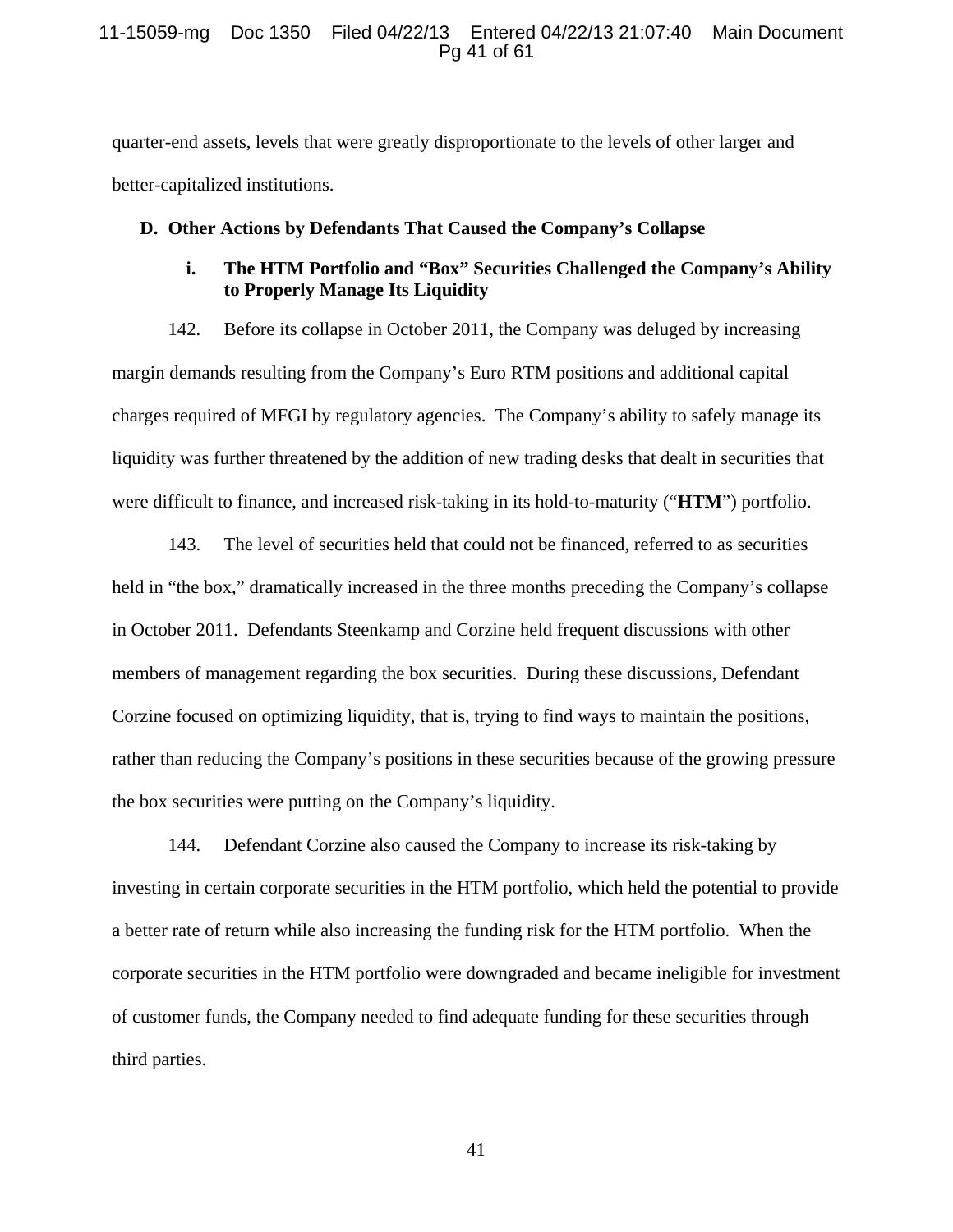#### 11-15059-mg Doc 1350 Filed 04/22/13 Entered 04/22/13 21:07:40 Main Document Pg 42 of 61

145. The size of the HTM portfolio also increased during the period just before the Company's collapse in October 2011, from about \$6 billion in assets at the beginning of June 2011, to about \$8.6 billion by October 3, 2011. This increase in the HTM portfolio's size also contributed to the Company's liquidity challenges, since MF Global primarily funded the HTM portfolio holdings through repos, which required additional margin to finance them, and additional liquidity to fund the unfinanced portion.

# **ii. Defendants Failed to Respond to the Company's Liquidity Challenges Long Before Its Collapse in October 2011**

## **a. Defendants Received Regular Reports Showing Liquidity Stresses**

146. Defendants were on notice and knew of the many risks, especially to liquidity, inherent in the Company's business and investment strategy, and were aware of the gaps and inadequacies in the Company's control environment. Nevertheless, Defendants did little or nothing to strengthen the Company's controls or ability to mitigate these risks.

147. On a daily basis in 2011, Defendants were informed about the Company's liquidity stresses through the liquidity dashboard and frequent discussions. The dashboard reflected, albeit inaccurately, the size of the unfunded box, the Euro RTM-related margin calls, the impact of proprietary positions on liquidity, other uses of liquidity, and the extent of the draw on the Company's RCF to alleviate liquidity pressures.

148. Defendants Corzine and Steenkamp were on notice of the pressure that the increased proprietary trading was placing on the Company's capital resources. They received Capital Risk Incident Escalation Reports, which indicated decreasing levels of surplus capital, almost daily in July and August 2011. Those reports informed Defendants Corzine and Steenkamp that the fixed income, equity, PSG, and asset-backed securities and mortgage-backed securities desks were extensive users of the Company's capital, and sometimes dramatically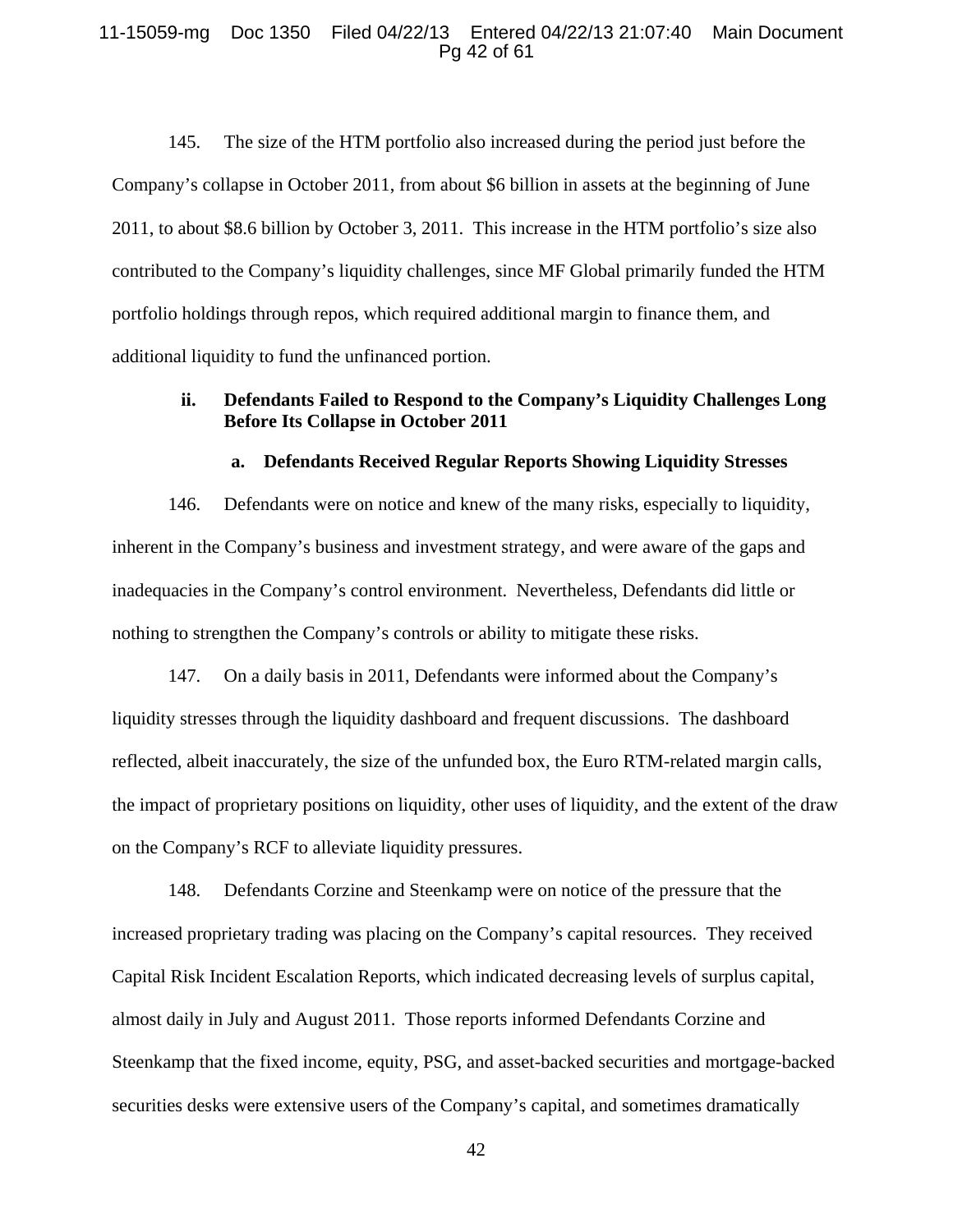#### 11-15059-mg Doc 1350 Filed 04/22/13 Entered 04/22/13 21:07:40 Main Document Pg 43 of 61

exceeded their assigned capital limits. For instance, on August 25, 2011, a Capital Risk Incident Escalation Report indicated that the Fixed Income proprietary trading desk was using \$214.2 million of capital against a \$75 million limit, while the equity proprietary trading desk was using \$27 million in capital against a \$10 million limit.

149. Defendants failed to implement a system to monitor capital limit utilization or breaches in real time to alleviate these pressures.

## **b. Defendants Relied on Intra-Company Transfers and Other Actions to Fill the Liquidity Gaps**

150. The Company's Euro RTM strategy and resulting exposure attracted the attention of MFGI's regulator, FINRA, in May 2011. Shortly after learning of the Company's large European sovereign debt exposure, FINRA also learned that the Company was not reserving any capital for these trades. In August 2011, FINRA, with the support of the U.S. Securities and Exchange Commission ("**SEC**"), required MFGI to take a \$255 million capital charge on the Euro RTMs.

151. When FINRA and the SEC notified MF Global that the new capital charge applied retroactively, MFGI became undercapitalized by \$150.6 million as of July 31, 2011. The retroactive charge required the Company to file net capital deficiency notices with two of its regulators, the SEC and the CFTC, for the prior period and to restate its filed regulatory reports for the prior period.

152. After raising \$650 million through two public debt offerings in August 2011, the Company continued to maintain very little cash on hand and increasingly relied on the FCM to fund the B/D. Close to \$400 million of the public debt raise proceeds was used to inject capital into MFGI for purposes of satisfying FINRA's capital demand, to cover margin on the positions transferred from MFGI to an unregulated affiliate, MFG Special Investor, LLC ("**Special**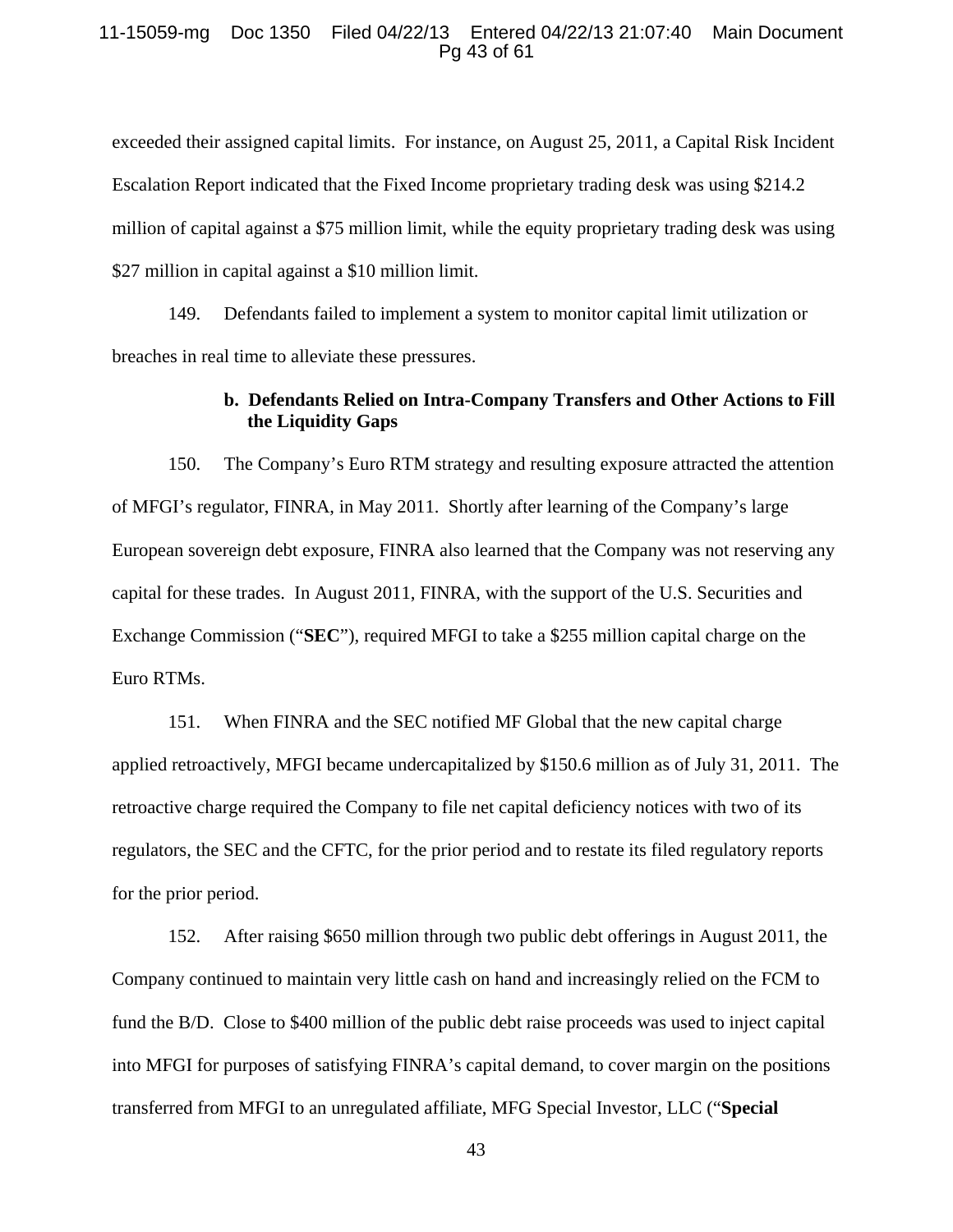#### 11-15059-mg Doc 1350 Filed 04/22/13 Entered 04/22/13 21:07:40 Main Document Pg 44 of 61

**Investor**") in order to relieve some of the capital pressure experienced by MFGI, and to provide a loan to MFGI for its general liquidity needs.

153. For at least a year prior to the Company's collapse and the Debtors' bankruptcy, the FCM provided cash through intraday transfers to the B/D, often in amounts of between \$50 and \$100 million. At times between July and October 2011, these intraday transfers were not paid back at the end of the day, causing the B/D's loan from the FCM to roll over on a routine basis.

154. Due to its lack of controls, the Company was unable to identify the specific areas or trades that were driving the need for these intraday transfers, and so the Treasury Department had to approve intraday transfer requests from the B/D without adequate information. The lack of systems also limited the Company's ability to project its funding needs. The Company had no formal process or documentation in place for approval of transfers from the FCM to the B/D.

155. On or about July 2011, at Defendant Corzine's request, Defendant Steenkamp began to seek more sources of funds – including loans from the FCM – to finance the B/D's trading. At the time, the FCM's excess funds had eroded from approximately \$150 million to \$75 million. During a telephone conference in late July 2011, which included Serwinski, the CFO of MFGI, among its participants, Defendant Steenkamp indicated that there was a proposal to utilize unused segregated funds to support the B/D.

156. When Defendant Steenkamp suggested to Serwinski that the Company was considering using segregated funds of FCM customers, Serwinski stated her concerns that using segregated funds for investments would be putting the FCM client assets at risk, "even if only overnight," and emphasized that the FCM client asset base "should not be a [B/D] working capital source strategy to be relied upon." Serwinski made it clear to Defendant Steenkamp that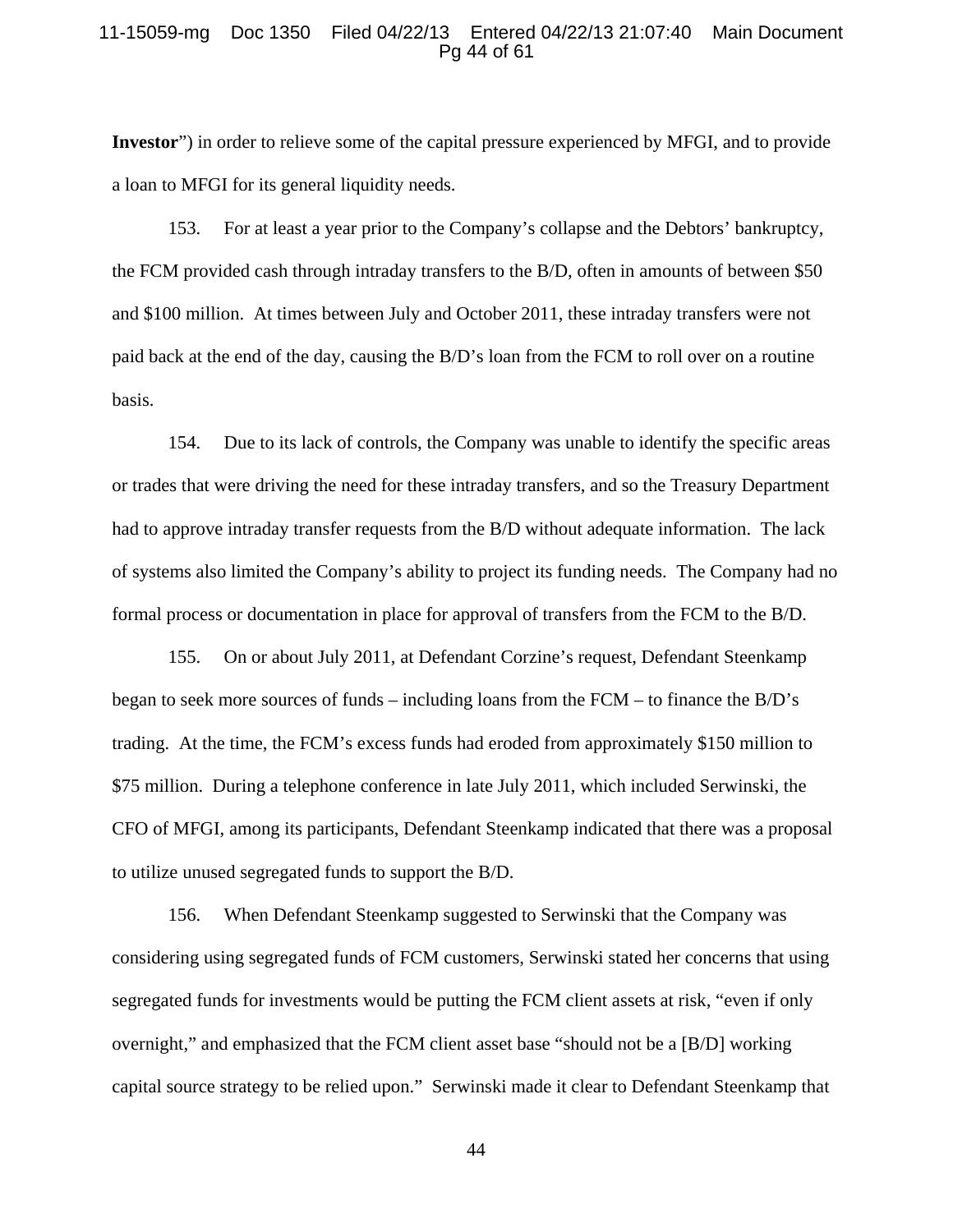## 11-15059-mg Doc 1350 Filed 04/22/13 Entered 04/22/13 21:07:40 Main Document Pg 45 of 61

she "professionally [did] not agree with the concept of using FCM customer funds to provide liquidity to the House [B/D] investment and trading."

157. Notwithstanding Serwinski's concerns, Defendant Corzine continued to probe how much of the FCM's funds could be used by the B/D on a short-term basis to satisfy the Company's liquidity needs. Steenkamp reported on or about August 3, 2011, that, even though Corzine understood the regulatory lock-up requirement:

> as part of overall liquidity management, [Corzine] would like to know how we can use all surplus daily (even if only \$50m), maximize it through daily liquidity management and also use other securities to fund the lock-up. He also understands using other securities would have a cost, but is looking for this group to come to him with solutions/options, and also accompanying costs.

158. Defendants Corzine and Steenkamp continued to promote the potential use of customer funds to meet the Company's growing liquidity pressures in the summer of 2011. Notwithstanding the Company's statutory obligation to segregate customer funds, Defendant Corzine nonetheless directed the Finance and Treasury Departments, through Defendant Steenkamp, to "maximize" the use of any daily surplus of customer segregated funds.

159. An August 10, 2011 email written by Assistant Treasurer O'Brien indicated that Defendant Steenkamp failed to acknowledge the precarious liquidity position of the Company: "Henri [Steenkamp] says to me today '. . . we have plenty of cash.' I was rendered speechless – and wanted to say 'Really, then why is it I need to spend hours every day shuffling cash and loans from entity to entity?' Shell game . . . ."

160. In September 2011, Defendant Steenkamp again showed his willingness to rely upon segregated customer funds, this time to project a healthy image of the Company's financial condition. On August 18, 2011, Defendant Abelow had provided liquidity figures to the United Kingdom's Financial Services Authority ("**FSA**") showing that the Company had cash available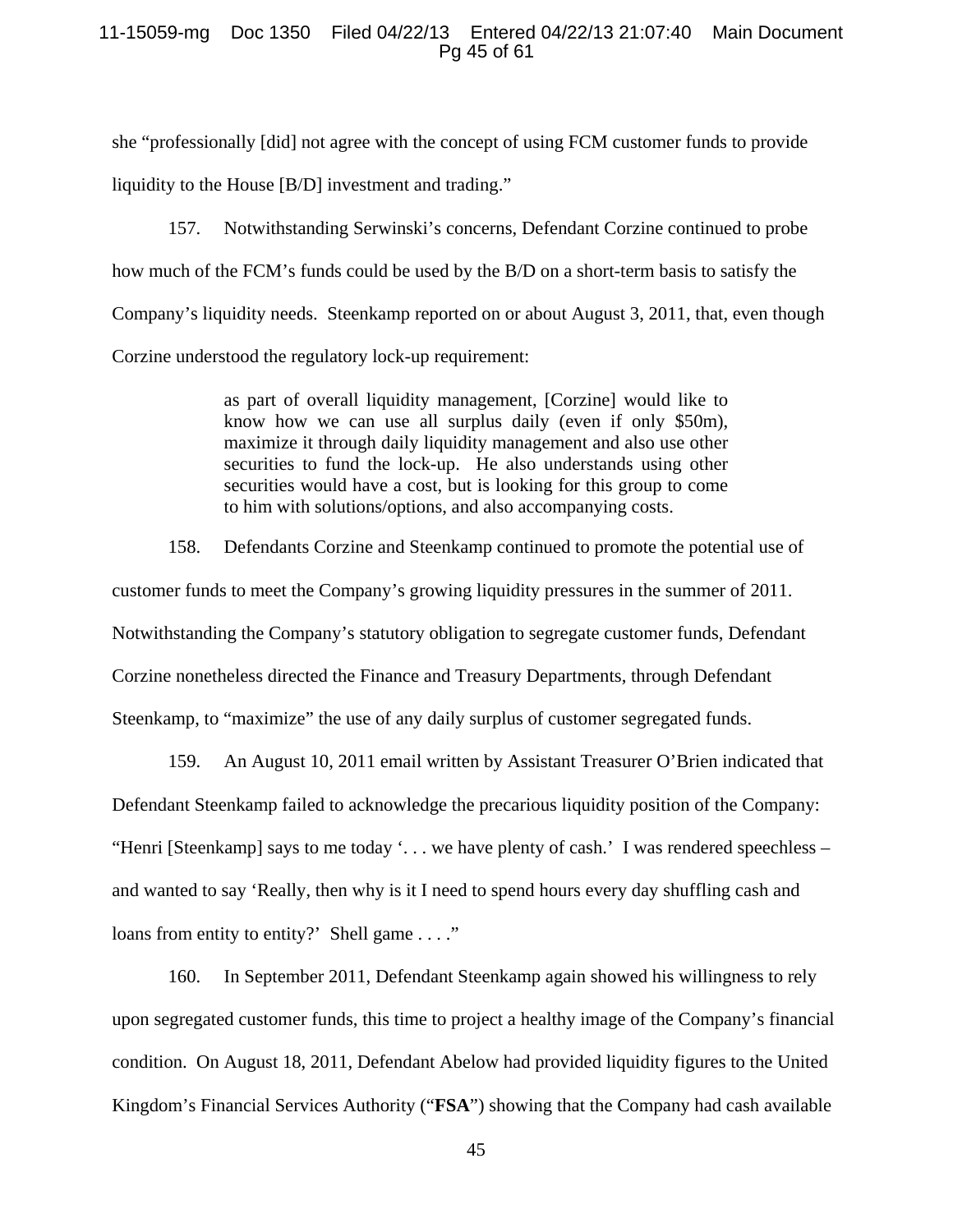#### 11-15059-mg Doc 1350 Filed 04/22/13 Entered 04/22/13 21:07:40 Main Document Pg 46 of 61

of \$410 million, and that MFGI had available cash of \$165 million. When the FSA requested updated liquidity numbers in mid-September, Treasury Department employees discovered that, in less than a month, the Company's available cash had dropped from \$410 million to \$238 million, and MFGI's available cash had dropped from \$165 million to \$25 million.

161. When the Company provided the updated liquidity figures to the FSA, Defendant Steenkamp approved the inclusion of an additional \$300 million from the FCM segregated fund liquidity pool. Despite the fact that segregated funds had not been included in the August report, the Company represented that the September report was "in the same format."

162. To ease the capital and liquidity pressures experienced by the Company over the summer of 2011 both before and after the imposition of FINRA's net capital charge, Defendants Abelow and Steenkamp initiated several actions to decrease regulatory capital requirements, including: (a) the transfer of most of PSG's positions to Special Investor; (b) the transfer of some Euro RTM positions from MFGI to FinCo; and (c) the sale of the Company's London and Asia Pacific affiliate clearing business to the Bank of New York ("**BONY**"). Defendant Abelow was responsible for accelerating the sale of the affiliate business to BONY.

163. Defendants failed to inform the Board about the B/D's reliance on FCM funds, the B/D's actual growing use of those funds through intraday loans from the FCM, and the increased liquidity pressure that generated the need for these transfers through the summer of 2011.

## **iii. Defendants Failed to Engage in Timely Contingency Planning**

164. Despite months of warnings and reports of liquidity stresses from several departments, Defendants waited until August and September 2011 to conduct contingency planning.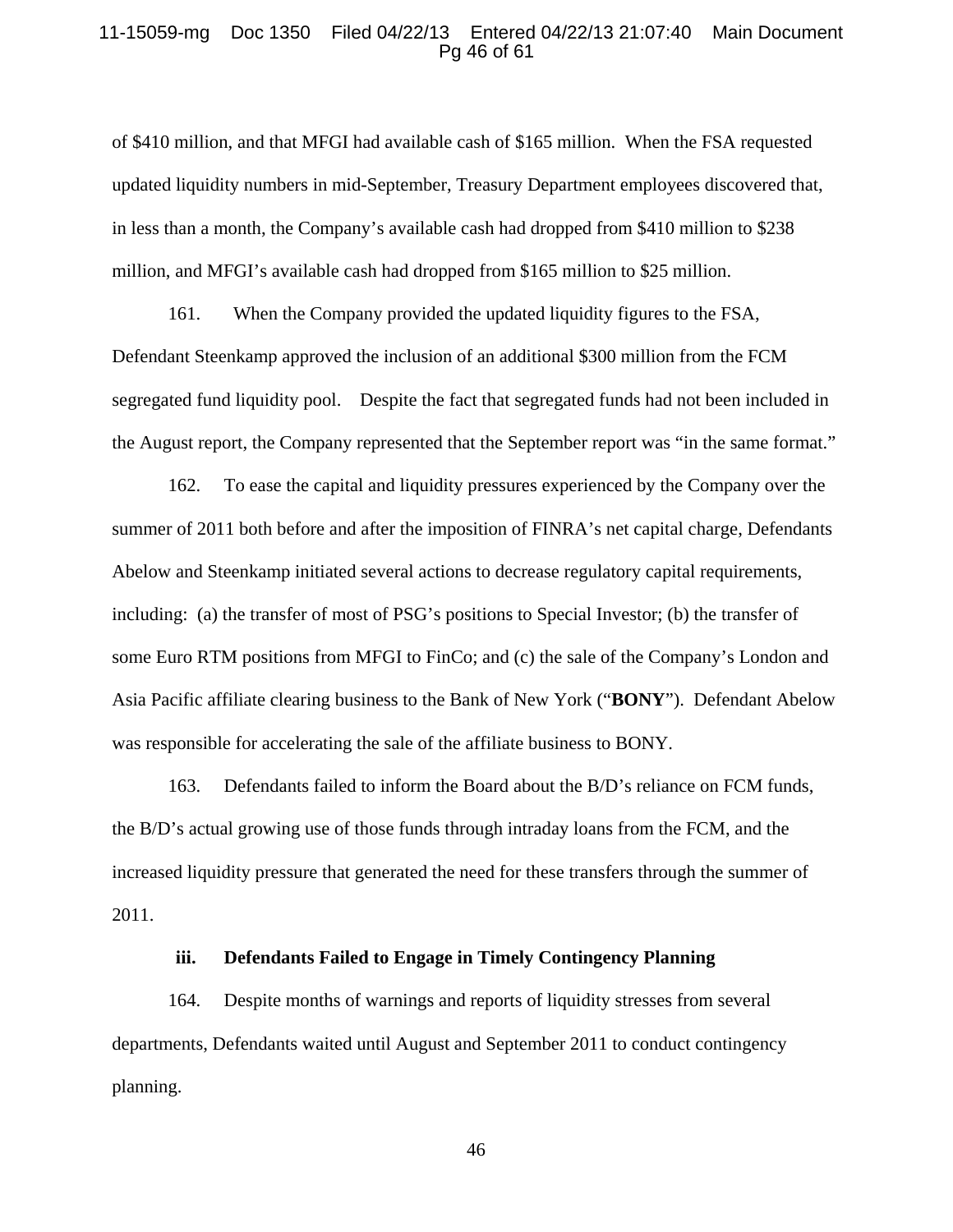### 11-15059-mg Doc 1350 Filed 04/22/13 Entered 04/22/13 21:07:40 Main Document Pg 47 of 61

165. In or around August 2011, several Board members directed Defendants to prepare an analysis of the potential impact of a downgrade of the Company's credit rating under various scenarios. This analysis ultimately was dubbed "Break the Glass." Defendants directed, reviewed, edited, and ultimately approved the "Break the Glass" analysis for distribution to the Board. The analysis specifically identified the Euro RTMs as the largest liquidity drain for the Company and observed that liquidity could only be generated through taking a large loss from unwinding Euro RTM positions. The analysis also stated that the Company needed to act immediately and develop a clear strategy for mitigating the stresses associated with the Euro RTM portfolio.

166. The Break the Glass analysis projected that the Company would survive, even in the most "severe stress event." This erroneous conclusion underestimated the speed and extent of the demands that were placed on the Company as a result of the credit rating agency downgrades, including the pace and size of customer withdrawals, the failure of the Company's operations to function normally in such a stressed environment, and the ensuing margin increase demands by the clearinghouses. Although the analysis had anticipated that the Company had sufficient liquidity to survive at least one month, the worst-case scenario unfolded in the span of only a few days.

167. During the process of drafting the Break the Glass analysis, Defendant Abelow expressed doubt about its overly optimistic conclusions. In an October 10, 2011 email to Defendant Steenkamp, Defendant Abelow observed:

> **I [do not] have any real confidence at this point that we know our liquidity in each of days 1-7 in event of a stress event.** This is troubling as we need to provide an answer to [the] board and [Corzine] and I need to know so that we can assess if there are steps we need to take over [the] next several weeks.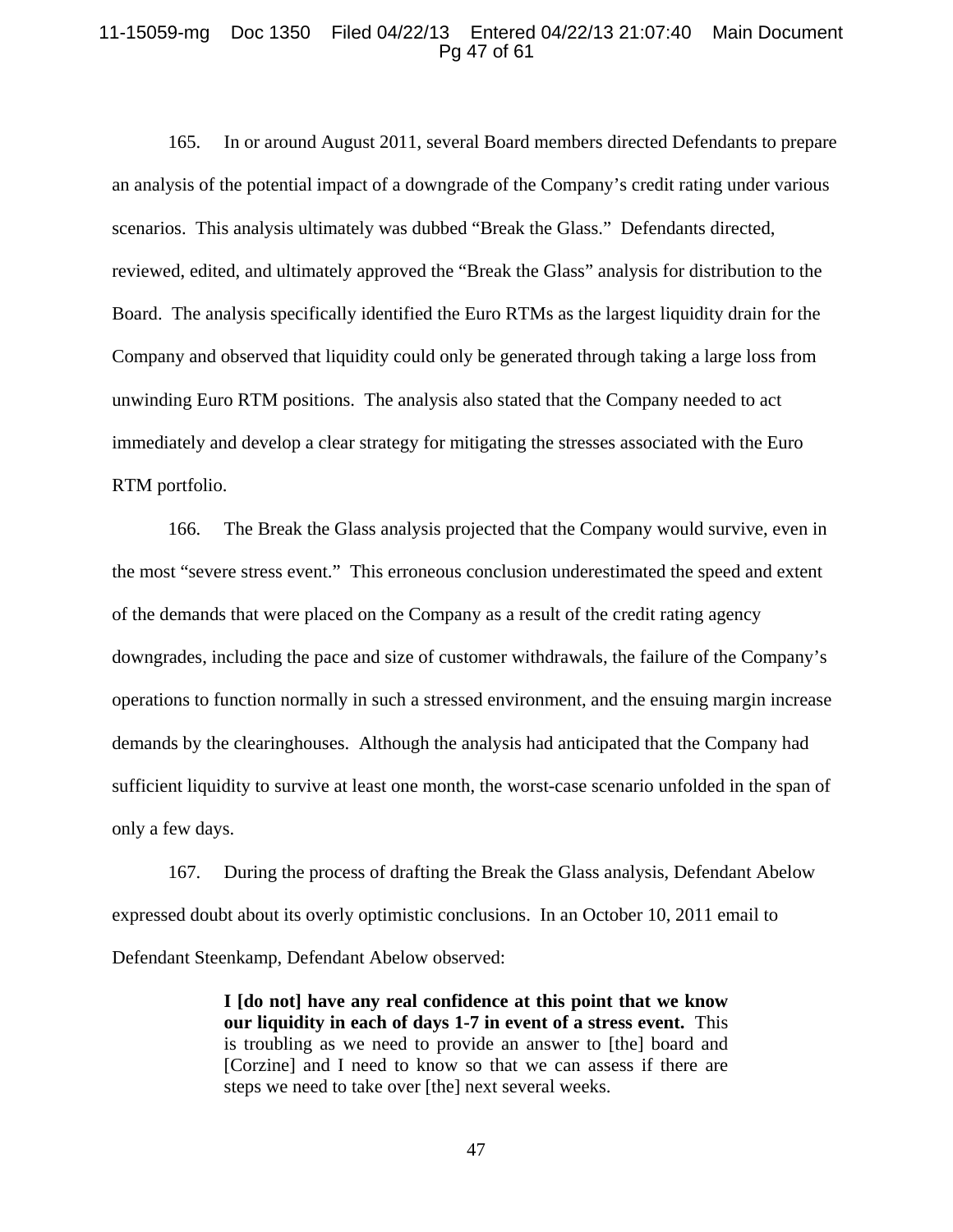# 11-15059-mg Doc 1350 Filed 04/22/13 Entered 04/22/13 21:07:40 Main Document Pg 48 of 61

(Emphasis added.)

168. In response to Defendant Abelow's email, Defendant Steenkamp shared Defendant Abelow's concern: "I felt the same way in reading through this, Brad. It felt like a good story at each milestone (day 0, day 7, day 30), but that assumes we get there."

169. Despite their concerns about the Company's ability to forecast its liquidity, neither Defendant Abelow nor Defendant Steenkamp took steps to address the issue.

170. On or about October 5, 2011, Defendant Corzine directed the Company's Global

Treasurer, Vinay Mahajan ("**Mahajan**"), who had just joined the Company in mid-August, to

engage in liquidity contingency planning. Specifically, Corzine asked Mahajan to:

- a. Locate funding for the Company's corporate portfolio in the event that the secured financing desk was unable to finance those investments through repurchase transactions;
- b. Identify positions in the box which could be sold to generate liquidity; and
- c. Build a global liquidity buffer by preparing for a draw on the RCF to support the Company's corporate portfolio.
- 171. On or about October 6, 2011, Mahajan informed Defendants Abelow and

Steenkamp of the following major increased stresses to the Company's liquidity:

- a. A \$30 million increase in the Company's box position;
- b. \$82 million in haircuts associated with the fixed income business;
- c. Breaches of regulatory capital limits by the fixed income and the asset-backed securities trading desks; and
- d. A liquidity drain caused by corporate and asset-backed and mortgage-backed securities positions.

Mahajan reported that the sole remaining cash pool was \$80 million used by the FCM to finance client activity.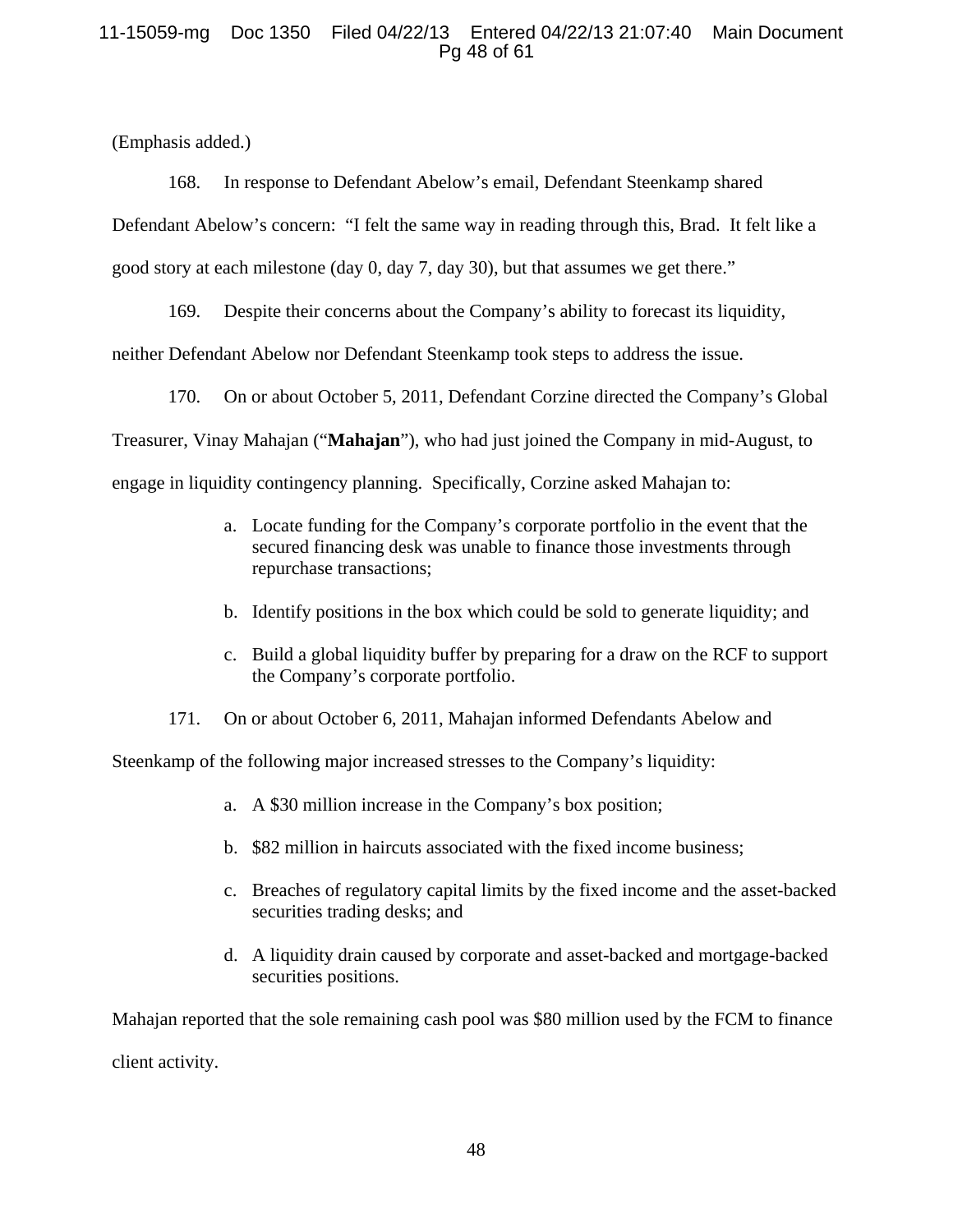172. Defendant Steenkamp outlined the Company's liquidity problems in an October

6, 2011 email to Defendants Corzine, Abelow and others:

There remains a significant stress on liquidity . . . . Of most concern, is the sustained levels of stress and the lack of signs this will reduce soon. It makes drawdowns of the [RCF] more challenging, as we cannot guarantee certainty of immediate repayment. The [RCF] is not meant as a source of permanent liquidity.

# TODAY, TOMORROW −

Haircuts and box positions today have continued to increase and were fortunately offset by FCM increases (that is not controllable). However, liquidity remains under \$100m with the expectation for this to drop tomorrow as repo sources (rebalancing) are reduced. . . .

# THE FUTURE −

However, Jon, more worrying is we need to address the sustained stress. In summary, we have three pools of liquidity for [MFGI]- (1) [FinCo] cash which is real and permanent, (2) FCM excess cash which is temporary and volatile, as depends on how customers post margin, and (3) the situation of our broker-dealer that is currently unable to fund itself, and more worrying continues to need more cash than we have in [FinCo], thereby having us dip into FCM excess every day. This should be temporary but is becoming permanent, and the FCM cash is not reliable. Why is [the B/D] unable to fund itself? Part of it is the permanent pool of liquidity needed for RTM's, but we also see continued haircut increases in fixed income, increased funding needed for PSG and box size being permanently large. . . . [T]his continued liquidity stress is not sustainable without either more permanent (not temp) liquidity, or mitigating steps taken.

- 173. This email highlighted liquidity problems that MF Global was facing, including:
	- a. The inability to rely on the RCF as a source of liquidity;
	- b. Increased funding needed for PSG and the growing size of the box;
	- c. The temporary and volatile nature of FCM cash that made it an inappropriate source of sustained funding;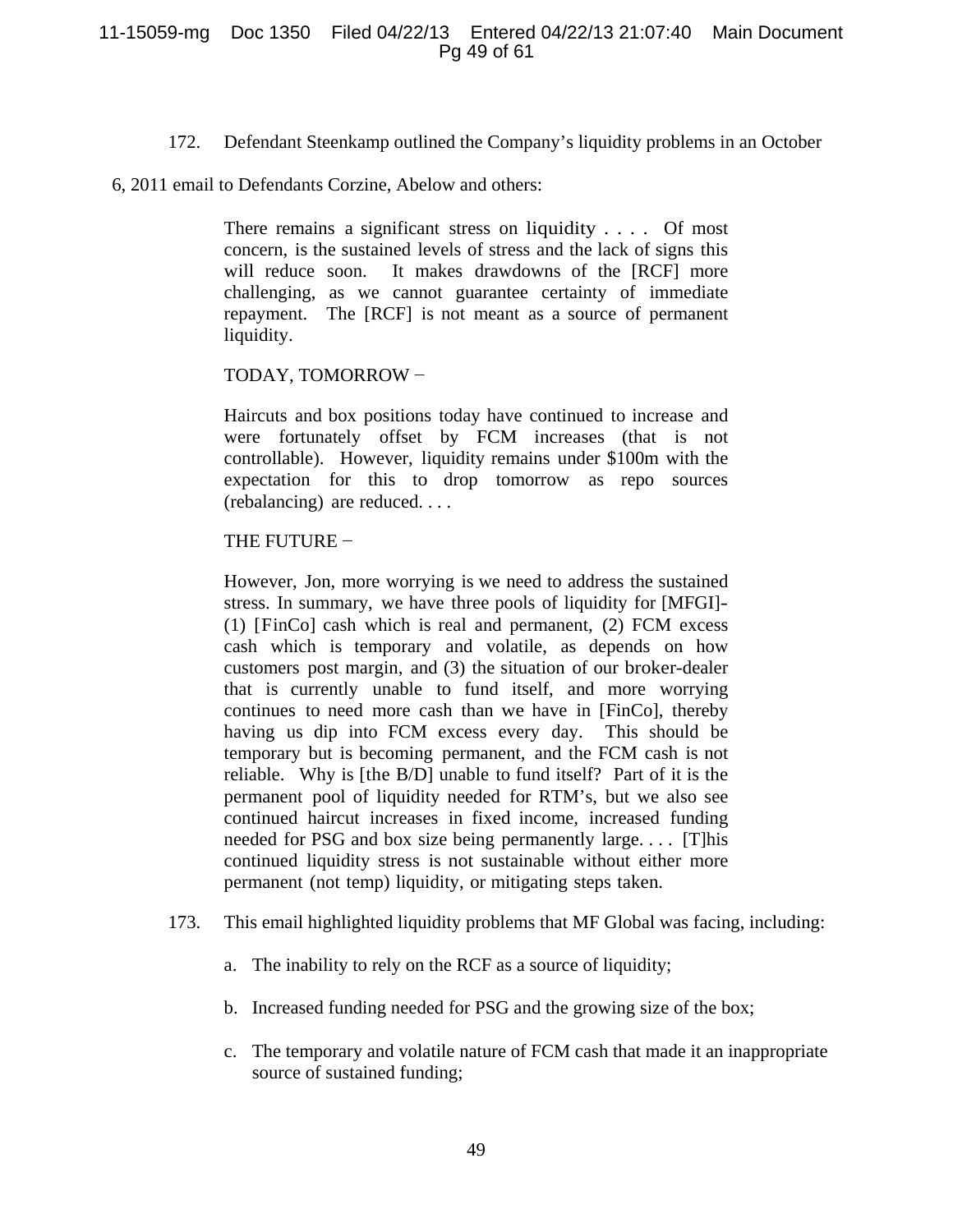# 11-15059-mg Doc 1350 Filed 04/22/13 Entered 04/22/13 21:07:40 Main Document Pg 50 of 61

- d. Shrinking cash available for liquidity funding; and
- e. The inability of the B/D to fund itself.
- 174. Defendants also were aware of the following "red flags" that highlighted the

precarious financial situation of the Company:

- a. On October 11, 2011, Abelow and Steenkamp learned that the B/D was using up \$210 million of FinCo's \$226 million liquidity pool;
- b. On October 13, 2011, Abelow and Steenkamp further learned that FinCo's \$233 million balance had been completely used up by the B/D, which was already borrowing \$34 million from the FCM;
- c. By October 14, 2011, Abelow and Steenkamp learned that the B/D was using \$318 million from a combination of FinCo (\$249 million), the FCM balance (\$53 million), and the FCM buffer (\$16 million), which consisted of funds held by the Company in customer accounts in excess of certain regulatory requirements;
- d. On October 14, 2011, Steenkamp described the Company's liquidity to Defendant Corzine as "very tight;" and
- e. On October 17, 2011, Steenkamp informed Corzine and Abelow that, instead of ending the day with positive amounts of cash, the Company had actually ended the day with negative \$16 million. Due to a regulatory lock-up requirement that MFGI lock up \$19 million to meet potential customer demands, the Company would have a negative \$35 million start the following day.

175. An October 17, 2011 analysis of the key drains on the Company's liquidity

between June 30 and October 14, which was provided to Defendants, indicated that, in less than

four months, the margin requirements associated with the Euro RTM positions had increased

from \$248 to \$427 million, while the box collateral had gone from zero to \$126 million. The

Company experienced further liquidity stresses from the additional haircuts paid to finance its

portfolio of corporate bonds.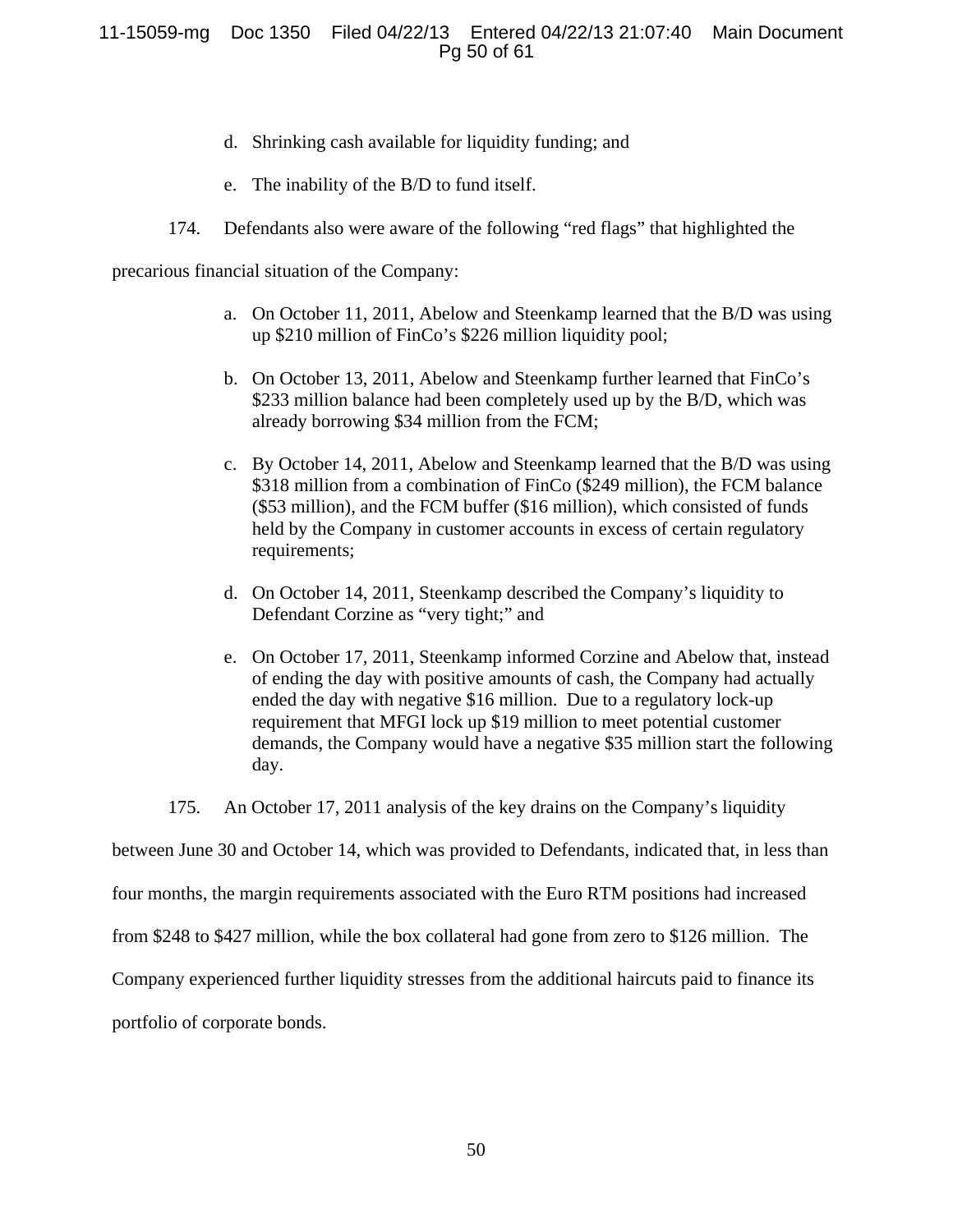## 11-15059-mg Doc 1350 Filed 04/22/13 Entered 04/22/13 21:07:40 Main Document Pg 51 of 61

#### **E. Events Immediately Preceding the Chapter 11 Cases**

176. As of October 17, 2011, MF Global's liquidity was severely depleted. Since the end of June 2011, the Company went from having excess cash and fully paid securities of \$149 million to needing \$318 million in cash. That increased funding need was due in part to the aforementioned increase in Euro RTM margin calls and in part to the funding needed to finance the securities in the box, a funding requirement that had not existed on June 30, 2011.

177. An October 17, 2011 article in The Wall Street Journal entitled "MF Global Told to Boost Capital" reported FINRA's regulatory capital charge as follows: "Regulators ordered MF Global Holdings Ltd., the brokerage firm led by former New Jersey Gov. Jon Corzine, to boost its net capital in August after they grew concerned about its exposure to European debt." The credit rating agencies downgraded the Company's credit ratings within a week of The Wall Street Journal article.

178. On October 24, 2011, Moody's Investors Service ("**Moody's**") downgraded MF Global to one notch above "junk" status, with a negative watch rating, strongly suggesting that Moody's was planning on a further downgrade. Moody's rating downgrade was based on its belief that (a) the Company would announce lower than expected earnings; and (b) the current low interest rate environment and volatile capital markets made it unlikely that MF Global would be able to meet, in the short term, the financial targets that Moody's had set in February 2011 for the Company to maintain a Baa2 rating. These targets included generating \$200 to \$300 million in annual pre-tax earnings and maintaining the liquidity and risk management discipline necessary as the Company executed its B/D strategy.

179. Moody's stated that it had become increasingly concerned about MF Global's risk management and its management's ability to prudently balance risk and reward as the Company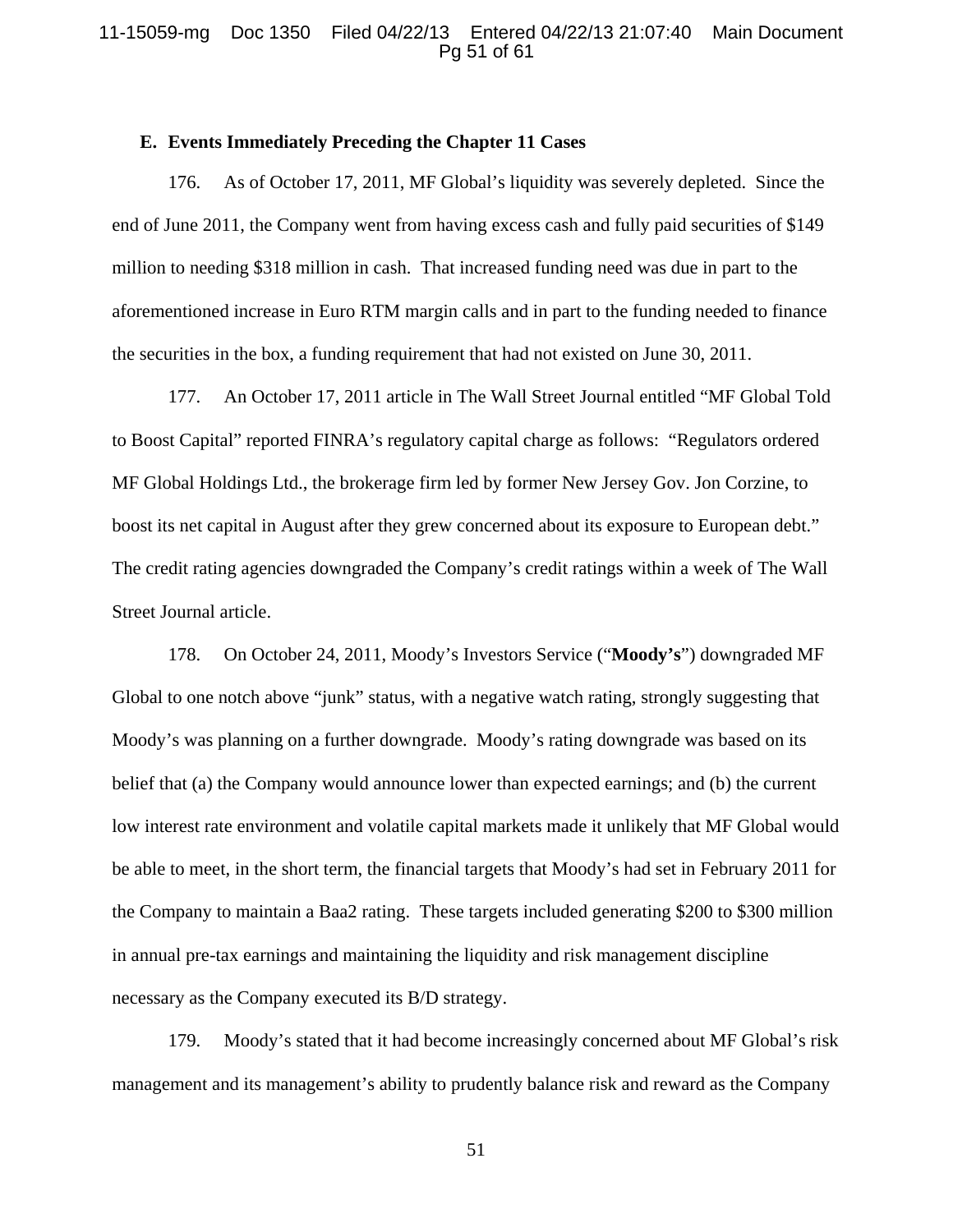#### 11-15059-mg Doc 1350 Filed 04/22/13 Entered 04/22/13 21:07:40 Main Document Pg 52 of 61

underwent a substantial re-engineering. Moody's also stated that: "MF Global's increased exposure to European sovereign debt in peripheral countries and its need to inject capital into its [B/D] subsidiary to rectify a regulatory capital shortfall highlights the [Company's] increased risk appetite and raises questions about the [Company's] risk governance."

180. On October 25, 2011, the Company announced its results for its second fiscal quarter ended September 30, 2011, posting a \$191.6 million GAAP net loss, compared with a loss of \$94.3 million for the same period the prior year. The net loss reflected, among other things, a decrease in net revenue primarily due to the contraction of proprietary principal activities and valuation allowances against deferred tax assets, which accounted for \$119.4 million of the \$191.6 million in GAAP net loss. The deferred tax asset write-off reflected the view of management that the Company would not be profitable in the near future. The Company's stock price fell that day by almost 50%.

181. Despite the liquidity warning signs discussed above, on October 24, 2011, Defendant Steenkamp wrote an email to Standard & Poor's Rating Services ("**S&P**") stating, MF Global's "capital and liquidity has never been stronger," and "MF Global is in its strongest position ever as [a] public entity." During an October 25, 2011 earnings call, Defendants Corzine and Steenkamp continued to highlight what they claimed was the Company's strengthened liquidity and capital profile. Defendant Corzine represented that management had "substantially improved our capital and liquidity positions" and "husbanded our capital and strengthened our liquidity." Defendant Steenkamp also stated that "the capital market transactions this quarter improved [the Company's] capital and liquidity positions," its "capital structure has never been stronger," and that management felt "good about [the Company's]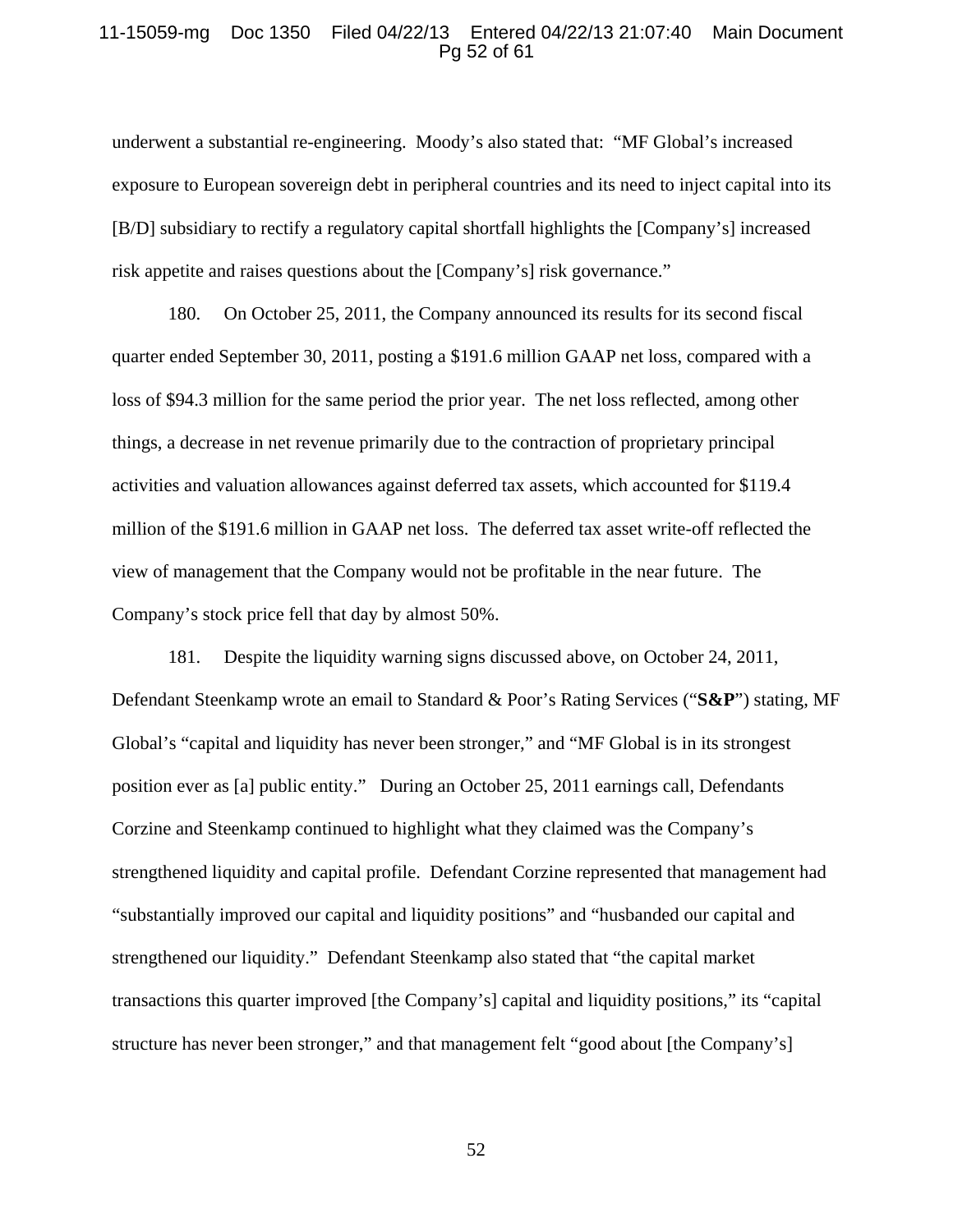## 11-15059-mg Doc 1350 Filed 04/22/13 Entered 04/22/13 21:07:40 Main Document Pg 53 of 61

capital structure and liquidity position as well as the strategic direction and progress against the plan."

182. On October 26, 2011, Fitch Ratings ("**Fitch**") downgraded the Company's stock to one notch above investment grade.

183. Also on October 26, 2011, S&P placed the Company under Negative Credit Watch with Negative Implications, taking note of the Company's "very high" exposure to European sovereign debt in relation to its capital base.

184. Fitch and Moody's further downgraded the Company to "junk" status on October 27, 2011, because of its weakened core profitability and increased risk-taking, in the form of its Euro RTM positions. This was followed by an increase in margin calls against MFGI and an exodus of its customers, threatening overall liquidity.

185. During the last week prior to the bankruptcy filings of Holdings Ltd. and FinCo, the Company's goal was to sell all the positions in the Company's portfolio to ensure that it had enough cash to make all of its required payments. The Company engaged in a "fire sale" by sending bid lists to other Companies showing the securities that the Company was willing to sell. However, the Company's Operations and Treasury Department systems were inadequate to meet the challenge of a speedy liquidation of the Company's assets in this short period of time. Among other reasons, the liquidation could not be accomplished due to substandard back office systems which generated inaccurate or erroneous fail reports, the lack of a collateral management database, and the lack of an integrated global treasury system to track whether money was properly moving to the right accounts. The Company's failure to have back office and treasury systems commensurate with the complexity of its operations exacerbated the Company's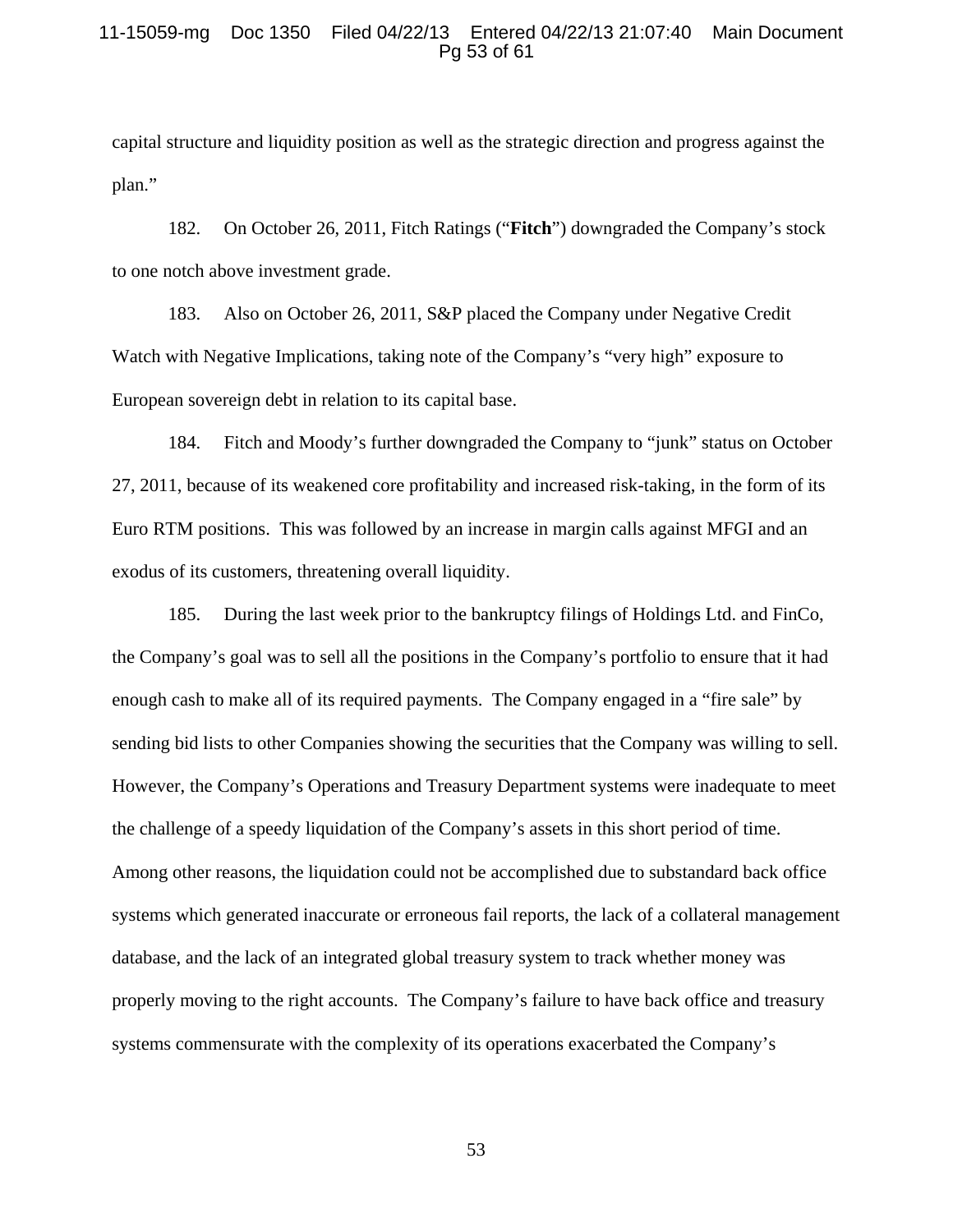### 11-15059-mg Doc 1350 Filed 04/22/13 Entered 04/22/13 21:07:40 Main Document Pg 54 of 61

problems and prevented it from selling sufficient assets to pay the Company's debts as they came due.

186. The Company also failed to take advantage of opportunities to mitigate its losses. For example, on October 26, 2011, Abelow met with a representative from another B/D who offered to consider purchasing MF Global's portfolio of Euro RTMs. When Abelow attempted to arrange a meeting between the representative and Corzine to discuss a possible transaction, Corzine refused to meet with him because he was in the process of auctioning some commercial paper, and needed to do it before the close of the London market. Consequently, no sale of the Euro RTMs was discussed with that B/D at this time, and the Company missed an opportunity to sell its Euro RTM portfolio.

187. During the last week prior to the bankruptcy filings of Holdings Ltd. and FinCo, margin requirements on the Euro RTM positions increased dramatically and further stressed the Company's liquidity. Euro RTM margin posted at the clearinghouses increased by \$211 million to \$663 million. On October 25, 2011, MFG UK received a margin call from the LCH for 110% margin based on the Company's downgrade by Moody's of the Company's issuer credit rating to Baa3, which took effect on October 27, 2011. The accelerated pace of the Euro RTM-related margin calls coupled with other liquidity pressures experienced by the Company ultimately caused MFGI to fail to meet the last \$310 million in margin calls received on October 31, 2011.

188. In an attempt to alleviate its liquidity pressures, on five separate instances between October 18 and 28, 2011the Company drew a total of \$930 million on its \$1.2 billion RCF. By October 27, the facility was almost fully drawn, with the exception of \$27 million that one of the syndicate banks refused to fund.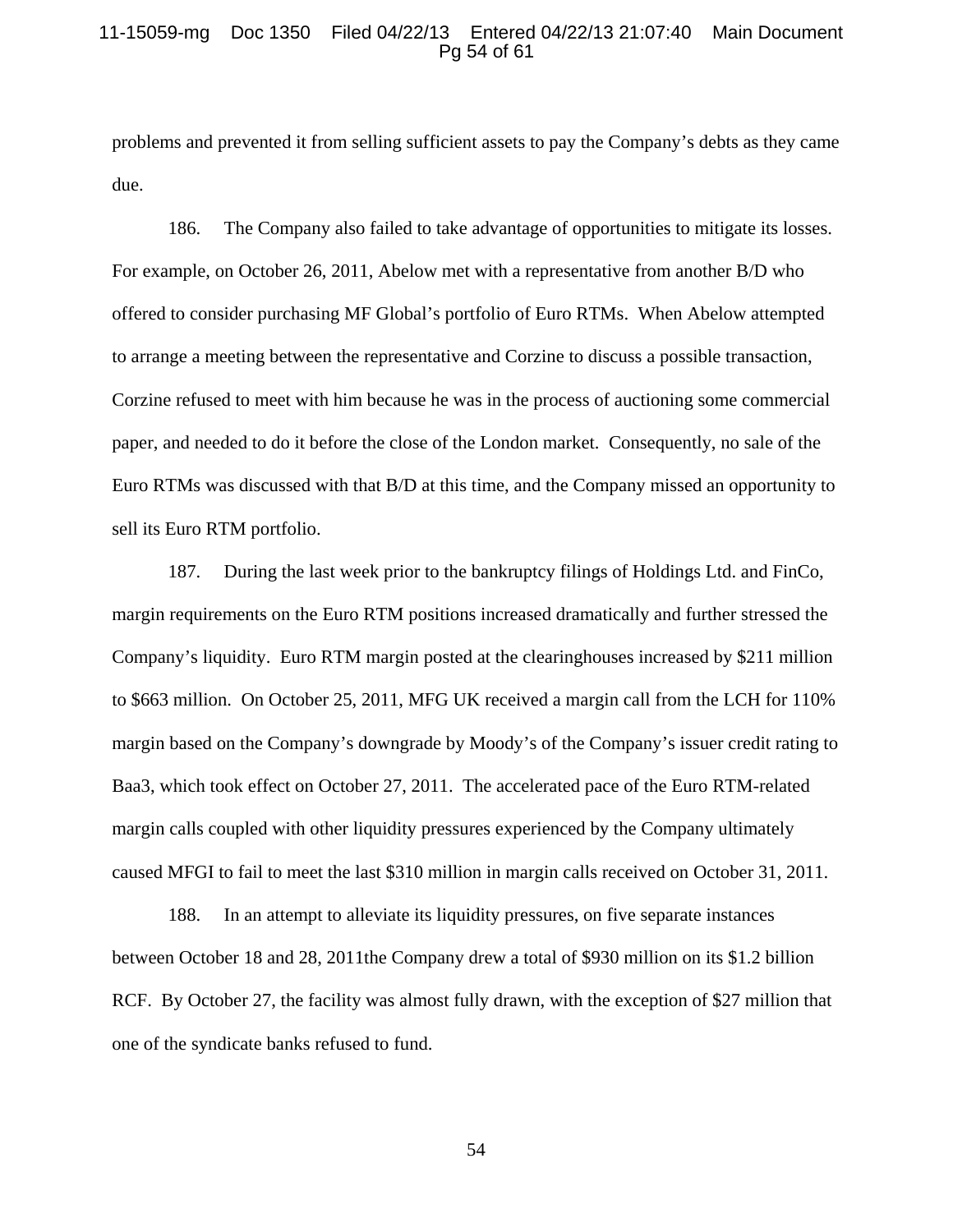#### 11-15059-mg Doc 1350 Filed 04/22/13 Entered 04/22/13 21:07:40 Main Document Pg 55 of 61

189. On October 26, 2011, to satisfy the need for additional liquidity at the B/D, MFGI transferred \$615 million from the FCM. Most, if not all, of those funds came from customer funds, and none of those funds were returned to the FCM that day. Even well after the end of that business day, members of the Treasury Department did not know whether the funds transferred actually came from customer funds, due to the Company's inability to monitor segregated funds in real time. In fact, on that day, the FCM had negative customer segregated funds.

190. Treasury Department personnel also withdrew an additional \$200 million from segregated customer funds on October 28, 2011. MFG UK had a \$175 million obligation to JPMorgan Chase ("**JPM**") resulting from several overdrafts, and Defendant Corzine directed the Treasury Department to satisfy this obligation. O'Brien arranged a \$200 million wire transfer from an MFGI customer segregated account to a Company house account, and then transferred \$175 million of that amount to an MFG UK account at JPM.

191. At the time O'Brien transferred the \$200 million from segregated funds, it was unclear whether that amount was available in excess customer funds. When JPM sought assurances that the money transferred from MFGI did not represent customer funds, O'Brien was unable to provide that assurance, at least in part because the Company's internal reports were inadequate to monitor the Company's liquidity and customer segregated funds accurately and in real time. Treasury Department personnel subsequently learned that, as of the close of business on October 27, 2011, the Company's segregated accounts had a deficiency of over \$300 million.

192. When Financial Regulatory Group staff attempted to reconcile the deficiency, they determined that the deficiency was the result of five transactions totaling \$540 million that had been booked incorrectly. To make matters worse, these Financial Regulatory Group staff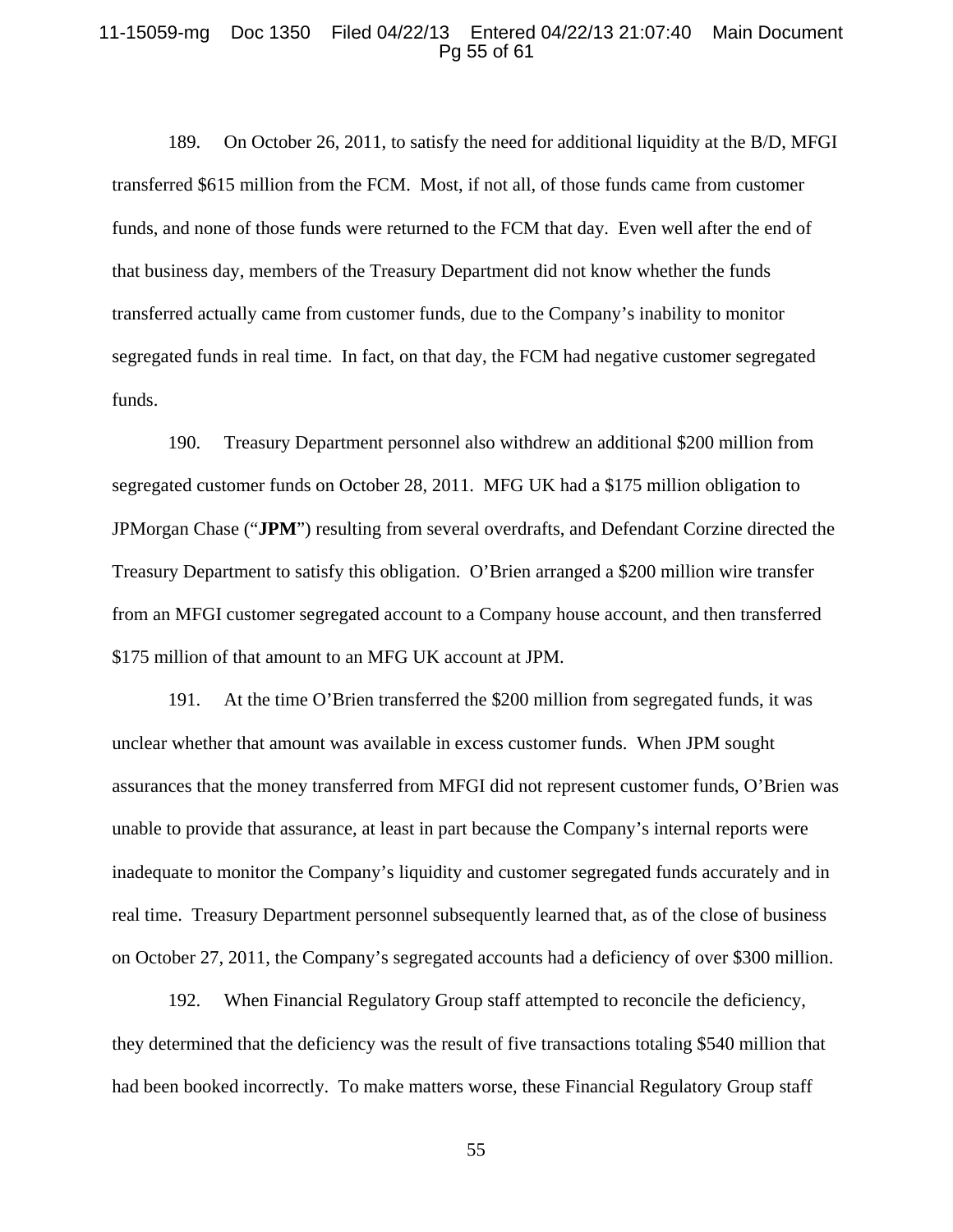## 11-15059-mg Doc 1350 Filed 04/22/13 Entered 04/22/13 21:07:40 Main Document Pg 56 of 61

members, on their own authority, manually adjusted the Company's segregation statement by \$540 million in the absence of back-up for that adjustment, and thus reported an excess \$200 million in segregation on reports filed with the regulators. On the following day, when a member of the Financial Regulatory Group prepared the Segregation Statement and Secured Statement, he discovered a deficit of almost \$1 billion.

193. Early in the morning of October 31, 2011, MFGI reported a \$952 million deficit in segregated funds as of the close of business on October 28. Initially, Finance and Treasury personnel erroneously believed that the deficit was due to an accounting error. A subsequent review by the Trustee in MFGI's SIPA liquidation determined that MFGI had a deficiency in its segregated funds as early as mid-day on October 26, 2011.

194. The Company explored a number of strategic alternatives, including a sale of all or parts of the business, before the Debtors went bankrupt. On October 30, 2011, with the Company's overall liquidity quickly diminishing to unsustainable levels, a sale to a third party collapsed when the Company informed the would-be buyer that it had identified a potential significant shortfall in customer segregated funds.

## **COUNT I**

## **BREACH OF FIDUCIARY DUTY OF CARE BY DEFENDANTS CORZINE, ABELOW AND STEENKAMP**

195. Plaintiff repeats and realleges each and every allegation above, as if fully set forth herein.

196. By virtue of Defendants' positions with MF Global, a fiduciary relationship existed between Defendants and the Company.

197. As fiduciaries, Defendants were obligated by their duty of care to act at all times on an informed basis, using the amount of care that a reasonable person in Defendants' positions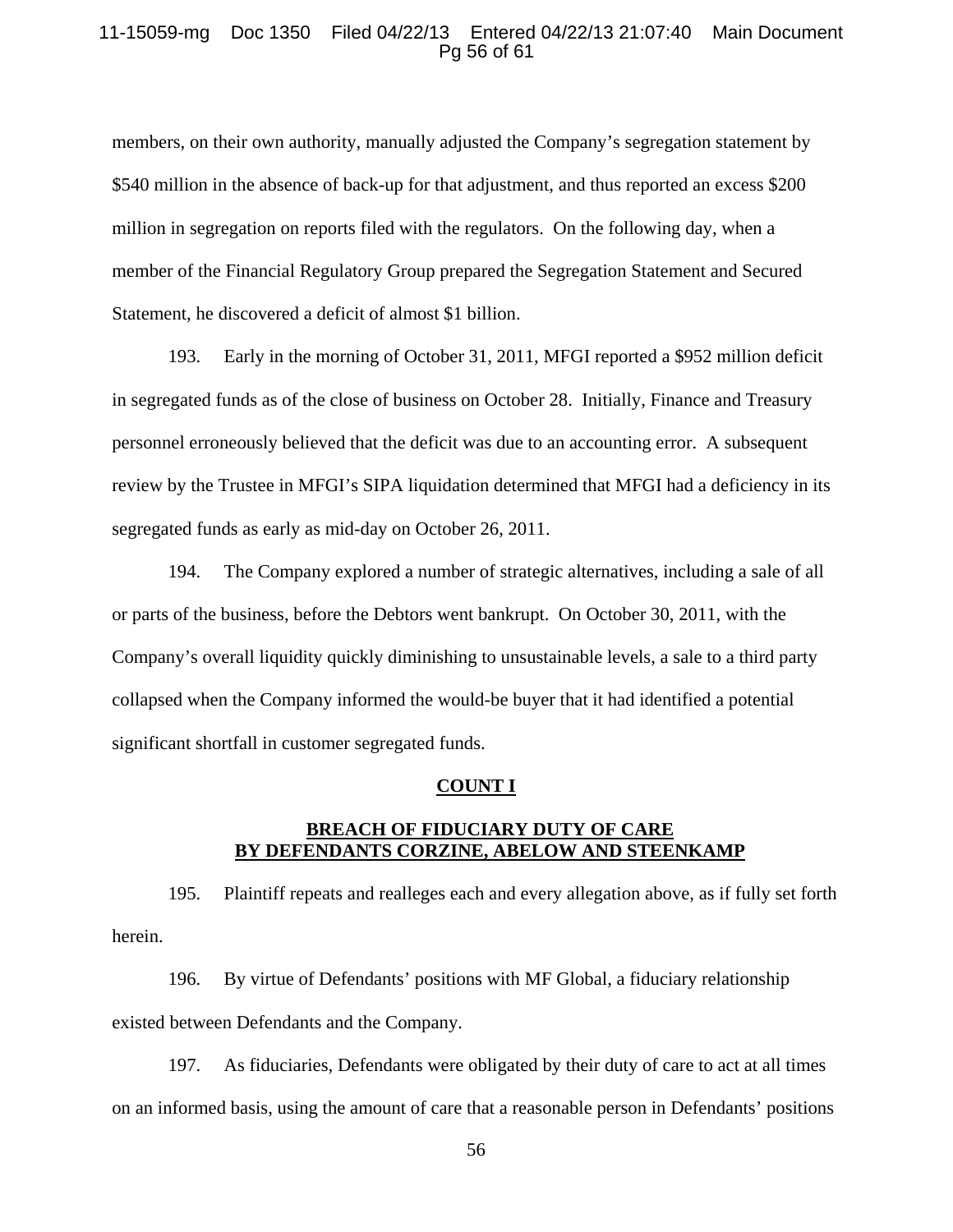# 11-15059-mg Doc 1350 Filed 04/22/13 Entered 04/22/13 21:07:40 Main Document Pg 57 of 61

would use under similar circumstances. Defendants also were obligated to act rationally and

with the highest degree of good faith.

- 198. Defendants breached their fiduciary duty of care when they, among other things:
	- a. Embarked on a transformation of the Company's business, including entering into the Euro RTM trades and proprietary trades, without taking steps to ensure that the Company's controls and procedures were adequate to, among other things, monitor and determine its liquidity in real time, to forecast its liquidity, and to track intra-company transfers of funds;
	- b. Failed to fully inform themselves of all material information reasonably available to them as to the state of the Company's systems and liquidity, prior to making the consequential business decision of transforming the Company's business model from that of a commodities broker to that of a B/D and investment bank and increasingly engaging in proprietary trading, all of which put the Company's balance sheet at risk;
	- c. Failed to fully inform themselves of all material information reasonably available to them, and to act with requisite care in the discharge of their duties, in their pursuit of a short-term revenue strategy consisting of transacting in Euro RTMs;
	- d. Engaged in the Euro RTM strategy without a reasonable inquiry as to the liquidity risks posed by these investments;
	- e. Failed to adequately consider the advice and warnings of the Company's CROs in connection with the risks posed by the Euro RTM strategy; and
	- f. Failed to inform the Board about the Company's liquidity challenges and the deficiencies in its systems and controls.

199. In committing the breaches set forth above, Defendants were grossly negligent in

the performance of their duties.

200. Defendants' acts and omissions were not a rational and/or good faith exercise of

prudent business judgment to protect and promote the Company's interests.

201. As a result of the conduct alleged herein, Defendants are liable to the Debtors and the Company.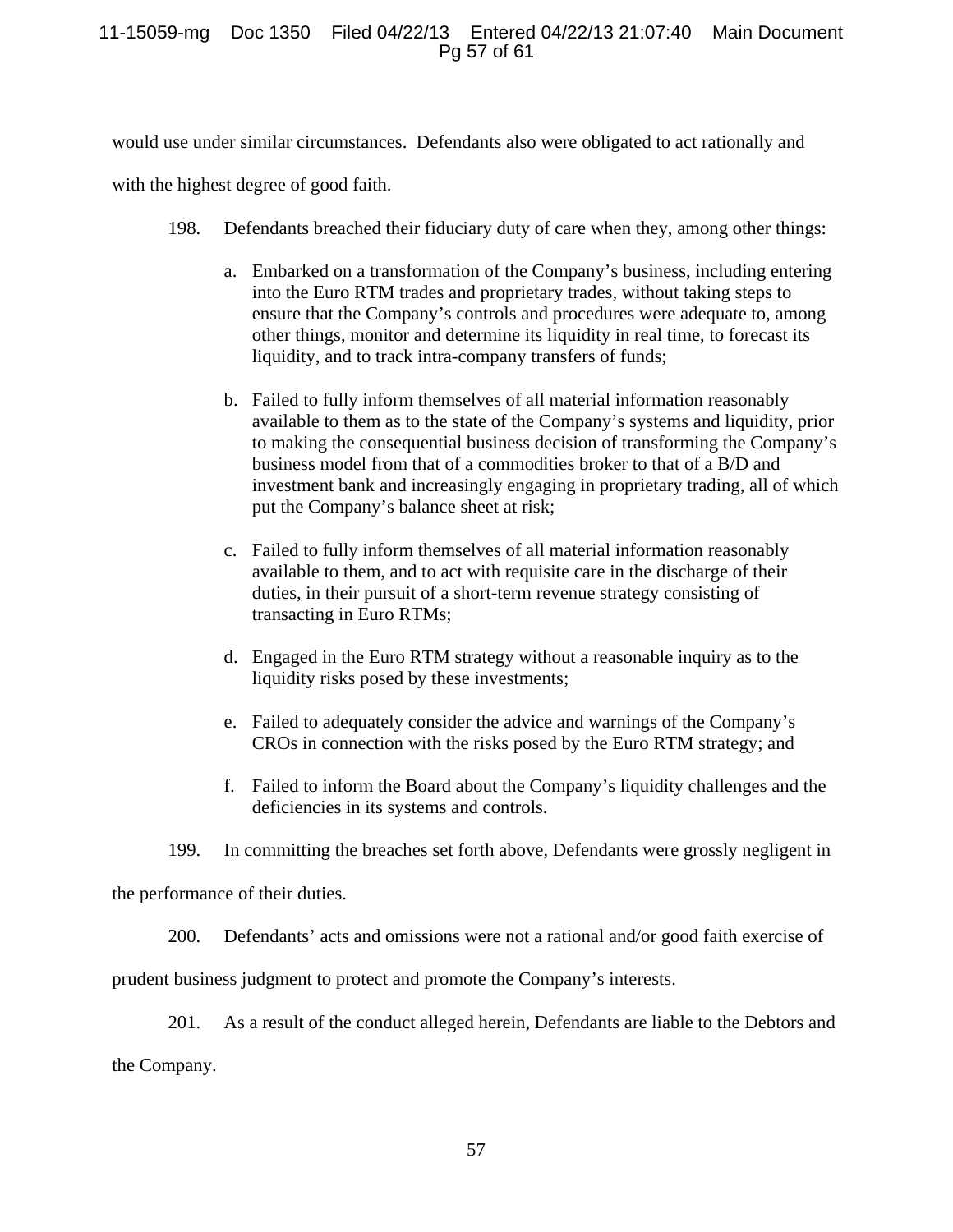## 11-15059-mg Doc 1350 Filed 04/22/13 Entered 04/22/13 21:07:40 Main Document Pg 58 of 61

202. As a direct and proximate result of Defendants' breaches of their fiduciary duty of care, the Company collapsed, the Debtors commenced bankruptcy proceedings, and the Debtors and the Company sustained significant damages in an amount to be ascertained.

#### **COUNT II**

## **BREACH OF FIDUCIARY DUTY OF LOYALTY BY DEFENDANTS CORZINE, ABELOW AND STEENKAMP**

203. Plaintiff repeats and realleges each and every allegation above, as if fully set forth herein.

204. By virtue of Defendants' positions as officers of MF Global, a fiduciary relationship existed between Defendants and the Company.

205. As fiduciaries, Defendants were obligated by their duty of loyalty to the Company to act in a manner consistent with the best interests of the Company.

206. Defendants breached their fiduciary duty of loyalty to the Company by repeatedly failing to act in the face of a known duty to act, demonstrating a conscious disregard for their duties as officers of the Company. Among other things, Defendants failed to develop the appropriate controls, procedures and systems needed to transform the Company's business into a full-scale investment bank pursuant to Defendant Corzine's strategy; and committed the Company to proprietary and Euro RTM trading without ensuring that the Company had sufficient controls and adequate liquidity to properly manage the risks inherent in such trading.

207. Defendants' acts and omissions were not a rational and/or good faith exercise of prudent business judgment to protect and promote the Company's interests.

208. As a result of the conduct alleged herein, Defendants are liable to the Debtors and the Company.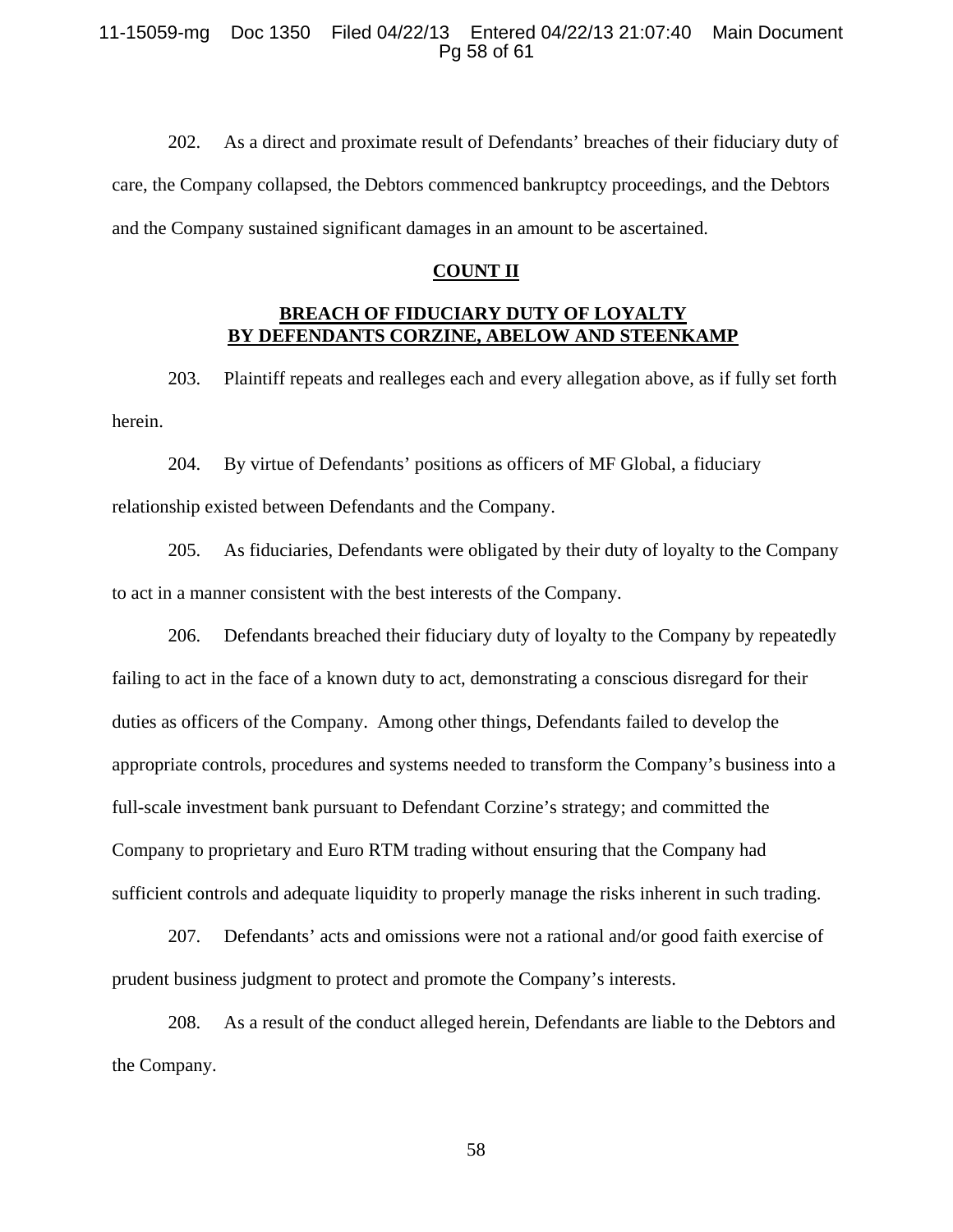## 11-15059-mg Doc 1350 Filed 04/22/13 Entered 04/22/13 21:07:40 Main Document Pg 59 of 61

209. As a direct and proximate result of Defendants' failures to satisfy their fiduciary duty of loyalty, the Company collapsed, the Debtors commenced bankruptcy proceedings, and the Debtors and the Company sustained significant damages in an amount to be ascertained.

#### **COUNT III**

## **BREACH OF FIDUCIARY DUTY OF OVERSIGHT BY DEFENDANTS CORZINE, ABELOW AND STEENKAMP**

210. Plaintiff repeats and realleges each and every allegation above, as if fully set forth herein.

211. By virtue of Defendants' positions with MF Global, a fiduciary relationship existed between Defendants and the Company.

212. As fiduciaries, Defendants owed the Company a duty to monitor and exercise oversight, and to act in good faith and in the best interests of the Company.

213. Defendants were required to exercise reasonable and prudent supervision over the management, policies, practices, controls, and financial affairs of the Company. Upon receiving notice or information of imprudent or unsound practices, Defendants were required to make a reasonable investigation and to correct those practices. Defendants also were required to conduct the affairs of the Company in an efficient, businesslike manner so as to make it possible to maximize the profitability of the Company and to assure that business risks taken were reasonable in relation to, among other things, the potential profit the transactions offered.

214. Defendants breached their fiduciary duty of oversight by the acts and omissions set forth herein, including, but not limited to:

> a. Defendants' failures to implement a system to accurately track the Company's available liquidity and other customary reporting and information systems or controls to monitor the business;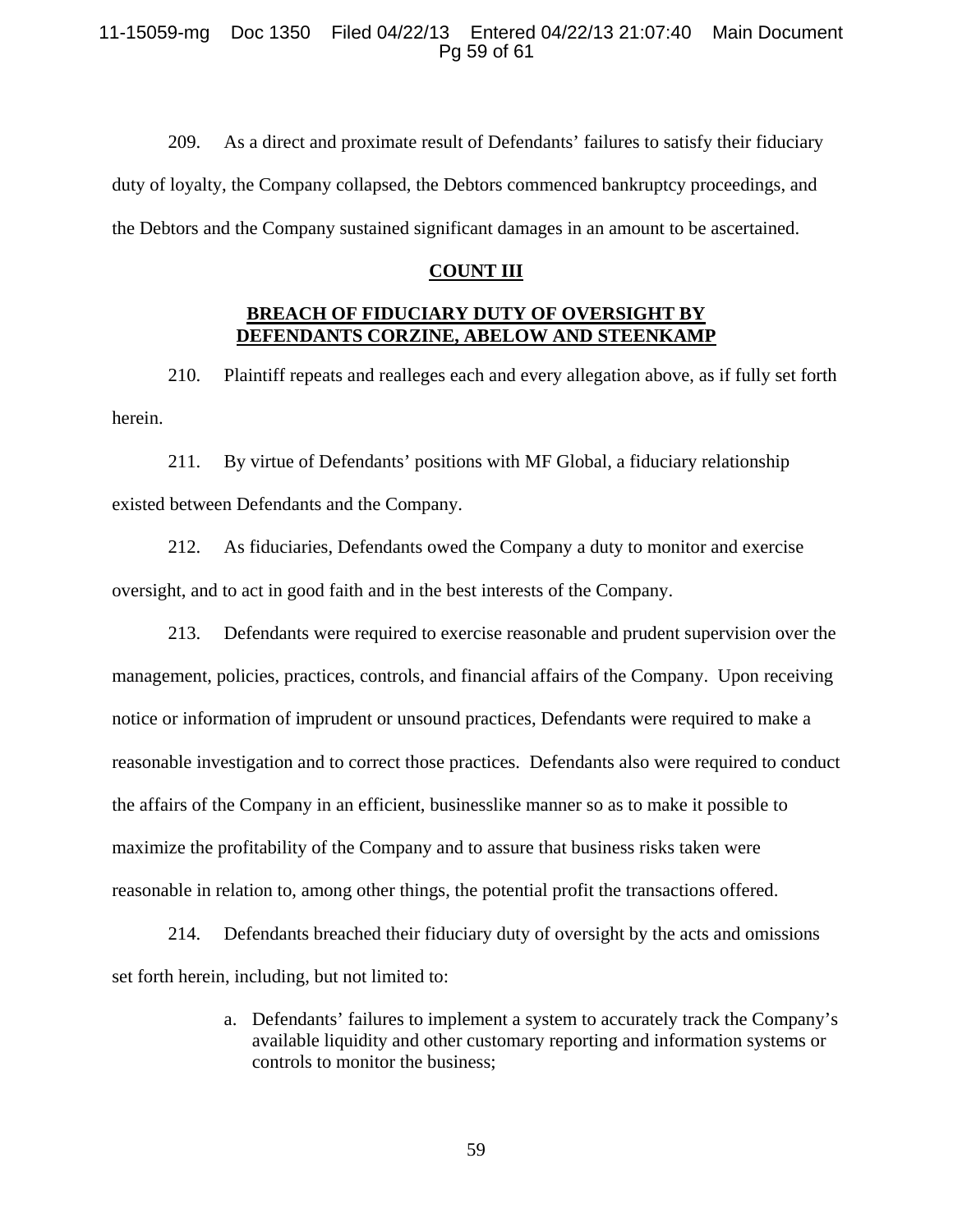11-15059-mg Doc 1350 Filed 04/22/13 Entered 04/22/13 21:07:40 Main Document Pg 60 of 61

- b. Defendants' failures to properly monitor the risks associated with the Company's proprietary trading strategy and investment in Euro RTMs;
- c. Defendants' failures to monitor and oversee the Company's operations by failing to correct the Company's deficient systems, despite numerous reports flagging their deficiencies;
- d. Defendants' failures to heed the CRO's warnings about the worsening market conditions in Europe and the Company's increased liquidity exposure stemming therefrom; and
- e. Defendants' failures to inform the Board about the Company's liquidity challenges and the deficiencies in its systems and controls.
- 215. Defendants' acts and omissions were not a rational and/or good faith exercise of

prudent business judgment to protect and promote the Company's interests.

216. As a result of the conduct alleged herein, Defendants are liable to the Debtors and

the Company.

217. As a direct and proximate result of Defendants' failures to satisfy their fiduciary

duty to monitor the Company's affairs, the Company collapsed, the Debtors commenced

bankruptcy proceedings, and the Debtors and the Company sustained significant damages in an

amount to be ascertained.

# **RELIEF REQUESTED**

WHEREFORE, Plaintiff prays for judgment:

1. Awarding Plaintiff damages in an amount to be determined at trial;

2. Awarding Plaintiff its attorney's fees, costs, and other expenses incurred in this action; and